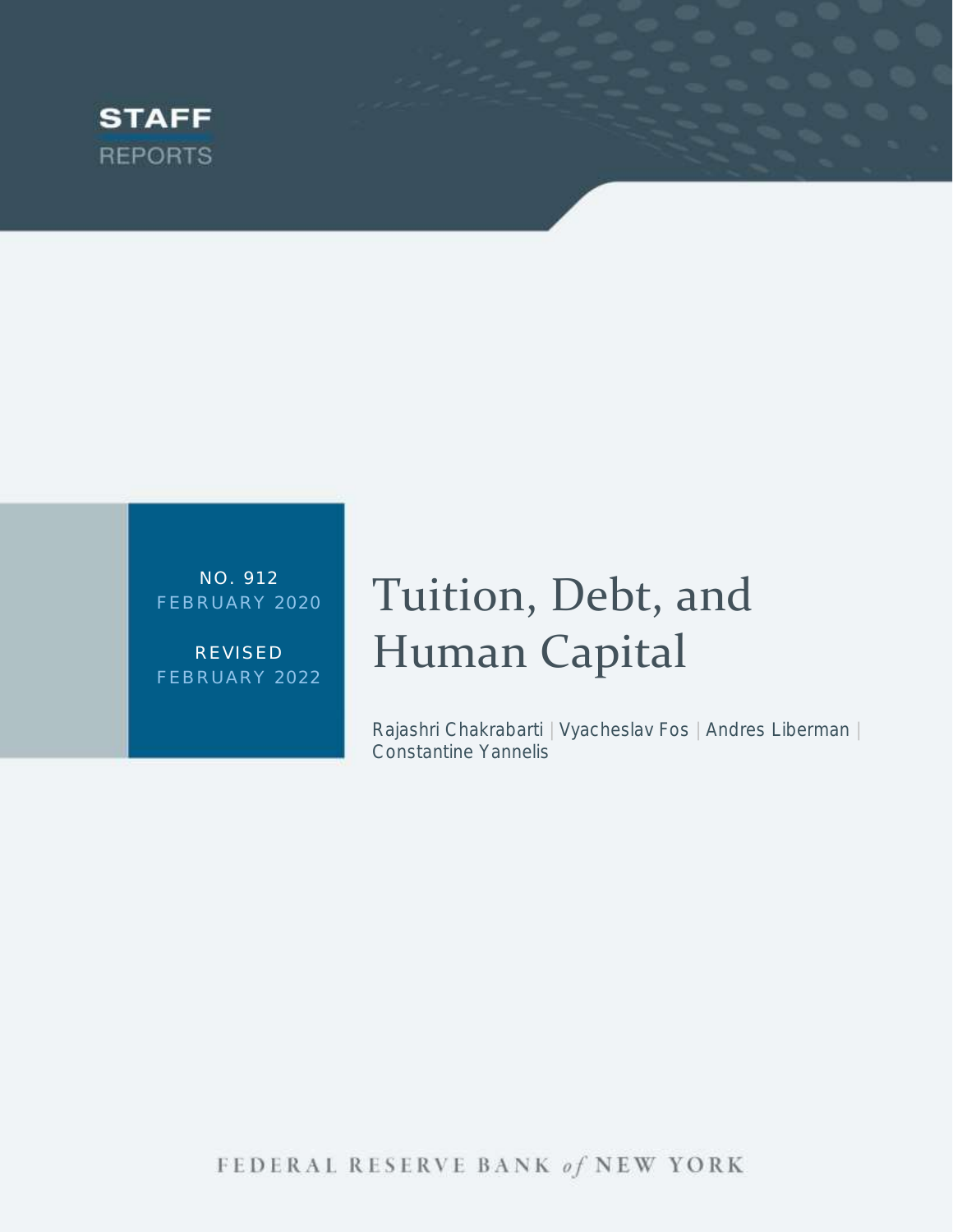# **Tuition, Debt, and Human Capital**

\_\_\_\_\_\_\_\_\_\_\_\_\_\_\_\_\_

Rajashri Chakrabarti, Vyacheslav Fos, Andres Liberman, and Constantine Yannelis *Federal Reserve Bank of New York Staff Reports*, no. 912 February 2020; revised February 2022 JEL classification: D14, H52, H81, J24, I23

## **Abstract**

This paper investigates the effects of college tuition on student debt and human capital accumulation. We exploit data from a random sample of undergraduate students in the United States and implement a research design that instruments for realized tuition with relatively large changes to the advertised tuition of students who enrolled at the same school in different cohorts. We find that \$5,000 in higher tuition causally reduces the probability of graduating with a graduate degree by 3.1 percentage points and increases student debt by \$1,480. Higher tuition also reduces the probability of obtaining an undergraduate degree among poorer students.

Key words: tuition, student debt, human capital, credit constraints

This paper presents preliminary findings and is being distributed to economists and other interested readers solely to stimulate discussion and elicit comments. The views expressed in this paper are those of the author(s) and do not necessarily reflect the position of the Federal Reserve Bank of New York or the Federal Reserve System. Any errors or omissions are the responsibility of the author(s).

Chakrabarti: Federal Reserve Bank of New York (email: rajashri.chakrabarti@ny.frb.org). Fos: Carroll School of Management, Boston College (email: vyacheslav.fos@bc.edu). Liberman: Betterfly, Santiago, Chile (email: aliberman@betterfly.cl). Yannelis: Booth School of Business, University of Chicago (email: constantine.yannelis@chicagobooth.edu). This paper was previously circulated under the title "Debt and Human Capital: Evidence from Student Loans." The authors thank Rui Albuquerque, Asaf Bernstein, Stephanie Cellini, Andrew Hertzberg, Harrison Hong, Caroline Hoxby, Wei Jiang, Adam Looney, Virgiliu Midrigan, Holger Mueller, Luigi Pistaferri, Larry Schmidt, Philipp Schnabl, Kelly Shue, Phil Strahan, Johannes Stroebel, Patricio Valenzuela, Toni Whited, and seminar participants at EIEF, the NBER Corporate Finance Meeting, Boston College, University of Hong Kong, LBS Summer Finance Symposium, NYU, NYU Shanghai, Riksbank, Stanford University, Stockholm School of Economics, and the University of Cincinnati.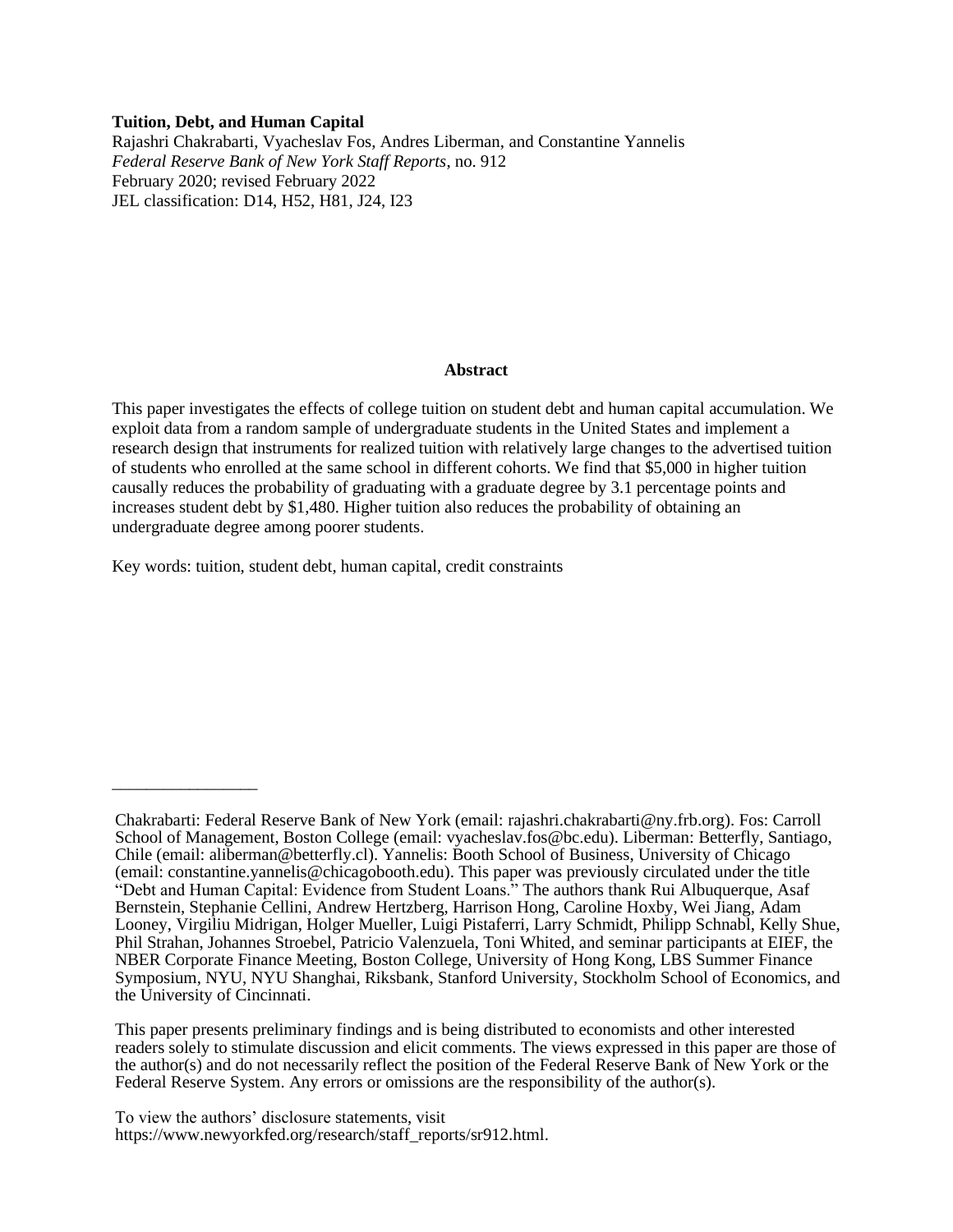# 1. Introduction

Between 2000 and 2017, the average yearly price of undergraduate education in the United States increased by 58% in real terms. Large increases in university tuition may induce credit-constrained students to substitute out of education, in the form of not enrolling in undergraduate or graduate programs, transferring to an easier or shorter degree, or dropping out of school (Hearn and Longanecker, 1985). Students may also rely on debt to finance the higher price of education, which may have negative effects on long term financial and economic outcomes (Bleemer et al., 2021; Chakrabarti et al., 2020). Over the same time period, student borrowing increased from \$250 billion to over \$1.5 trillion (Lee, Van der Klaauw, Haughwout, Brown, and Scally, 2014; Looney and Yannelis, 2015).

The effect of tuition on human capital accumulation decisions is a priori not clear. Consider, for example, the effect of tuition increases on bachelor's degrees. Universities could use funds raised from tuition increases to boost the quality of education, which could result in higher bachelor's degree completion rates. At the same time, higher tuition could force credit-constrained students to transfer to an easier (and cheaper) degree or drop out of school. The effect of tuition on the decision to attain a graduate degree is also a priori not clear. On one side, if higher tuition results in higher student debt, students could have stronger incentives to enroll in graduate degrees because enrollment defers students' debt payments. On the other side, binding credit constraints could increase dropouts and decrease demand for graduate education. Therefore, whether higher tuition encourages or discourages human capital accumulation is an open empirical question.

In this paper, we empirically investigate the effects of the level of university tuition on measures of human capital accumulation and on student debt, using linked administrative data on education and debt. We find that higher tuition causally reduces the probability of graduating with a graduate degree and increases student debt. We also find that tuition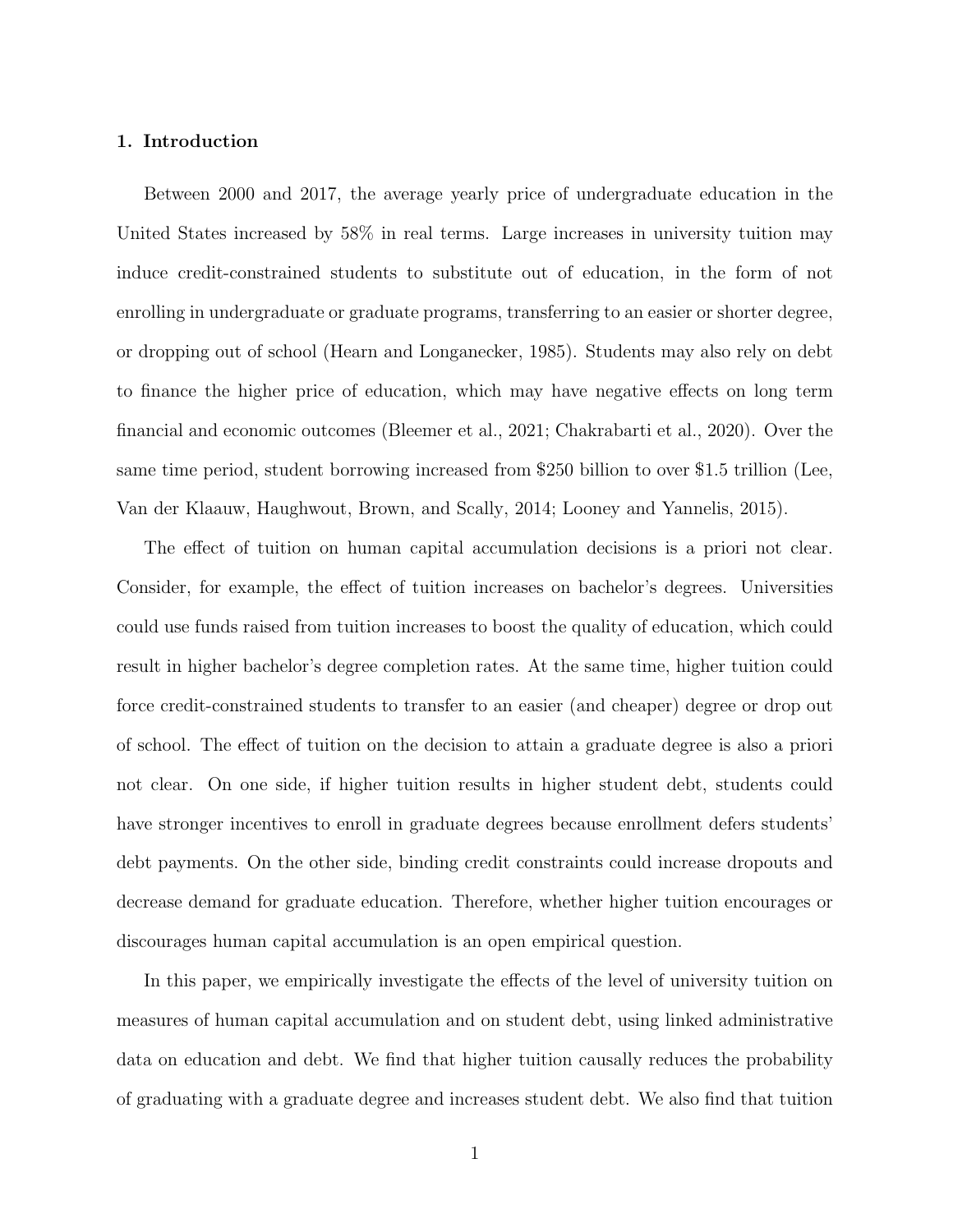reduces the probability of completing an undergraduate degree among students who are more likely to be credit constrained: lower-income students. This has the potential to increase income inequality.

Evidence on the effects of tuition on measures of human capital and student debt is hard to obtain for at least two reasons. First, data sources that link tuition, human capital outcomes, and debt outcomes at the student level are not easily available. And second, even when such data are available, a naïve comparison of students exposed to different levels of tuition will not identify the causal effect of interest. For example, schools with higher levels of tuition are likely to be different in terms of quality, and thus attract different students, than those with lower tuition. Additionally, the availability of credit may itself lead universities to increase prices, the so-called "Bennett hypothesis" (Lucca et al., 2018; Cellini and Goldin, 2014; Kargar and Mann, 2018), which may bias the estimates due to reverse causality.

To overcome the empirical challenges, we exploit unique and novel data that links credit records for a random sample of individuals from the New York Fed Consumer Credit Panel (CCP) with their higher education enrollment and attainment records from the National Student Clearinghouse (NSC). To obtain causal estimates of the effects of tuition on human capital outcomes and student debt, we exploit variation in the 4-year tuition bill induced by relatively large tuition changes for students who enrolled at the same school in different years. The intuition behind this strategy rests on the fact that students enrolled in different years will see a differential impact from large tuition changes. For example, a student exposed to a large tuition change in their second year will have to pay higher tuition for three years, while a student exposed in their fourth year will only have to pay higher tuition for one additional year.

In this paper, we exploit a sub-sample of the linked CCP-NSC data that includes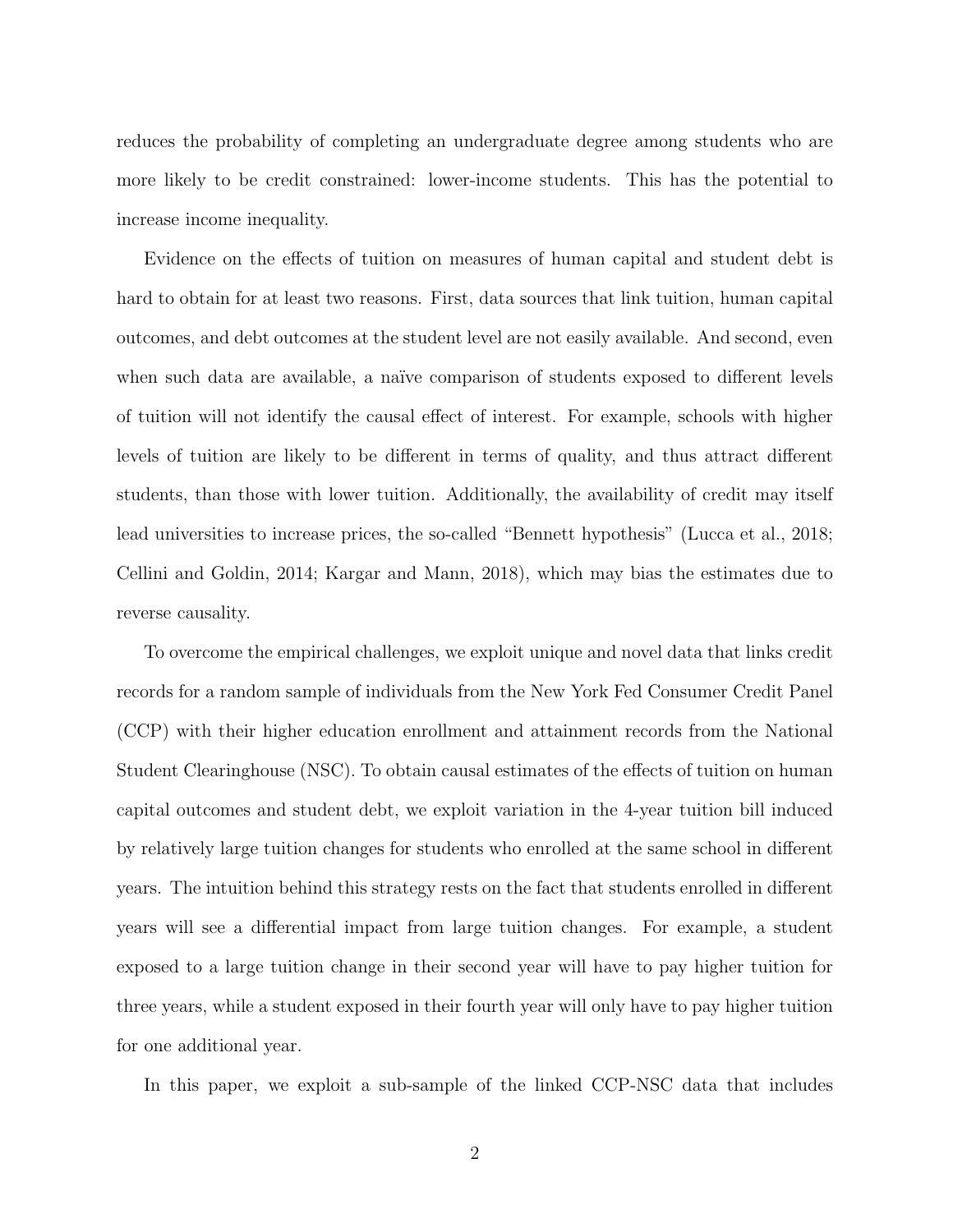education and credit records for a random sample of individuals who enrolled in 4-year colleges between 2000 and 2015. The data detail all of the student's schools and degrees ever obtained throughout the student's life until 2015, as well as student debt balances and originations.<sup>1</sup> We link these data to the Integrated Postsecondary Education Data System (IPEDS) data at the school level to construct a measure of each student's total tuition bill for the first four years after enrolling in their first college. This measures a student's tuition bill had they chosen to remain in their first school for at least four years, the statutory time for this type of college. Actual tuition for the first college is likely to be endogenous to human capital and debt outcomes, and hence we do not consider a student's tuition bill during her actual time spent in the college. Our measure of a student's total tuition bill increased from approximately \$40,000 to \$50,000 between 1998 and 2010 in constant 2014 dollars on average in our sample, and is on average higher for private and more selective schools.

We first run OLS regressions that control for cohort fixed effects and school fixed effects, and find that the 4-year tuition bill is positively correlated with student debt and negatively correlated with measures of human capital accumulation, including the probability of obtaining a bachelor's degree and a graduate degree. However, even after controlling for cohort fixed effects and school fixed effects, the coefficients are likely to reflect heterogeneity that is unobserved to the econometrician, which complicates causal inference.

We next turn to causal estimates of the effects of tuition on human capital outcomes and student debt, using large tuition increases for students who enrolled at the same school in different years. Intuitively, students exposed to a relatively large tuition increase in their second year will have to pay higher tuition for three years, while those exposed in their

<sup>&</sup>lt;sup>1</sup>We refer to colleges and schools interchangeably.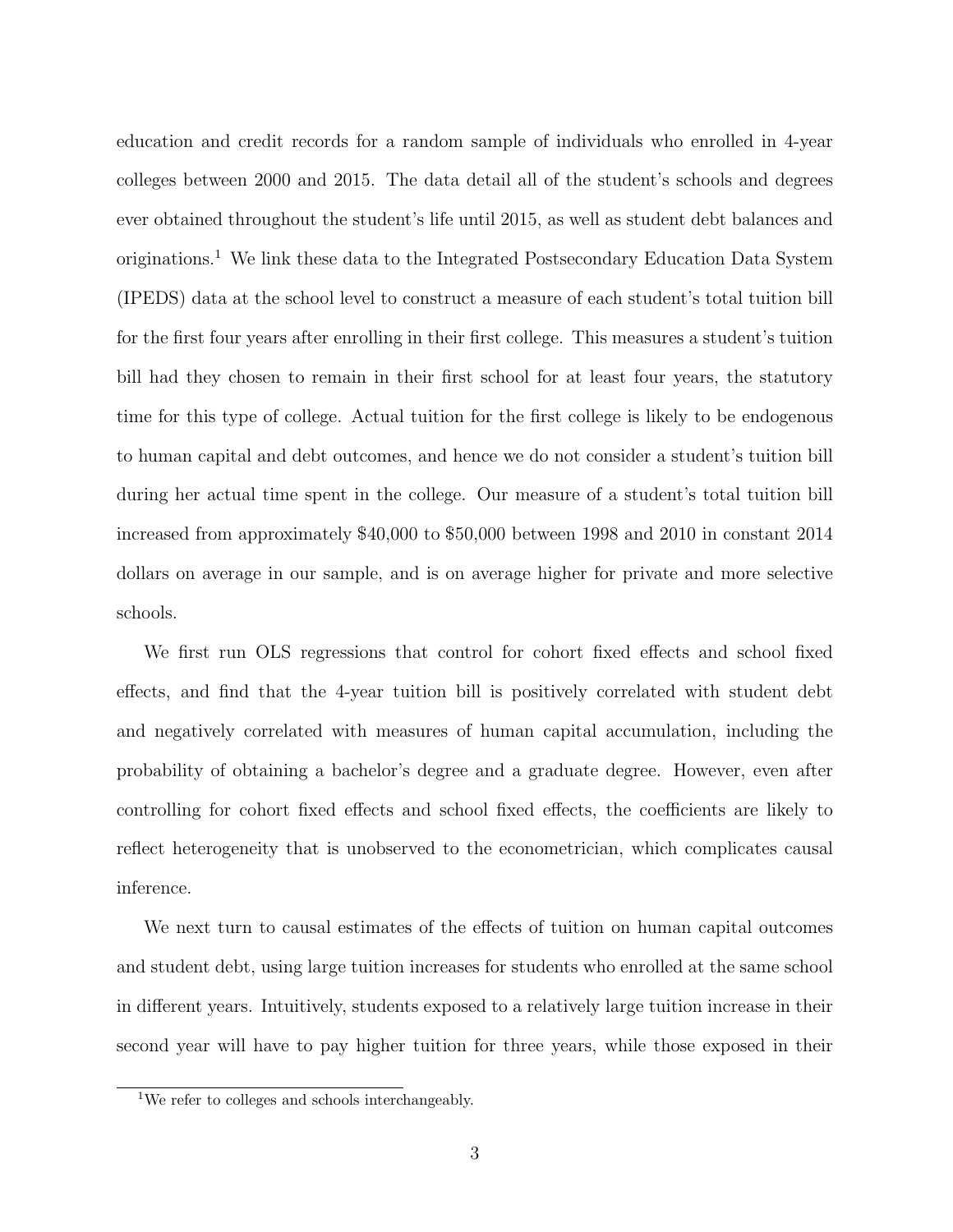third and fourth years will have to pay higher tuition for only two and one more years, respectively.

In our baseline specification, we first identify the largest year-over-year tuition increases between 2000 and 2015 for every school. If the largest tuition increase exceeds \$1,000, we then define the year of the largest tuition increase as the "event" year.<sup>2</sup> Thus, a school can experience only one large tuition increase event during the sample period. This allows us to assign students who are enrolled at a school exposed to a large tuition increase to one specific 'grade', defined as the number of years after entry where the student is situated at the time of the tuition increase. We set a threshold (\$1,000 in our baseline) to focus on economically meaningful tuition increases. Among the sample of large tuition increases defined this way, yearly tuition increases on average by \$1,709, which corresponds to a 15.47% increase. Thus, these tuition increases are not routine tuition increases. Indeed, we show that after a school experiences a large tuition increase, tuition dynamics become similar to tuition dynamics of matched schools (see Figure 5).

In addition to being economically important, large tuition increases affect a sizeable population: about 10% of our sample of students experienced a large tuition increase during the first four years after enrolling in college. Importantly, large tuition increases induce large variation in tuition across students who were enrolled in the same institution at the time of the increase, but in different years. This generates a strong first stage to explore outcomes. Students exposed to a large tuition increase in their second, third, and fourth years end up with a total tuition bill that is respectively \$6,250, \$4,436 and \$2,431 higher, all different from each other at conventional levels of statistical significance, than for students exposed to the tuition increase in their fifth year after enrolling. Predetermined variables are indistinguishable across years at the time of a tuition increase, which provides support

 ${}^{2}$ For robustness, we consider thresholds of \$800, \$900, \$1,100, and \$1,200.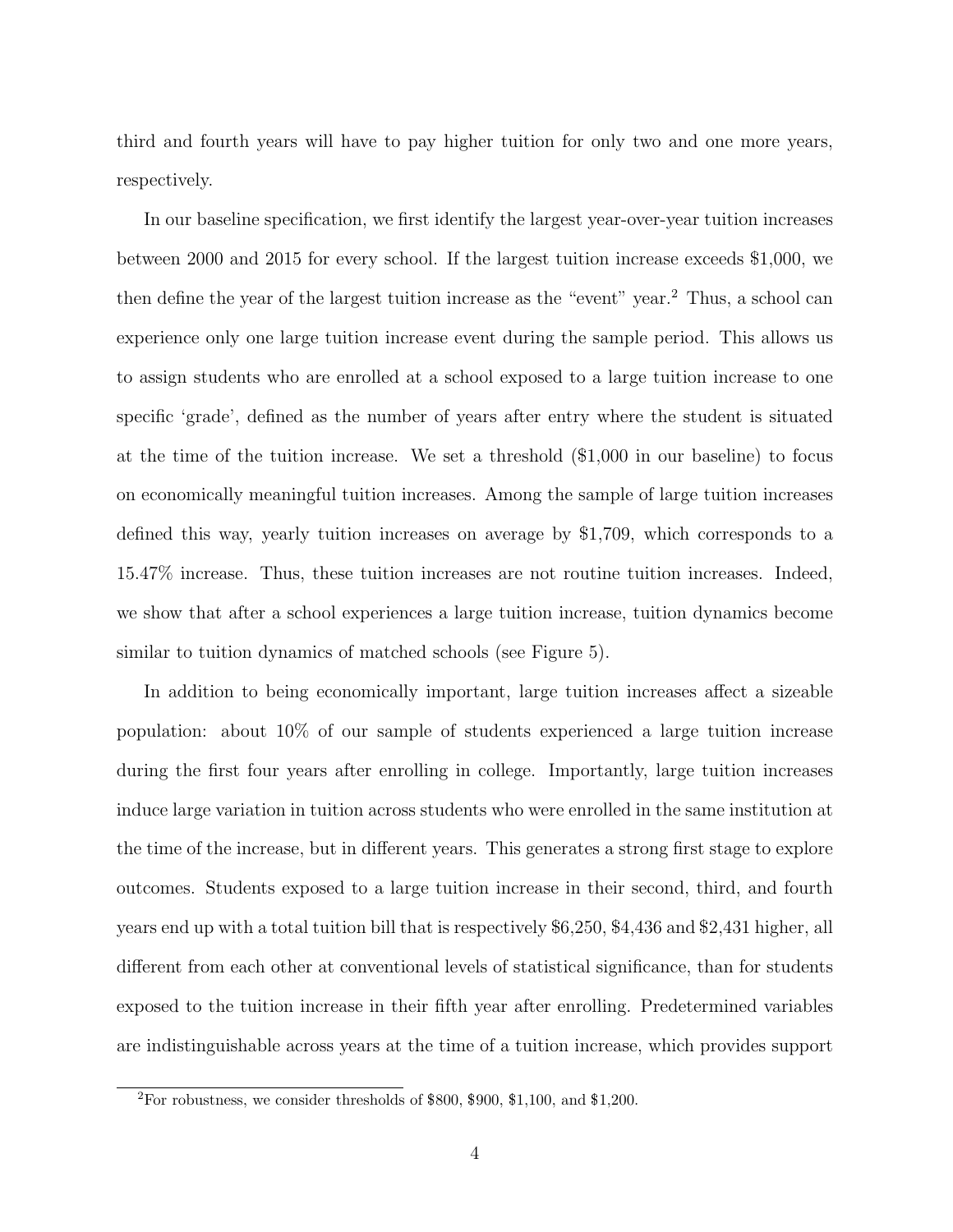for the exclusion restriction that differences in exposure to the large tuition increases affect outcomes only through the effect on the four-year tuition bill.

Using the variation induced by differential exposure to large tuition changes, we produce two-stage least squares estimates of the effect of tuition on human capital outcomes and student debt accumulation. The two-stage least squares estimates show that higher tuition reduces human capital accumulation, but in a more nuanced way than suggested by the OLS results. A \$5,000 higher tuition bill significantly lowers the probability of obtaining a graduate degree by 3.1 percentage points and leads to approximately \$1,500 in higher student debt balance four years after entry, both statistically significant results. In turn, the point estimates show that a higher tuition bill reduces the probability of obtaining a bachelor's degree by less than one percentage point and increases transfers to other schools by two percentage points, but these results are not statistically significant at conventional levels.

We examine three non-mutually-exclusive mechanisms that may explain our results. We first explore whether tuition changes are correlated with changes in school-level offerings that could affect students in different grades differentially. A higher level of tuition may lead to improvements in the quality of education provided to students, so students with greater exposure to the tuition increase (e.g., 1st or 2nd years) may receive a relatively better undergraduate education, which might change the probability of bachelor's degree completion as well as the likelihood of enrolling in a postgraduate degree. Second, a higher tuition bill can cause credit-constrained students to reduce their investments in human capital (e.g. Lochner and Monge-Naranjo, 2011). Finally, students facing higher tuition may simply choose to substitute away from a more expensive education even when they are unconstrained, i.e. students have finite elasticities of demand for education.

To understand the last two mechanisms, we estimate heterogeneous treatment effects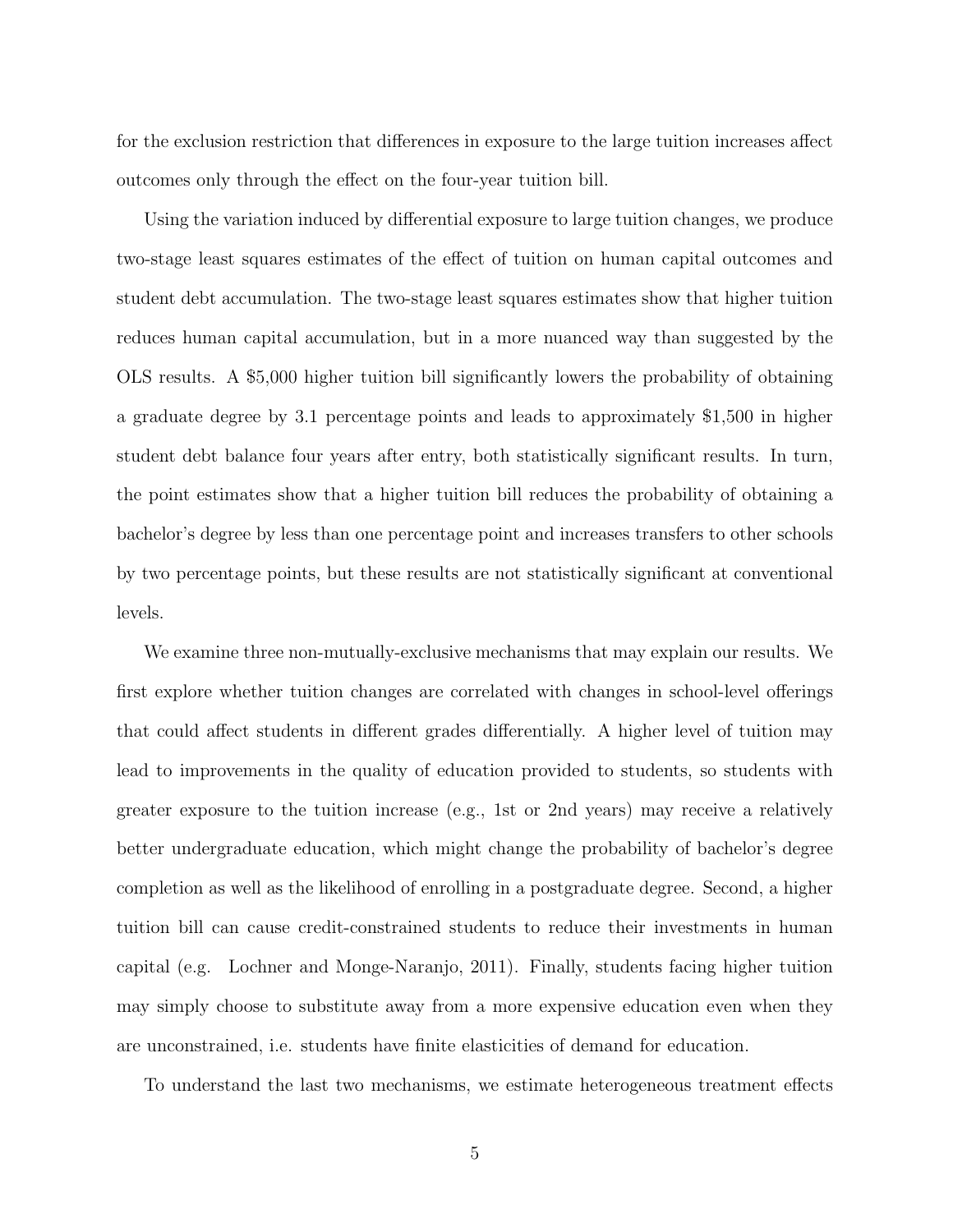for a sub-sample that is a priori more likely to be credit constrained: lower-income students. We find that more credit constrained students respond to higher tuition by dropping out of school without completing a bachelor's degree at a relatively higher rate than less credit constrained students. However, the negative effect of tuition on graduate school outcomes is indistinguishable across subgroups and persists for all three groups. Thus, whereas a finite elasticity of demand for education can explain the effect of the cost of undergraduate education on graduate school, credit constraints are likely to reduce the probability of completing an undergraduate degree.

When we consider the first mechanism, the quality of education, we find that schools with relatively large tuition increases do not change expenditure in research in a statistically significant way. However, expenditure in instruction does seem to pick up following the tuition change. This suggests that tuition increases could lead to improvements in the quality of education, which would predict better student outcomes. Our findings suggest, however, that the increase in quality of education is not sufficient to compensate for the negative effects of credit constraints and the cost of education on investments in human capital.

Our paper contributes to several strands of the literature. First, we contribute to the literature that studies the consequences of the large and increasing stock of student liabilities, including student debt (Lustig and Van Nieuwerburgh, 2006; Rothstein and Rouse, 2011; Looney and Yannelis, 2015; Cadena and Keys, 2015; Mezza et al., 2020; Black et al., 2020; Brown et al., 2016; Amromin et al., 2016; Scott-Clayton and Zafar, 2016; Goodman et al., 2017; Bleemer et al., 2021; Lucca et al., 2018; Mueller and Yannelis, 2019a; Ebrahimian and Wachter, 2020; Chakrabarti et al., 2020). Relatedly, Luo and Mongey (2019) study the impact of student debt, and build a model with a mechanism similar to Rothstein and Rouse (2011). They use survey data and exploit the composition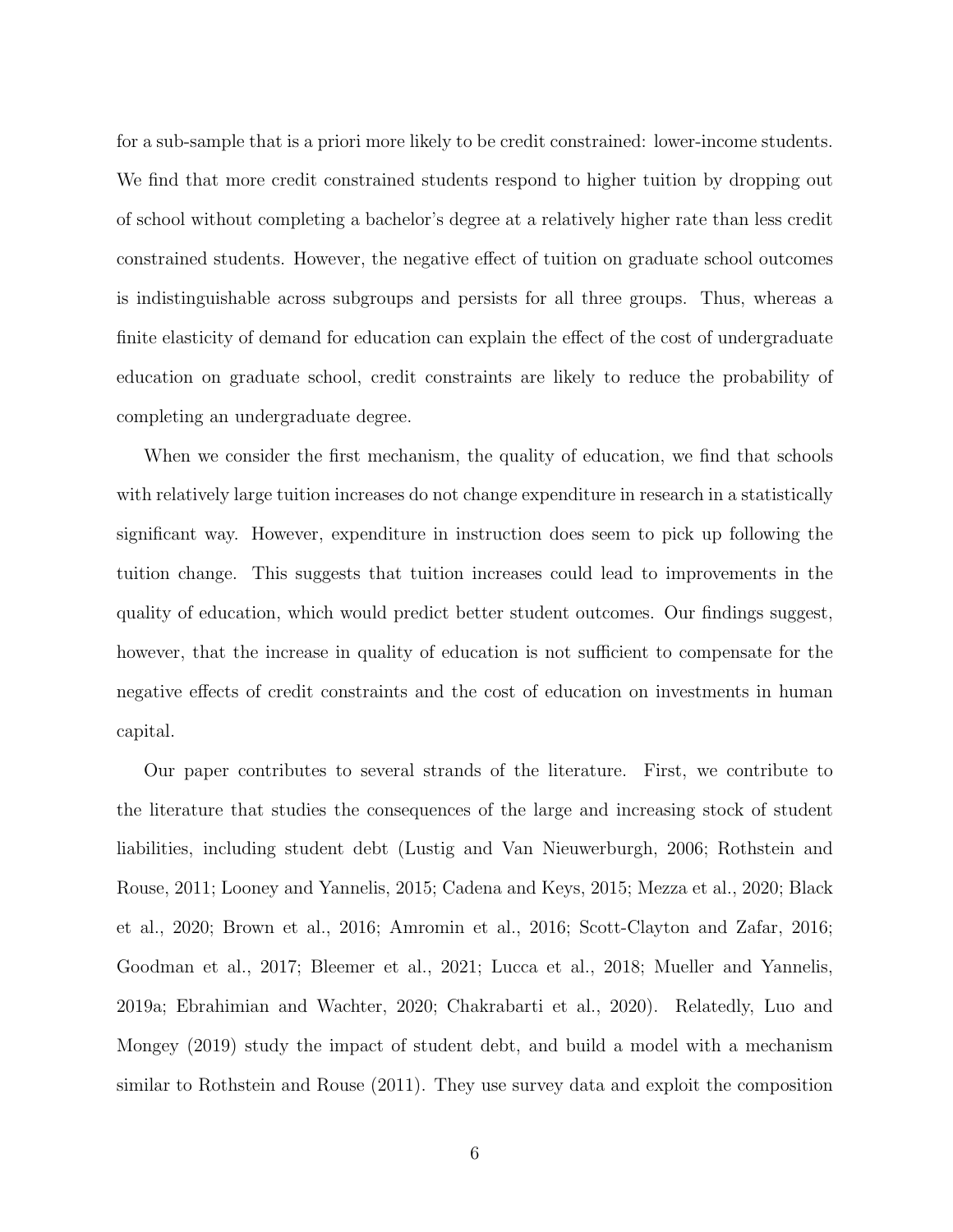of grants versus loans at schools, finding that higher debt causes graduates to accept jobs with higher wages. Bleemer et al.  $(2021)^3$  and Mezza et al.  $(2020)^4$  use variation in tuition, and study how student debt affects homeownership. Black et al. (2020) use variation from expansions in federal loan limits, along with administrative schooling, earnings, and credit records, finding that increased student loan availability increases student debt and improves degree completion and later-life earnings.<sup>5</sup>

<sup>5</sup>Black et al. (2020) use data from a single large state, Texas, and a loan limit increase in 2007 and 2008. The difference between their result and ours is intuitive given the differences in variation used, and what is being picked up. Increasing loan limits does increase debt, but it also gives borrowers more cash on hand. Increasing tuition increases debt, but does not give borrowers more cash on hand, since the increase in debt is used to pay tuition. Goodman et al. (2017) have an extensive discussion of liquidity versus debt effects. The two different sources of variation are useful in terms of different policy counterfactuals. For example,

<sup>3</sup>Our paper differs from Bleemer et al. (2021) because we use different data, different identification strategy, and ask different research questions. The authors use state-cohort variation in public college tuition increases, and primarily focus on homeownership. They conduct a state-cohort level difference-indifferences. In one table, they explore enrollment outcomes using data from the ACS, and find ambiguous effects of tuition on college enrollment, years of post-high school schooling, and BA degree attainment rates. Our paper has three main differences: (a) Data: Bleemer et al. (2021) uses state-cohort level tuition changes, and do not observe the college of the students, their results are potentially confounded by measurement error and other state-cohort level changes such as education policy changes, funding changes etc. In contrast, our unique matched individual-level dataset on educational and credit market outcomes allows us to place a student in their first school and focus on the individual student's educational outcomes after tuition shocks faced by the institution (while the student is in school). Thus, we are using matched individual level education-credit outcomes data. While they use individual level credit outcomes data, they rely on state-cohort level education data. They are not able to connect an individual's credit outcomes with education outcomes, meaning they are not able to assess whether higher tuition faced by an individual affects educational outcomes of that individual. (b) Method: Our identification strategy is different. Instead of using tuition directly, our identification variation comes from comparing students within a school who belong to different grades and hence are exposed to different tuition bills. The identification strategy is different and their tuition variable is likely endogenous, being confounded with other observable and unobservables. For example, they cannot rule out extensive margin changes (or composition changes within schools) that may correlate with tuition changes, unlike us. (c) Outcome differences: Bleemer et al. (2021) do not look at post-Baccalaureate attainment, which is the primary focus of our paper. Their focus is homeownership.

<sup>4</sup>Mezza et al. (2020) focus on homeownership as an outcome, not graduate school enrollment. Mezza et al. (2020) use a different identification strategy, instrumenting for debt (different endogenous variable) using an interaction of state-level public university tuition and an indicator of whether an individual attended a public university before turning 23, comparing individuals who went to college with those who did not, which is of course an endogenous choice. They study how tuition affects enrollment in different types of undergraduate degrees and major choice, mainly to assess threat to their identification strategy. They further use enrollment indicators as controls. The data they use is limited compared to ours. Their sample consists of 34,891 individuals between ages of 23 and 31 in 2004 who they observe biennially between June 2007 and June 2003 and then in December 2004, June 2007, December 2008 and finally biennially between June 2010 and June 2014. In contrast, our final sample consists of 58, 648 students (of all ages) who went to school between 2000 and 2015 and we observe all their educational and credit records.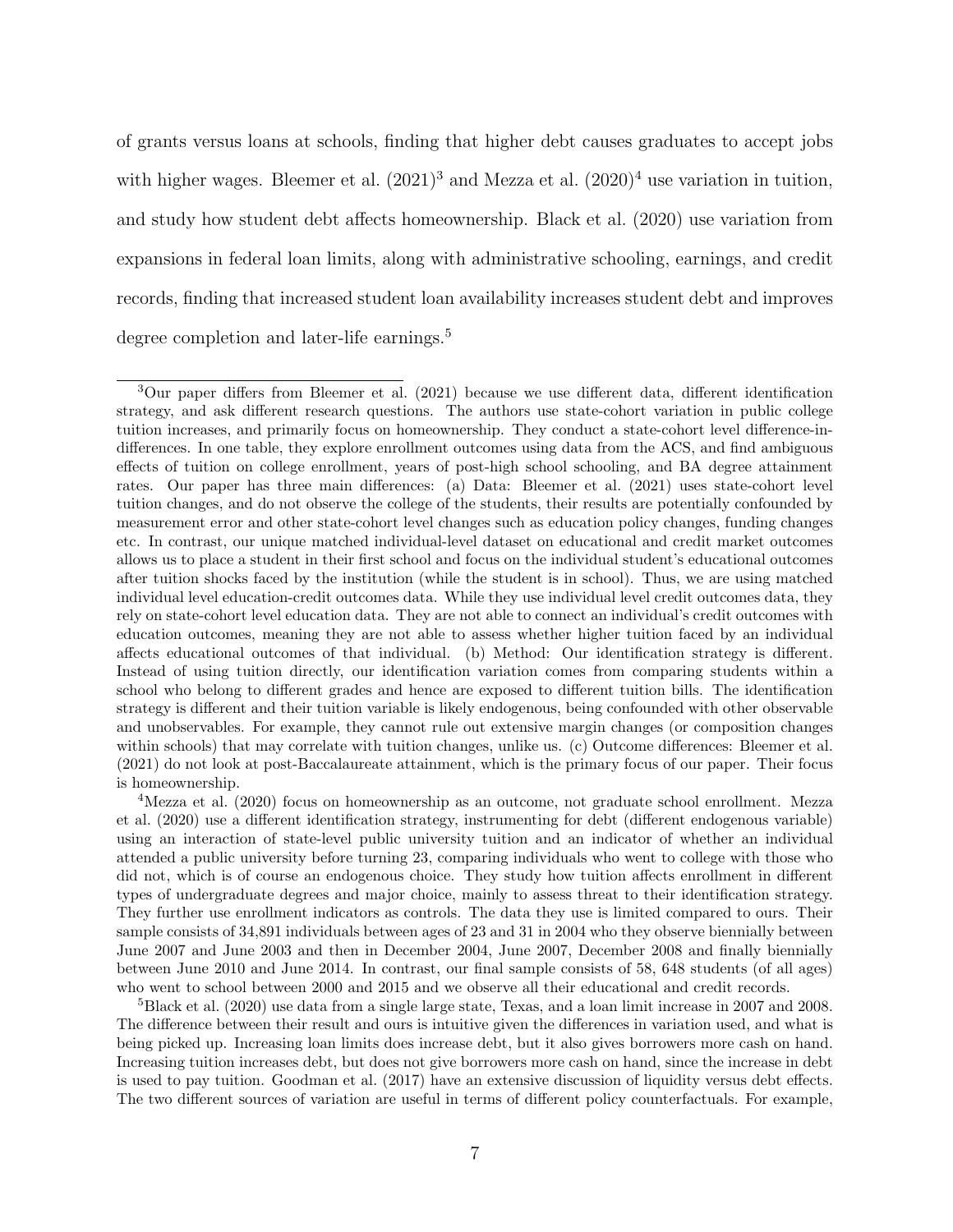Our paper contributes to this literature by providing causal evidence that tuition increases lead to increases in student debt and reductions in human capital accumulation. Our findings also highlight the role of sample selection in evaluating the relationship between student liabilities and various outcome variables. Specifically, we find that creditconstrained students drop out of schools when tuition increases, implying that studies based on students who have obtained a bachelor's degree could suffer from sample selection biases because credit-constrained students are more likely to be excluded from those studies.

Second, our work contributes to a literature on credit constraints and college completion. There is a significant debate about the role of credit constraints in the college dropout decision. Cameron and Taber (2011) note that difficulties arise in determining how credit access affects educational outcomes, as many data sources provide poor measures of which individuals are credit-constrained. For example, Carneiro and Heckman (2002) and Chakrabarti et al. (2020) argue that credit constraints play a role in completion, albeit a minor one, while Stinebrickner and Stinebrickner (2008) argue that credit constraints play a smaller role in drop-out decisions. Keane and Wolpin (2001) argue that while credit constraints play little role in the college attendance decision, they do play a role in labor market and consumption outcomes post college.

Our findings are consistent with the view that credit constraints play a role in the dropout decision and that large tuition increases lead to the accumulation of additional debt and reduction in the probability of a graduate degree. At the same time, our findings indicate that both constrained and unconstrained students are less likely to attend graduate

if Congress is considering increasing federal loan limits, there would be shocks to both liquidity and debt, and hence the Black et al. (2020) variation is more appropriate. If Congress is considering loan forgiveness or other forms of effective price reductions, then our estimates are more appropriate. Additionally, they focus on a single state Texas and are unable to track students who leave Texas. I contrast, our sample is a representative nationwide sample and we can observe students regardless of their movement across state boundaries.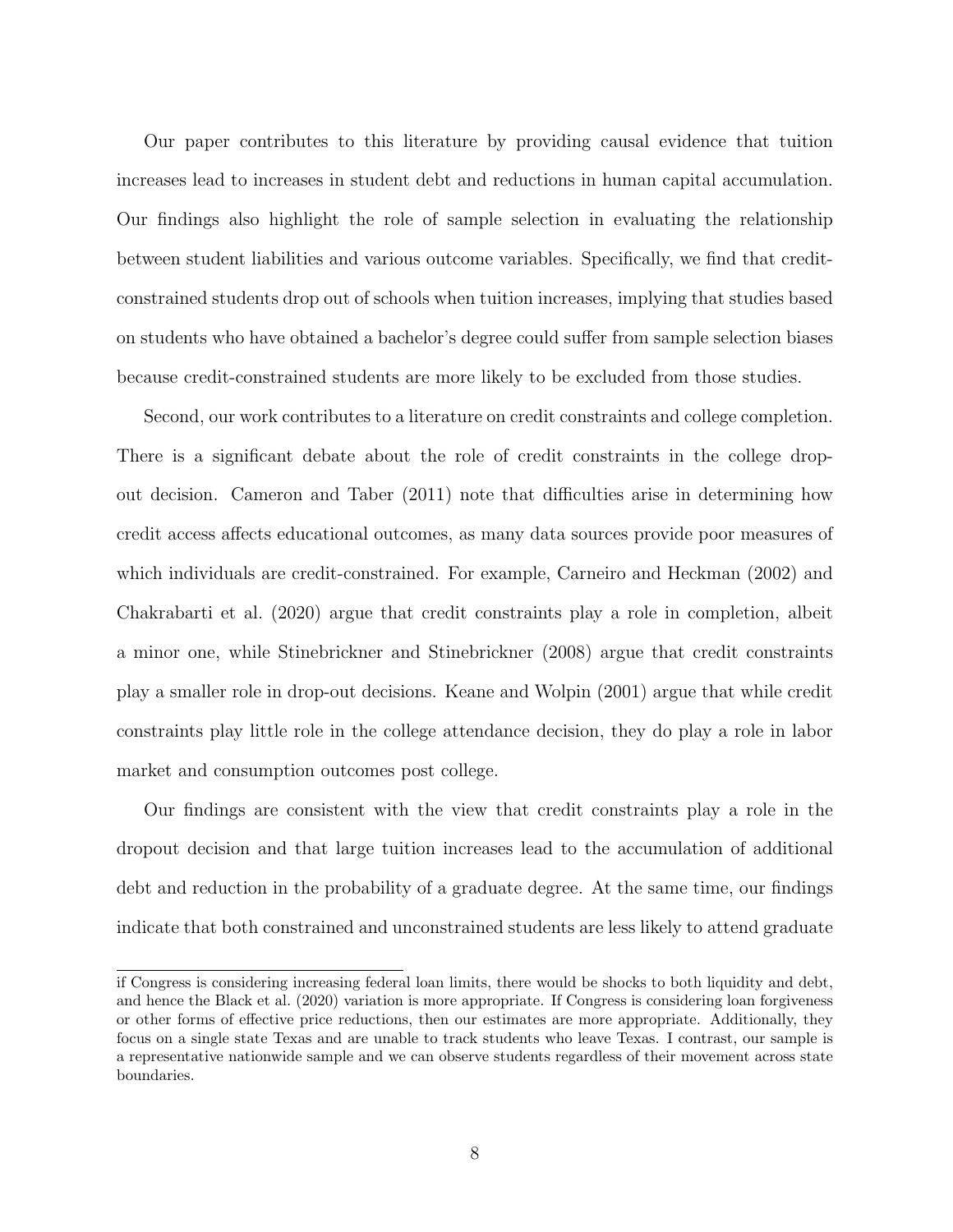schools, indicating that a higher cost of undergraduate education deters investment in graduate degrees.

Finally, our paper contributes to a literature that studies the aggregate dynamics of human capital accumulation (Galor and Moav, 2004; Lustig and Van Nieuwerburgh, 2006; Lochner and Monge-Naranjo, 2011; Cordoba and Ripoll, 2013; Cadena and Keys, 2015; Ebrahimian and Wachter, 2020). We show that through its effect on debt, bachelors' completion and graduate school enrollment, tuition can have important aggregate and distributional effects on the accumulation of human capital, and potentially on subsequent investment decisions due to higher levels of student debt.

The rest of the paper is organized as follows. In Section 2 we describe our data. The empirical strategy is presented in Section 3. In Section 4 we describe the results. In Section 5 we explore heterogeneous effects to study the mechanisms behind our findings. In Section 6 we discuss implications for household debt, delinquencies, and graduate enrollment and we conclude in Section 7.

# 2. Empirical Setting and Data

In this section we present our data, describe our sample selection procedure and the construction of variables, and provide summary statistics.

## 2.1. College attendance, attainment and debt

The bulk of our analysis leverages a unique match of two unusually rich administrative datasets: the New York Fed Consumer Credit Panel (CCP) and the National Student Clearinghouse (NSC). The resulting panel dataset is a large, individual-level anonymized dataset that includes educational and credit outcomes. The CCP constitutes a 5% random sample of anonymized individual-level consumer credit records, sourced from the Equifax credit bureau. The NSC constitutes individual-level postsecondary education records,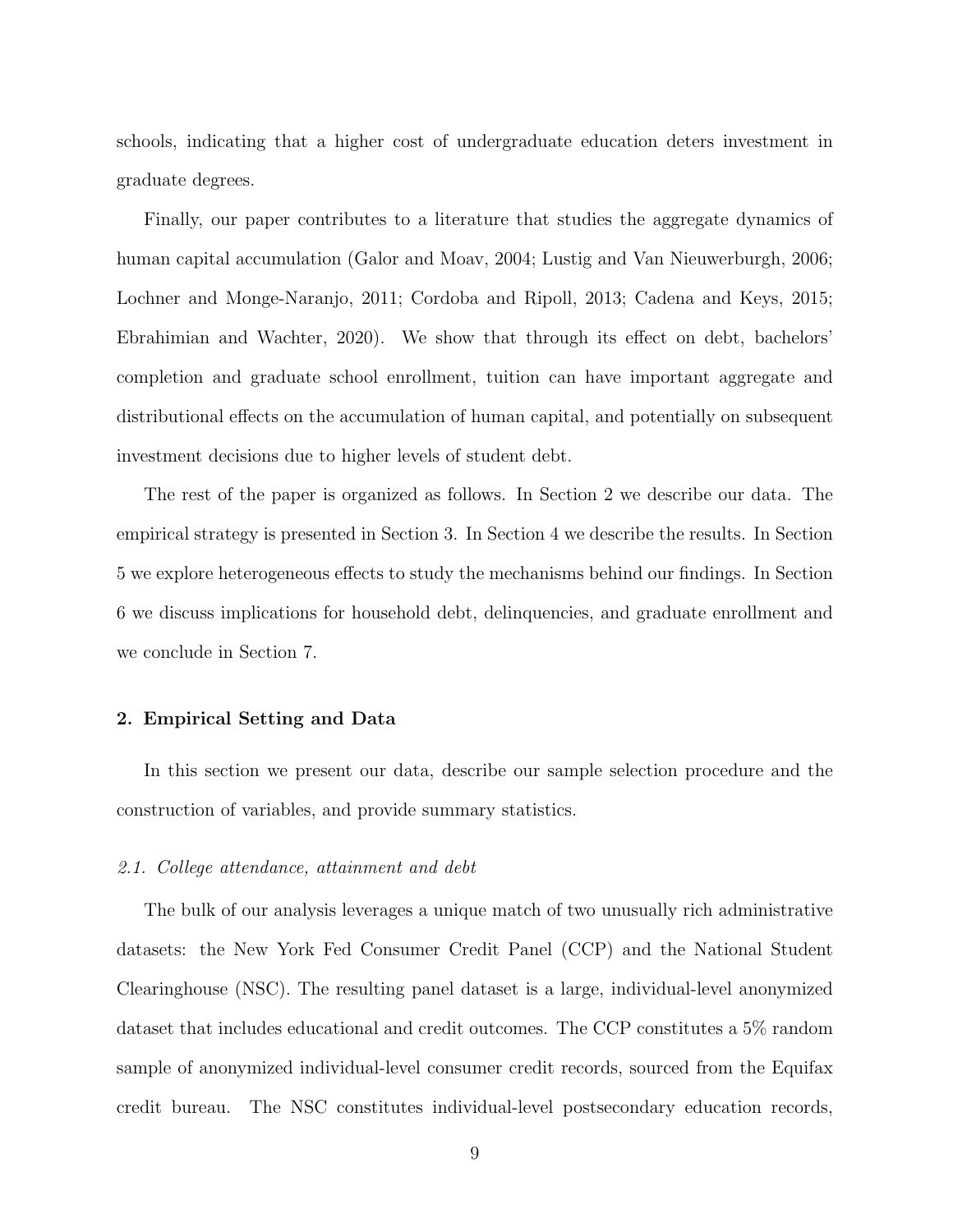that includes detailed information on enrollment and degree attainment. This unique matched dataset allows us to observe the student debt of each individual over time, as well as educational enrollment and attainment over time for a random sample of 225,000 individuals (CCP-NSC). In addition to student debt, we observe other forms of consumer debt over time for each student, such as mortgage debt, credit card debt and auto debt. For each of these forms of debt, we also observe delinquencies over time. To maximize the match between NSC and CCP, we exploit a stratified random sampling method based on the coverage of the NSC data, where we over-sample cohorts starting from the 1980 birth year.<sup>6</sup>

For each student, we identify the institution where the student was first enrolled. The motivation for doing this is that the college path that a student chooses can potentially be correlated with tuition shocks and future education and student debt. The richness of the NSC data enables us to observe the college enrolled in at any point in time, which we exploit to construct a "transfers" variable. This variable captures whether a student moves away from their first school. In addition, we observe the type of school at each point in time (public/private, 2-year/4-year). We identify as outcomes whether a student attained a bachelor's degree and a post-bachelor's degree in any school (graduate school) later in life.

# 2.2. Tuition

We obtain tuition data at the school level from the Integrated Postsecondary Education Data System (IPEDS) of the US Department of Education. Tuition data are available for Title IV eligible institutions.

<sup>6</sup>Our dataset carries several advantages relative to other databases because it covers a larger number of individuals (225,000) and is representative of the whole population and of the college population every year. Moreover, our sample covers a balanced set of cohorts in that we see both young and older cohorts.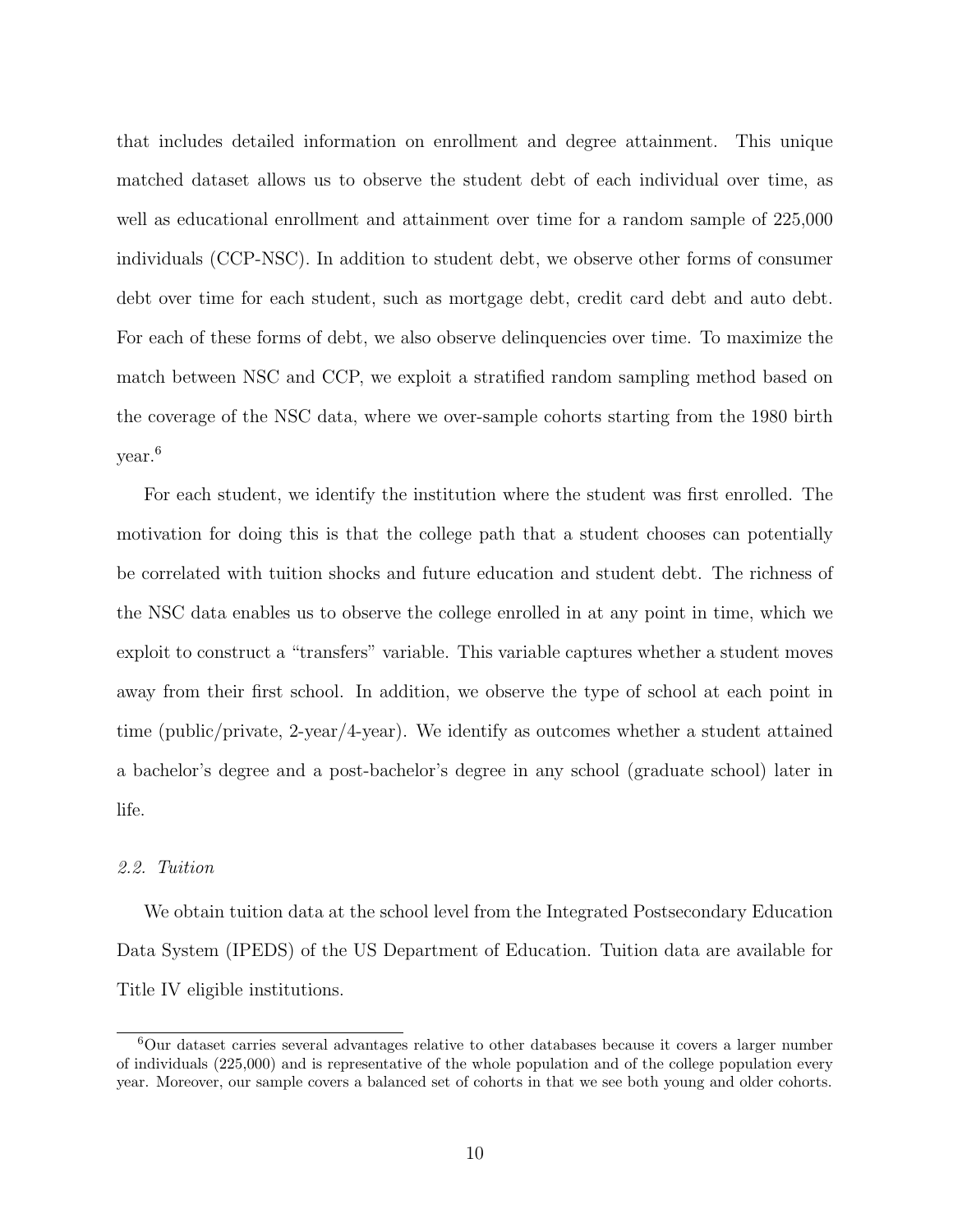We measure an individual's tuition bill as the sum of the realized sticker tuition for in-state residents as reported in the IPEDS data in the first four years following entry to his or her first undergraduate college. The use of this measure guards against a number of potential concerns. One possible effect of changes to tuition is that students drop out or transfer to a different school. Our way of defining tuition measures a student's sticker tuition bill had they chosen to stay in their first school for four years. That is, our measure of tuition bill does not depend on the actual time the student spends in college, which is likely to be endogenous to the student's educational outcomes. Additionally, if schools raise tuition, they may grant tuition reductions to high ability students, who may be more likely to graduate, to enroll in graduate school, and to end up with less student debt. Using sticker tuition (i.e., "sticker price") avoids potential biases that may arise from this effect.

We construct a sample of large tuition increases as follows. First, for each school, we identify the largest year-over-year tuition increase between 2000 and 2015. This way, for each school, we identify one tuition increase that had the largest economic effect on the cost of undergraduate education. Second, if the largest tuition increase exceeds \$1,000, we define the year of the largest tuition increase as the "event" year (for robustness, we consider thresholds of \$800, \$900, \$1,100, and \$1,200). The choice of \$1,000 as our baseline value of "large tuition" increase is to ensure that the magnitude is large enough to be economically meaningful.<sup>7</sup> As we will show, the average yearly tuition increase in the sample of large tuition increase events is \$1,709, corresponding to a 15.47% change in the tuition (see table 1). Thus, these tuition increases are not likely to be routine tuition increases.

<sup>7</sup>To emphasize the importance of this step, we also considered \$100 threshold in the definition of the largest tuition increase. The results in Internet Appendix Table A7 indicate weak first stage results. Indeed, the instrument does not pass the F-test criteria because the F-statistic is 4.267, which is clearly below 10. Due to the weak instrument problem, the estimates of the effects on *Debt* and *Graduate School* are considerably larger than for larger tuition increases. This is precisely why we adopt the second step in the definition of a large tuition increase and require the largest tuition increase to be also large in absolute sense.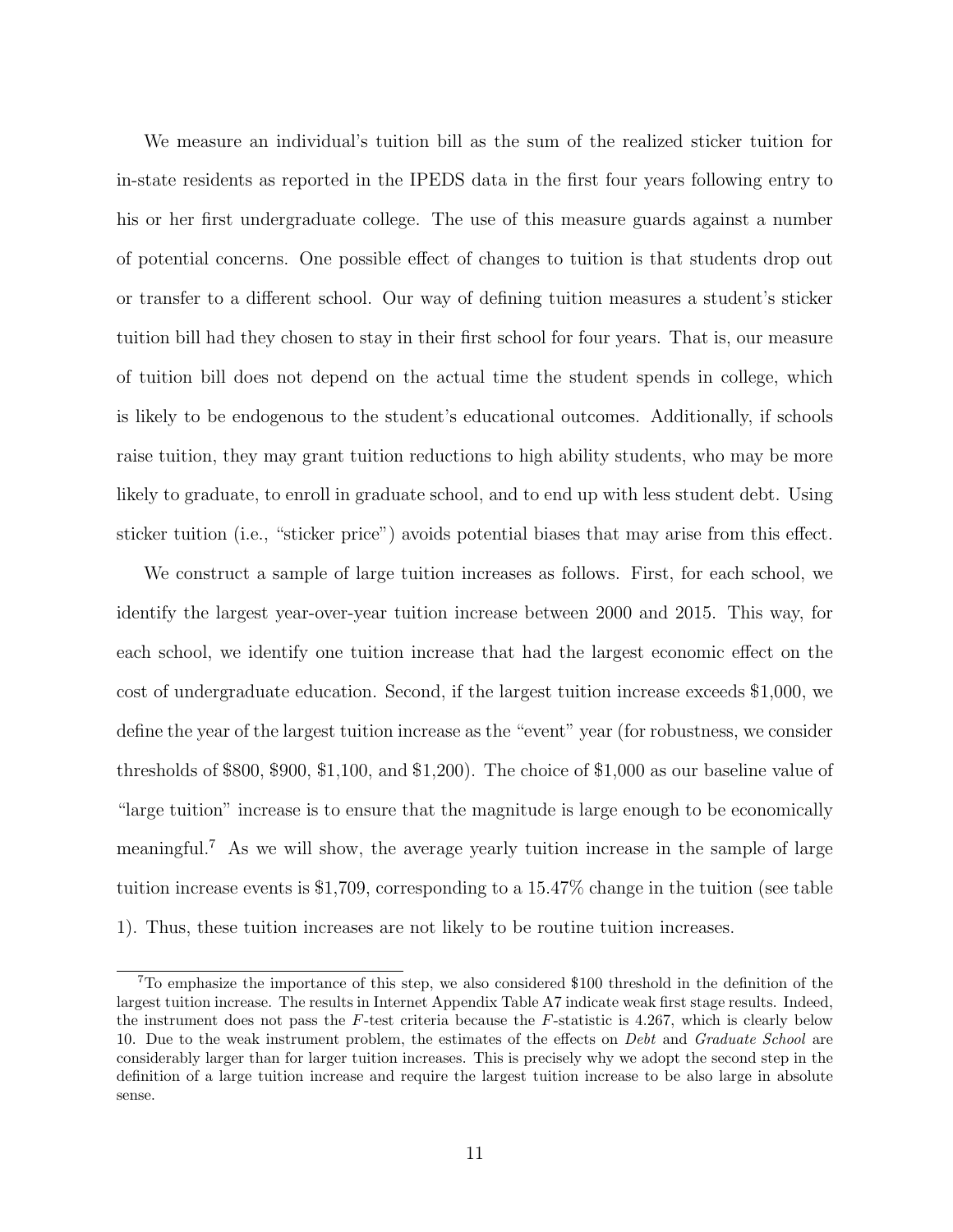#### 2.3. Zip code income and college selectivity

We observe detailed measures of geography for each individual in each quarter from our CCP data. While we do not observe each individual's income, we use 2001 zip code earnings data from the Internal Revenue Service (IRS) to create measures of neighborhood income at the point where we first see the individual in the CCP. We typically first see individuals in the CCP data at ages 17-21. In most cases, this is before their first college enrollment, and we consider this zip code of origin as their home zip code. We match 2001 income data at the individual's home zip code level to obtain a measure of their home zip code income. We use home zip code income as a proxy for family income and refer to it as such in the paper.

Finally, we match Barron's selectivity rankings as of 2001 for four-year colleges to our CCP-NSC panel. Barron's ranks four-year colleges into six categories (1-highest, 6-lowest) based on institutional characteristics such as acceptance rate, median entrance exam (SAT, ACT), GPA for the freshman class, and percentage of freshmen who ranked at the top of their high school graduating classes. Following standard practice in the literature, we group the colleges in the top three most selective categories into a single category ("selective") and the rest of the colleges as "non-selective".

## 2.4. Sample selection and summary statistics

We make three sample selection restrictions. First, we only consider students in our sample whose first enrollment was a 4-year undergraduate college. Thus, our sample is a random sample of 4-year undergrads whose first college was a 4 year college during 2000- 2015. Our strategy entails dropping non-college goers and students whose first college was a 2-year or less than 2-year college, which reduces the sample by approximately 70%. Next, we restrict the data to students who are matched to schools with non-missing tuition data in IPEDS. For these students we are able to compute the 4-year expected tuition bill. The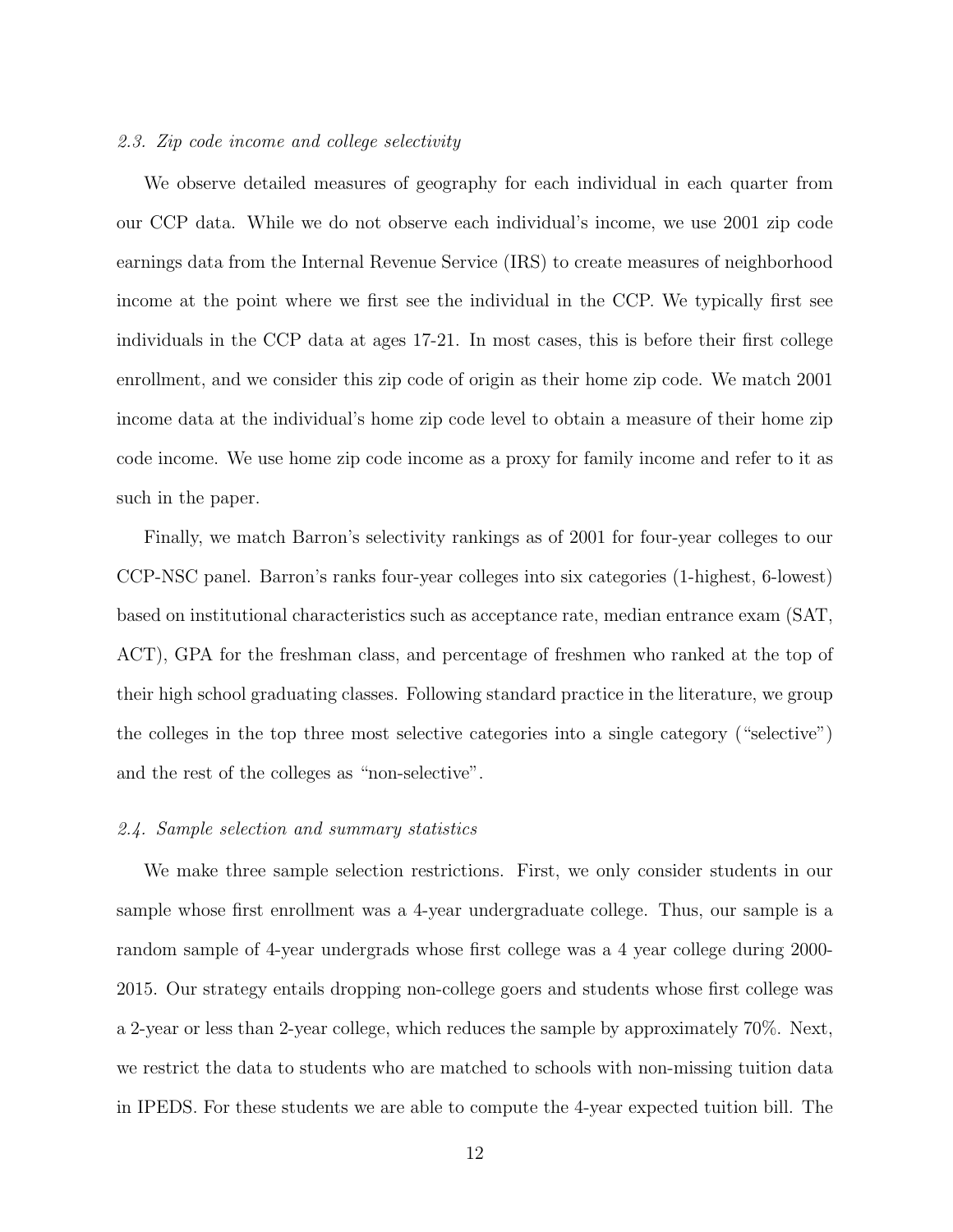coverage of the NSC data improves markedly from 2000. Thus, we consider only cohorts that enroll in 2000 or later. This results in a total sample of 58,648 students, which we refer to as the analysis dataset.

Table 1 displays selected summary statistics for the analysis dataset. Panel A reports demographic and school-level variables and Panel B reports tuition variables. Panel A shows that in our sample, 67.7% of students are first enrolled in a public school and 26.9% are first enrolled in a private non-profit school. 60.6% of students' first enrollment is in a selective school. In terms of demographics, the average age at entry is 19.5. The median home zip code income is \$69,039 per year on average. Figure A3 shows that the median home zip income exhibits little variation across sample period. According to US Department of Education data, the average time to complete a four-year degree was six years and four months in the 2007-08 school year.

According to the summary stats presented in Panel A, 49.7% of students in our sample graduate with a bachelor's degree and 11.55% of students in our sample complete a graduate degree. The fact that roughly half of our sample completes a degree is consistent with the National Center for Education Statistics data, which report that 60% of all undergraduates complete a bachelor's degree within six years. The average outstanding student debt balance after the first 4 years since the first college enrollment is \$11,989. This closely matches administrative data used in Looney and Yannelis (2015), who report undergraduate balances between \$8,470 in 2000 and \$17,780 in 2014.

Panel B in Table 1 shows summary statistics for tuition variables. Across firstenrollment institutions in our sample, the average (median) yearly tuition change is \$385.1 (\$262.9), corresponding to a 4.09% (2.87%) percentage change. In the final sample of students, the typical tuition bill for the first four years after entering college is \$51,605 in constant 2014 dollars. Approximately 26% of students attend schools that increase tuition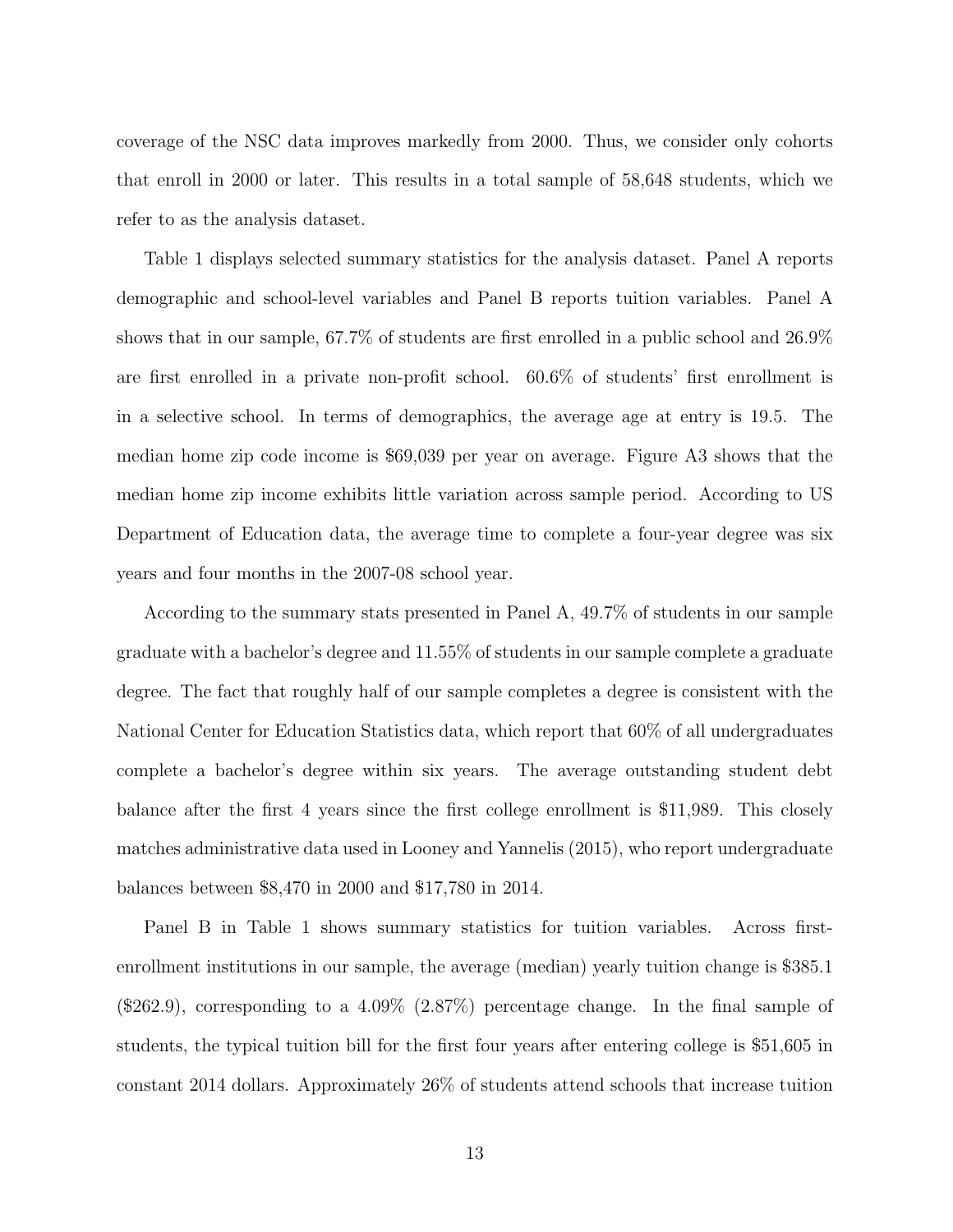by \$1,000 or more in a given year during the sample period. Conditional on a tuition change above \$1,000, students see a \$1,710 change in tuition. This amounts to a 15.47% increase in average annual tuition. Schools exposed to these large changes are spread out across different college-types (131 public, 779 private non-profit, and 101 private for-profit) and academic years.

Figure 1 shows the average tuition bill in the top panel and student debt four years after entry in the bottom panel for cohorts that entered school during our sample period. Both series have been rising steadily over time. Student debt has increased at a faster rate, approximately doubling over the time period, while tuition has risen by roughly 50%.

Figure 2 shows the number of large tuition increases. The average number of schools per year exposed to a large tuition increase is 92. We see a roughly uniform distribution over time, with notable spikes in 2007 and 2009 (for robustness, we report main results when we drop large tuition increases in 2005, 2007, 2009, and 2011).<sup>8</sup> In the Internet Appendix, we show the distribution of students by college entry cohort (Figure A1), grade (Figure A2), and state (Table A2). The grade refers to the number of years after entry where the student is at the time of the large tuition increase. A student in his or her second year after the entry is in grade 2, in the third year after the entry is in grade 3, and so on. The number of students by cohort tracks enrollment patterns, while the distribution of students by state tracks population.

Figure 3 shows the distribution of largest tuition increases. We find that most of largest tuition increases are between \$100 and \$2,000. For some schools, the largest tuition

<sup>&</sup>lt;sup>8</sup>Public college and university charges are sensitive to the level of funding provided by state governments. Tuition and fees tend to rise more rapidly when state appropriations decrease or grow at very slow rates. Strained state budgets across the country in 2009 (largely due to the recession that preceded) led to severe cutbacks in institutional funding, causing increased reliance on the other major source of revenue, tuition and fees. The 2007 spike corresponds to the federal student borrowing limit increase that took place that year and may have been contributed by capitalization of the loan limit increase into higher tuition prices (Lucca et al., 2018; Cellini and Goldin, 2014).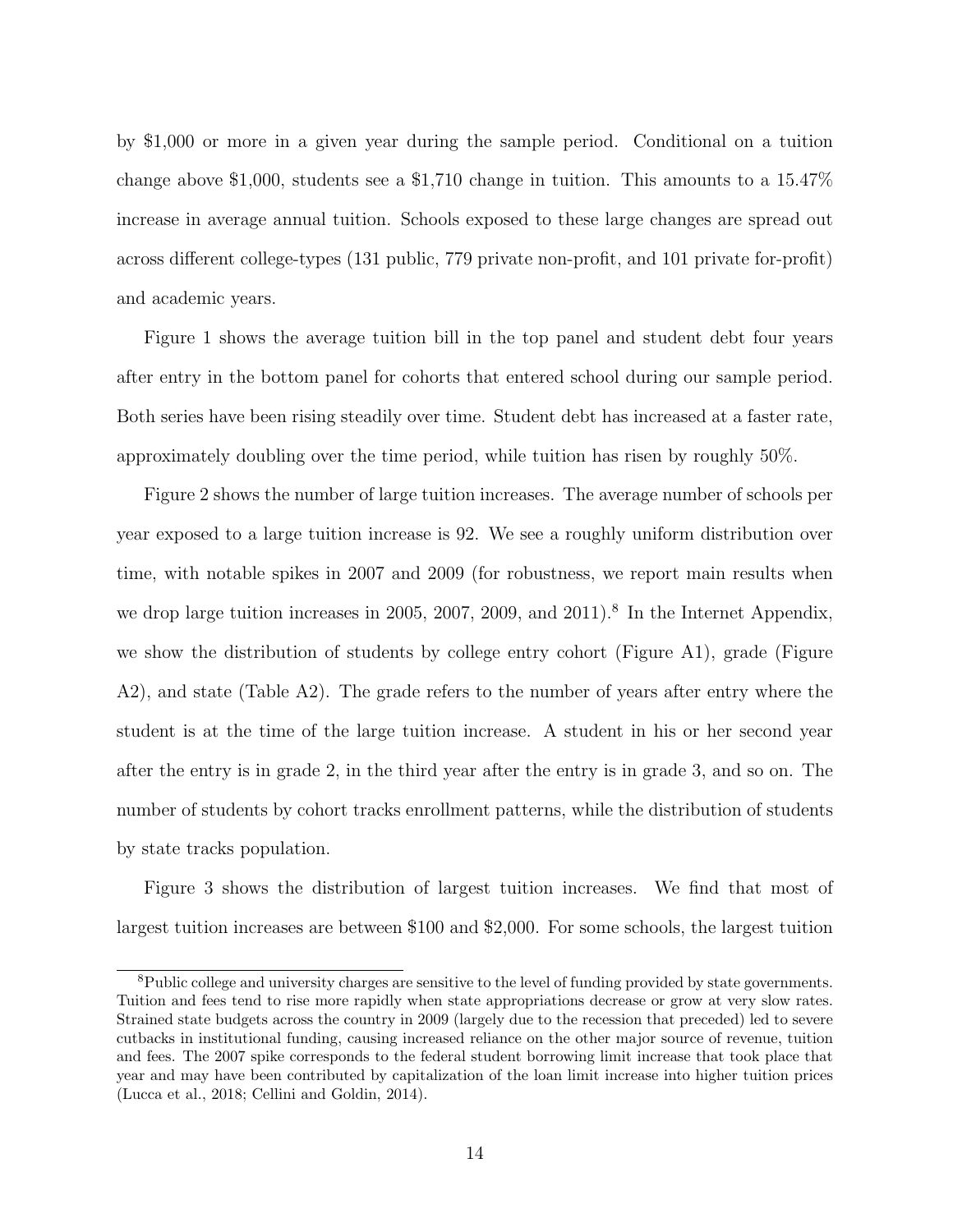increase is larger than \$2,000. As indicated above, in our main specification we use a \$1,000 threshold for the largest tuition increase to be an event. We perform two robustness tests to show that the choice of this particular threshold is inconsequential. First, Figure 3 shows no jump in the distribution of largest tuition increases around the \$1,000 threshold. Second, for robustness, we consider thresholds of \$800, \$900, \$1,100, and \$1,200 threshold and find similar results (see section 4.1).

# 3. Empirical Strategy

We start our analysis of the effects of tuition on debt and human capital by providing OLS estimates of the relationship between tuition and outcomes. Then we describe our main empirical strategy based on differential exposure by students to large tuition increases.

#### 3.1. Tuition and Outcomes

Consider a model that relates individual i's outcomes, such as the level of student debt and the probability of obtaining a bachelors or a graduate degree, to the total tuition bill at her first college  $j$  during the first four years after entry:

$$
y_i = \beta \text{Tution}_{c(i)j(i)} + \gamma_{c(i)} + \gamma_{j(i)} + u_i.
$$
\n<sup>(1)</sup>

Here,  $y_i$  is the outcome of interest for individual i,  $\gamma_{c(i)}$  are cohort fixed effects defined by the individual's year of the first college entry, and  $\gamma_{i(i)}$  are first college fixed effects. Tuition<sub>c(i)j(i)</sub> represents the total tuition bill of individual i (who belongs to cohort  $c(i)$ ) in his first college  $j(i)$  during the first four years after college entry and  $u_i$  is the error term. In various tables in our paper, we refer to "Tuition<sub>c(i)j(i)</sub>" as "Tuition years 1-4" to make it more explicit that it represents the total tuition bill of an individual during the first four years after his or her first college entry. Note that the tuition bill varies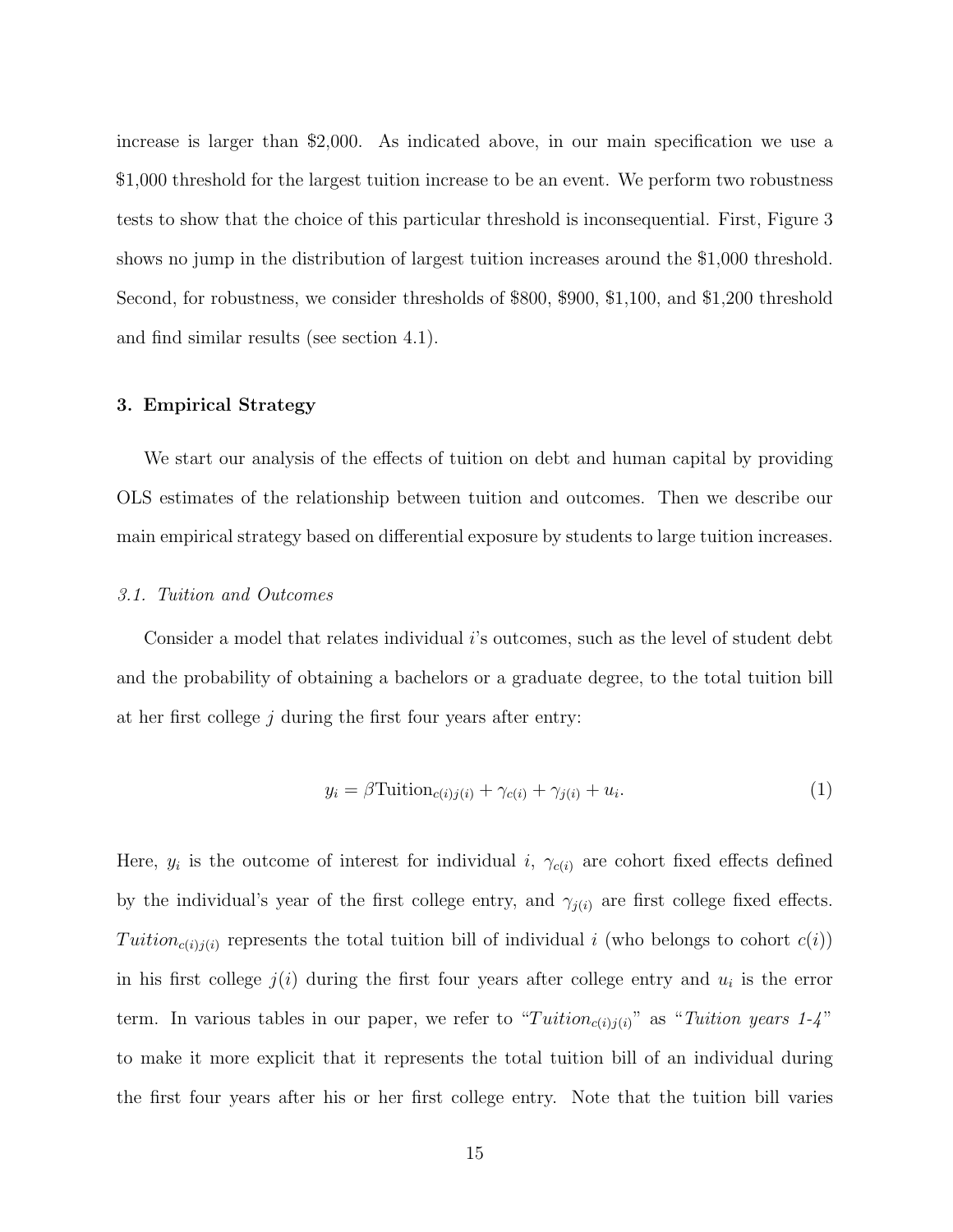at the college-cohort level, not at the college-individual level. Moreover, note that this is a cross-sectional regression, with one observation per student, and therefore all variables depend on i as noted in the regression model.

Table 2 presents OLS estimates of model (1). Our outcome variables of interest are *Debt*, which measures the total student debt after the first 4 years of college enrollment, in units of \$10,000, Graduate school, an indicator that equals one if the student has completed a graduate degree, Bachelors, an indicator variable that equals one for students who graduate with a bachelor's degree, and *Transfers*, an indicator variable that equals one for students who transfer to a different undergraduate school. All results in this paper cluster standard errors at the college level.<sup>9</sup>

These regressions account for average differences in the level of tuition across colleges and for differences in average tuition over time within colleges. The table documents significant associations between all outcome variables and  $T$  uition. For example, a \$5,000 higher tuition level is associated with a 1.88% lower probability of obtaining a graduate degree, a 1.06% lower probability of graduating with a bachelor's degree, and a 0.61% higher probability of transferring between schools. These effects are not negligible relative to the outcome means, ranging from 14% of the sample mean for the probability of obtaining a graduate degree to 2.30% of the sample mean for the probability of obtaining a bachelor's degree. Moreover, \$5,000 in higher tuition levels is associated with a \$245 increase in student debt balances measured four years after entry, representing almost 1.8% of the outcome's sample mean.

The results presented in Table 2 indicate that higher tuition levels are correlated with a reduction in the accumulation of human capital and an increase in student's debt

<sup>&</sup>lt;sup>9</sup>We have also tried clustering at the college-by-cohort level, the level of our treatment, which reduces standard errors and increases the precision of our estimates. These results are available upon request.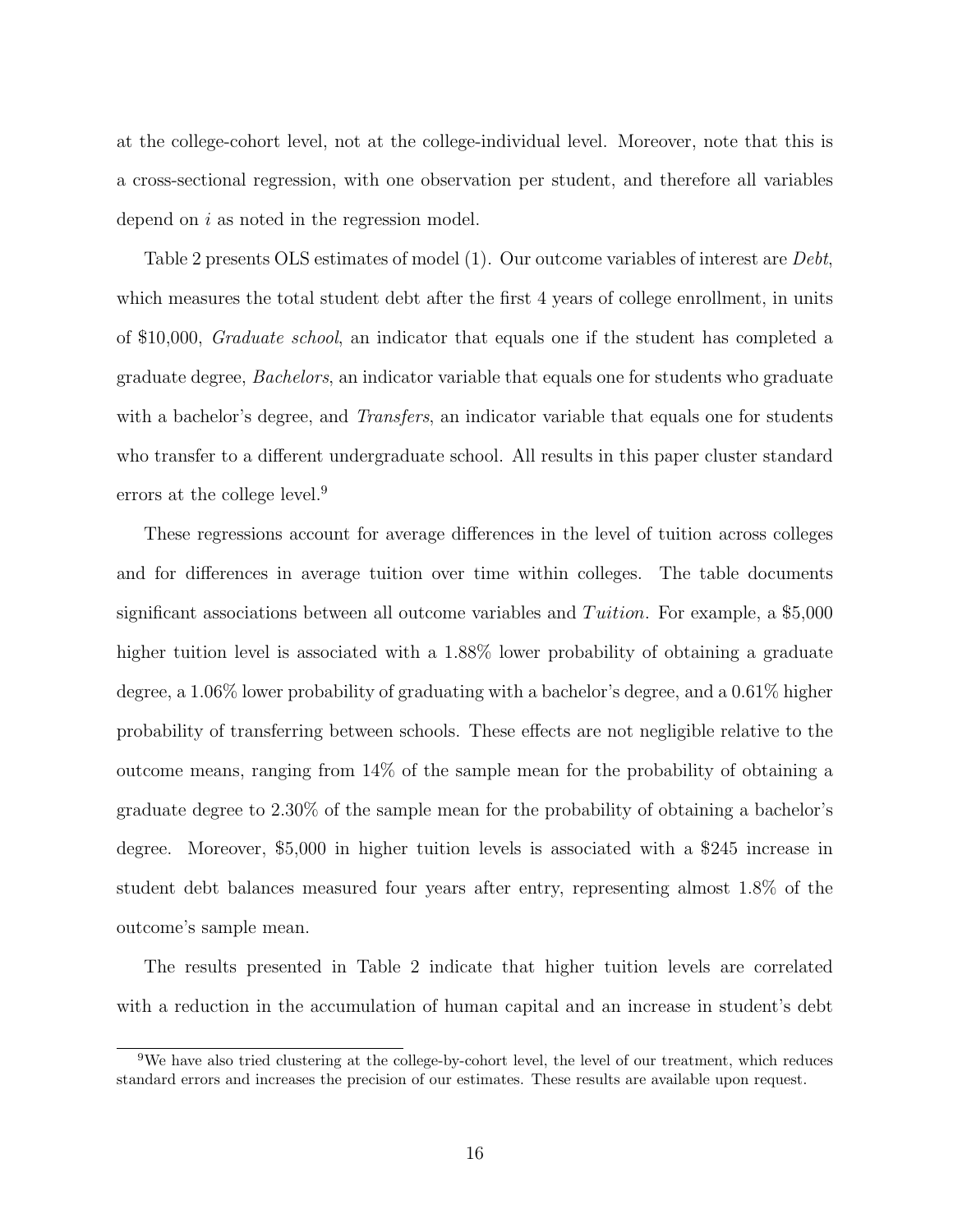burden. However, these results are likely to reflect heterogeneity over time in school and student quality that is unobservable to the econometrician, a selection bias that complicates inference about the causal effect of tuition on outcomes. For example, students that enter colleges with a higher tuition bill may come from families with higher income, which affects educational attainment (Hoxby, 1988) and debt. These students may therefore be more likely to graduate and to attend graduate school, and less likely to take on debt. Further, education quality improvements could lead, rather than lag tuition increases.

Schools that raise tuition may be different from other schools in a time-varying fashion. For example, these schools may be having financial difficulties, which could impact faculty retention and education provision. Thus, a simple comparison of students who faced different tuition bills is an inadequate strategy to identify how tuition affects investments in human capital or the accumulation of student debt. In the next subsection, we present our empirical strategy to isolate plausibly exogenous variation in tuition across students.

## 3.2. Large tuition increases

Our main concern is that schools that experience large tuition increases are likely to be different from schools that do not, both because of the type of students they attract and the quality of the education they provide.<sup>10</sup> In our empirical strategy, we therefore compare outcomes for students who are enrolled in different cohorts at a school that experiences a large tuition increase. We implement this strategy by comparing students, already enrolled, who are affected by the same shock, but in different cohorts. We exploit the fact that students earlier in their academic career will be more affected by a tuition increase. For example, if a school raises tuition, second-year students will pay for two additional years

<sup>&</sup>lt;sup>10</sup>Indeed, Internet Appendix Table A1 shows that students in schools exposed to large tuition increases come from higher-income neighborhoods, accumulate more student debt, and are more likely to attend a graduate school. Schools exposed to large tuition changes charge higher tuition and are more likely to be private than public.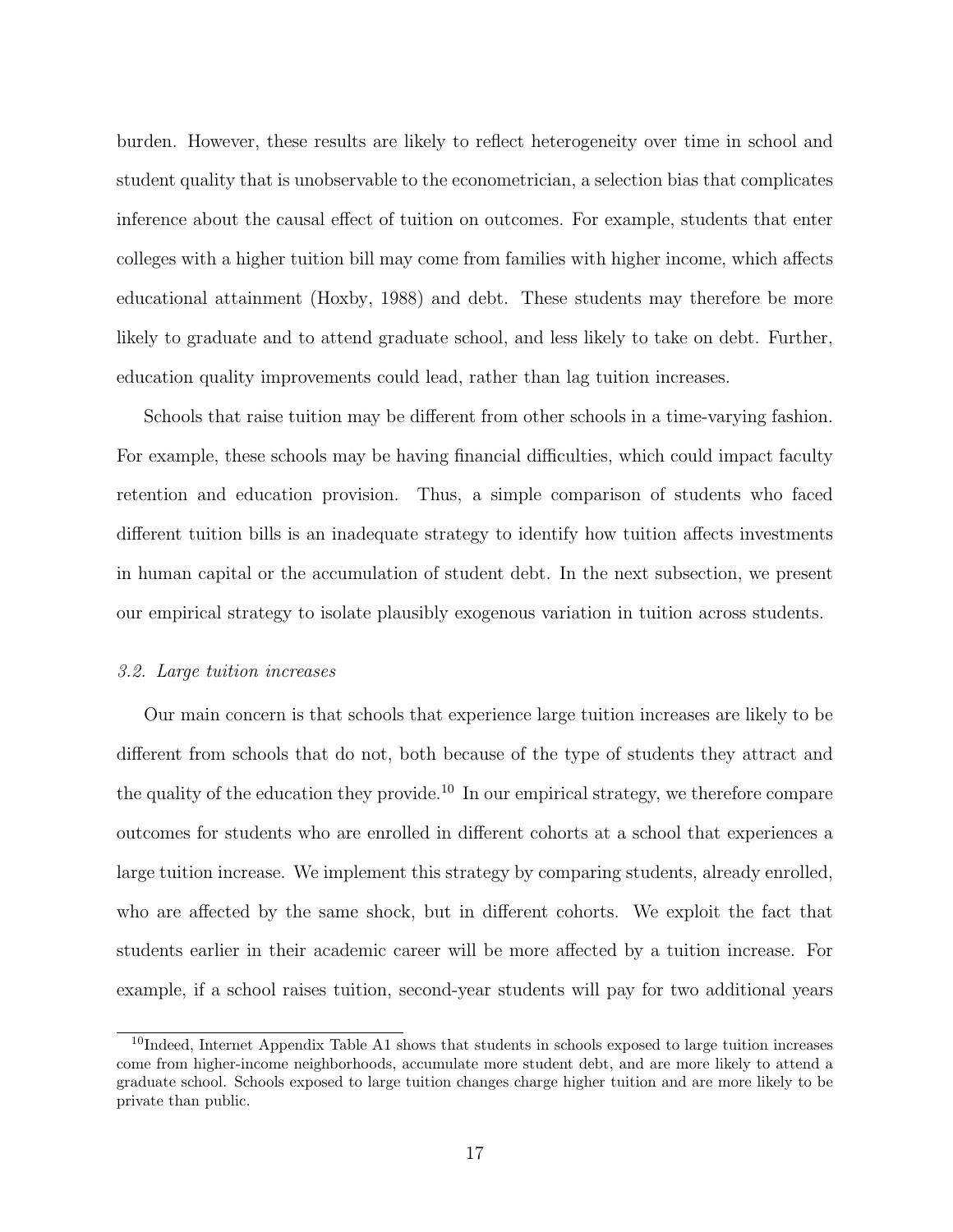relative to fourth-year students.

We define *grade*  $(g)$  of a student as his/her number of years since enrollment at the time the large tuition increase occurs. Intuitively, when a tuition increase happens, a lower grade implies that the student faces a larger number of years paying higher tuition and is therefore more exposed to the tuition increase. We thus exploit the variation in the total tuition bill across different grades induced by exposure to a large, school-level tuition change to identify the effect of tuition on outcomes.

We run two-stage least squares regressions (2SLS) where the second stage corresponds to an augmented version of equation (1):

$$
y_i = \beta \text{Tution}_{c(i)j(i)} + \gamma_{c(i)} + \gamma_{j(i)} + \gamma_{j(i)} \times \mathbb{1}_{g(i) \in \{2, 3, 4, 5\}} + u_i,
$$
\n(2)

and the first-stage regression is given by:

$$
\text{Tution}_{c(i)j(i)} = \sum_{\tau=2}^{4} \pi_{\tau} \mathbb{1}_{g(i)=\tau} + \gamma_{c(i)} + \gamma_{j(i)} + \gamma_{j(i)} \times \mathbb{1}_{g(i) \in \{2,3,4,5\}} + \varepsilon_i,
$$
\n(3)

where  $\mathbb{1}_{g(i)=\tau}$  are grade dummies that equal 1 for all students who are  $\tau$  years away from their entry at the time of a large tuition increase in a school that faces such an increase in tuition,  $\gamma_{i(i)}$  are school of entry fixed effects, and  $\gamma_{c(i)}$  are cohort fixed effects defined by entry year.  $\pi_{\tau}$  are the first stage coefficients of interest.

We measure our effects for students who are in grades 2, 3, and 4 at the time of the tuition increase, and use the group of students who are in grade 5 at the time of the tuition increase as the omitted category. We make this specification choice for two reasons. First, students enrolling precisely at the time of a large tuition change or after, i.e., in grades one, zero, or negative one, can modify their school choices based on the tuition increase. This could endogenously modify the sample of students and potentially bias our estimates. Second, we limit the control group to students who enrolled 5 years before the tuition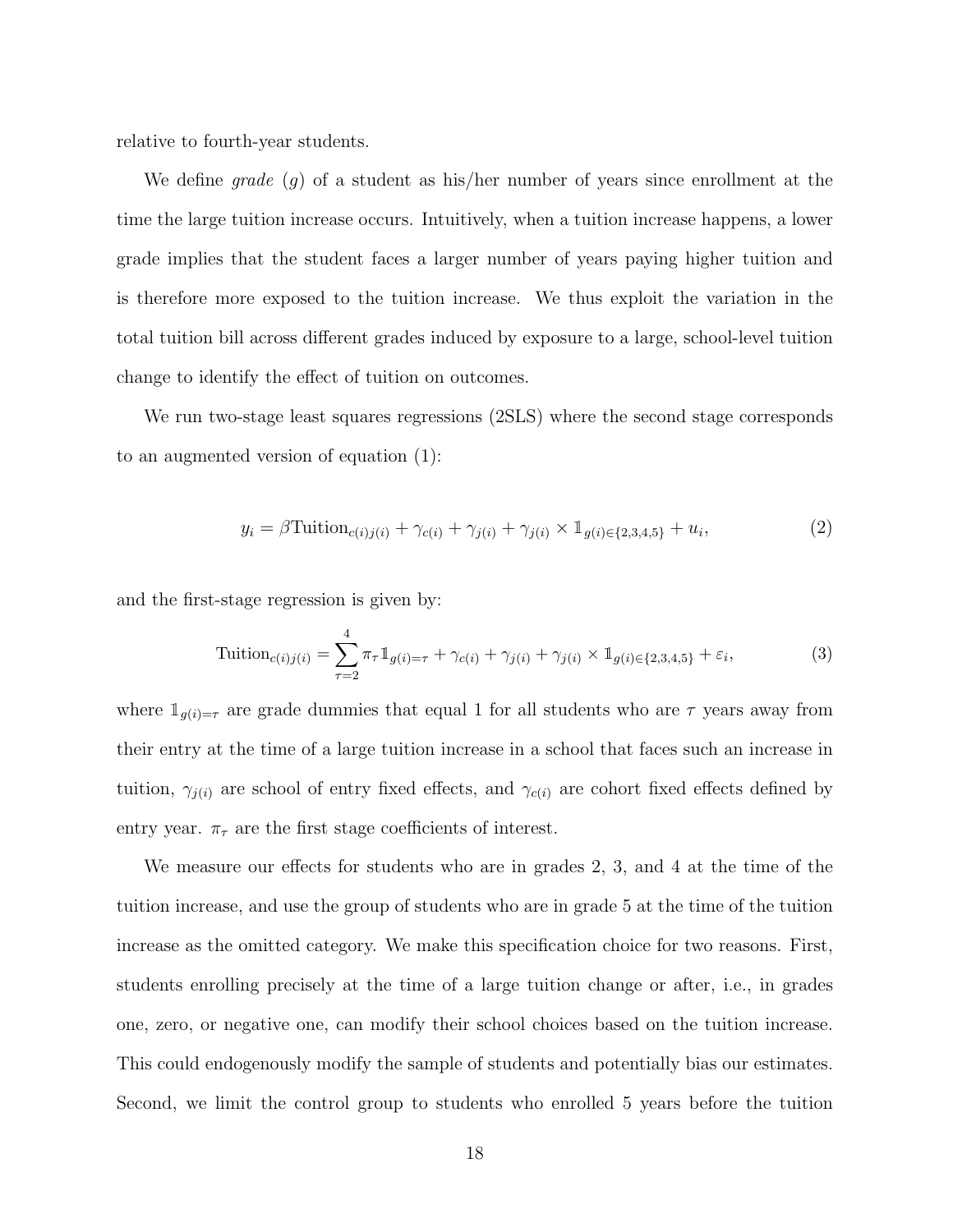increase to increase comparability.<sup>11</sup>

To operationalize this choice, we assign a separate fixed effect to students who are in grades 2 through 5 of a school with a large tuition increase,  $\gamma_{j(i)} \times \mathbb{1}_{g(i) \in \{2,3,4,5\}}$ . These modified fixed effects are also included in the second stage equation (2). Students in schools exposed to large tuition increases who are not in grades between 2 and 5 help identify cohort fixed effects, but they do not affect the coefficients of interest,  $\pi_{\tau}$ . Importantly, this choice of fixed effects implies that the estimates are based on the variation within the group of students who are in grades 2 through 5 at the time of the large tuition increase.

We next show that the identification is not coming from tuition increases per se, but rather from how tuition increases affect different cohorts. To show that, we repeat the estimation of regression  $(2)$ , while replacing Tuition with an indicator for students in grades 2 through 5 at the time of a large tuition increase,  $\mathbb{1}_{g(i)\in\{2,3,4,5\}}$ , thus it takes a value of 1 for students who are 2, 3, 4, 5 years away from entry in the school at the time of the tuition shock. All other students get a value of zero. Note that, as explained above, the main 2SLS specification is based on the variation within this group of students, who are all exposed to a large tuition increase to a varying degree. In contrast, in this specification we treat grades 2 through 5 symmetrically. An insignificant coefficient for  $\mathbb{1}_{g(i)\in\{2,3,4,5\}}$  would imply that outcomes for this group of students are indistinguishable from outcomes for other students within affected schools (because the regression includes school of entry fixed

<sup>&</sup>lt;sup>11</sup>Note that students admitted 5 years prior to a large tuition increase are assigned to grade 5 regardless of whether they have completed the program by that time. Using actual graduation time for the purpose of grade assignment (e.g., comparing students who remain in a program longer and students who complete a degree on time) could lead to several identification issues. This is precisely why our definition of grade is not based on whether a student actually remains in a program a certain number of years. Instead, we use predicted/simulated grades, calculated based on the admission year. Students admitted 5 years prior to a large tuition increase are assigned to grade 5 regardless of whether they have completed the program by that time, dropped out or transferred to another school. In other words, we count 5 years from the entry year of students in a school regardless of where the student is in grade 5 or what the graduation status of the student may be.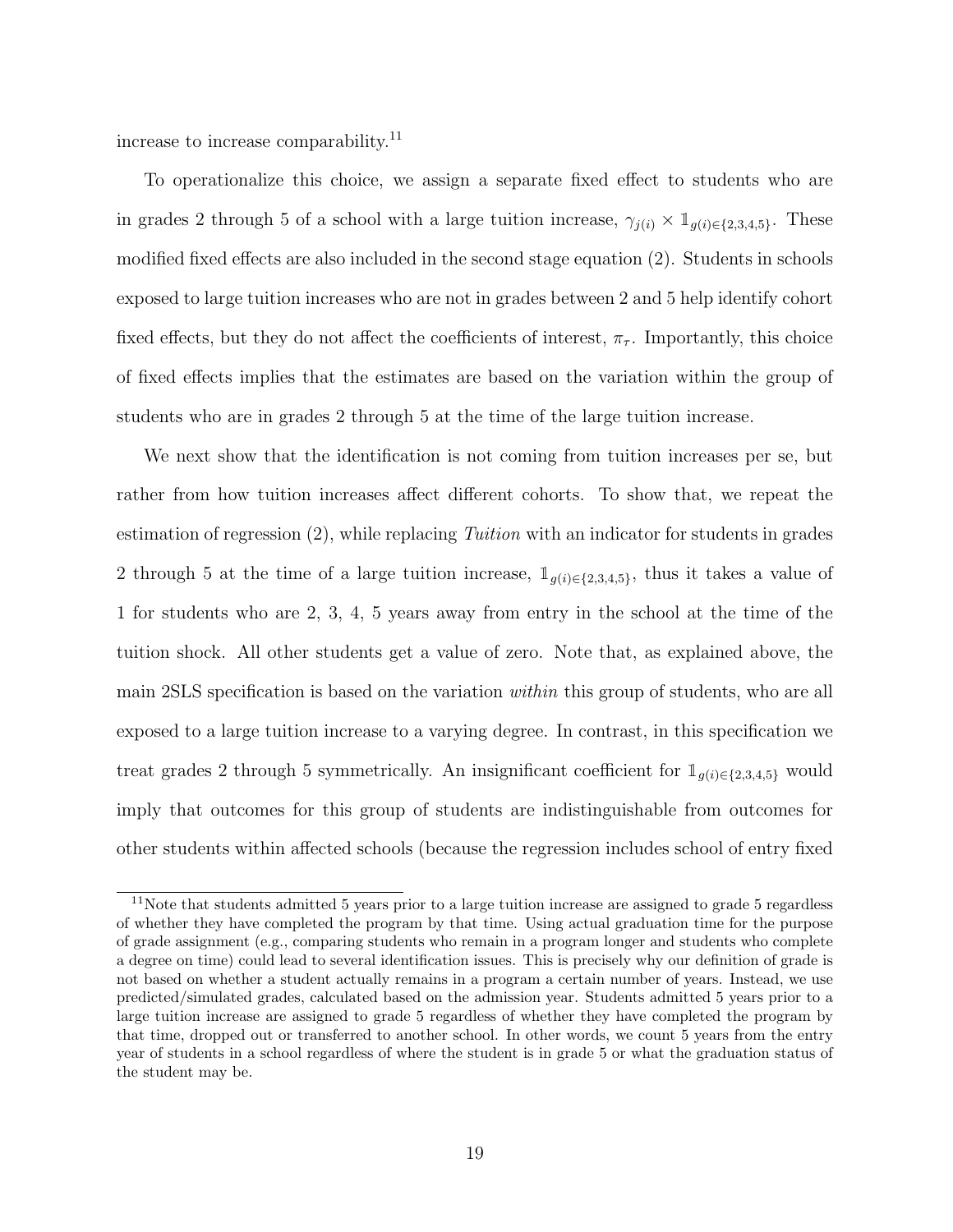effects). Indeed, Internet Appendix Table A5 shows no significant differences in outcome variables for these students and other students within affected schools. Therefore, it is not the exposure to a tuition increase, but rather the differential exposure to a tuition increase drives the results. These results show that our inferences are based on cohort dummies that capture the differential effect of large tuition increases on cohorts within the group of students in grades 2 through 5 at the time of a large tuition increase.

Our empirical strategy recovers the causal effect of tuition increases on human capital accumulation decisions and student debt if the instrument predicts tuition (the "relevance condition") and if tuition increases affect outcomes only through changes to the tuition bill (the "exclusion restriction"). We address each of these assumptions next, and acknowledge potential limitations.

#### 3.2.1. Relevance condition: the first stage

Table 3 column 1 presents estimates of the first stage. The coefficients of interest ( $\pi_{\tau}$ ) in equation (3)) are also plotted in Figure 4. As the table and figure show, differences in exposure to a large tuition increase across grades lead to large differences in these cohorts' four-year tuition bills. The differences in tuition bills across grades are statistically different from each other (as evidenced in the p-value of zero in the last row of the table, as well as the non-overlapping confidence intervals in the figure). In particular, a student who is exposed to a large tuition increase in year 2 after her initial enrollment ends up with about \$6,270 in a higher four-year tuition bill than a student exposed to the same tuition increase in year 5 (the omitted category). As Figure 4 shows, the relation between the number of years since school entry of cohorts at the time of large tuition increase and their four-year tuition bill is negative and monotonic, and statistically different across cohorts. The results suggest that our instrument captures an intuitive and transparent source of variation in four-year tuition across grades and satisfies the relevance assumption. An  $F$ -test indicates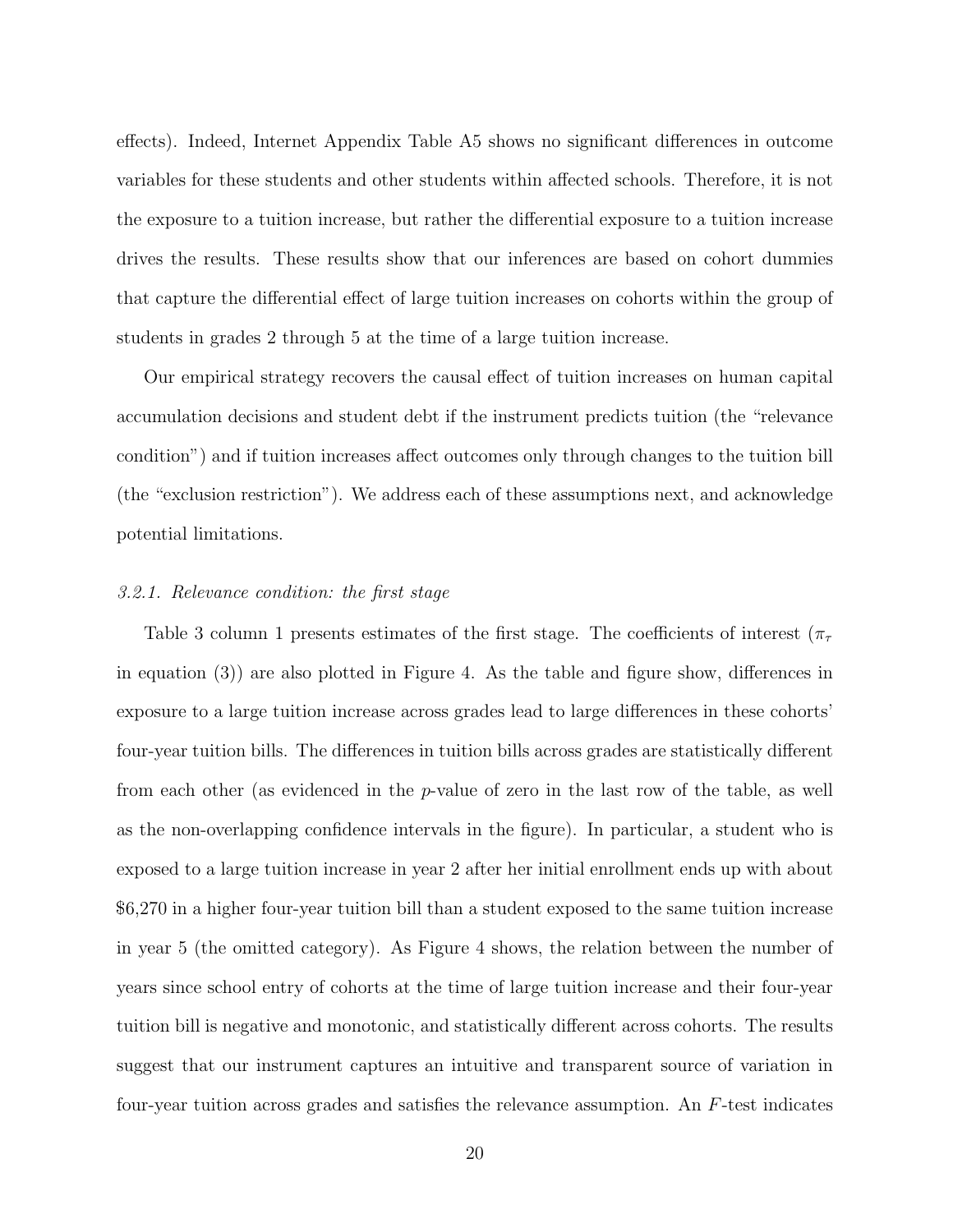that the instruments pass conventional rule of thumb F-statistic tests.

Moreover, as is evident from the  $R^2$  reported in Table 3, across-grade differences in exposure to large tuition increases and the cohort and school fixed effects explain 99% of the variation in four-year tuition. This suggests that these large tuition changes are relatively infrequent and are followed by a much more stable path for tuition that is captured by the cohort and school fixed effects.

## 3.2.2. Exclusion restriction

The exclusion restriction translates to the assumption that differences in exposure to the large tuition increases affect outcomes only through the effect on the four-year tuition bill.

As an example, consider two hypothetical students, Adam and Alex, who are enrolled in a school that implements a large tuition increase in 2004. In that year, Alex has just completed his second year and Adam has just completed his third year. As a result of the large tuition increase, Alex and Adam face two and one more year of higher tuition, respectively. The exclusion restriction states that any difference in observed outcomes for Adam and Alex is only due to the difference in the total tuition bill they face after a large tuition increase. While this restriction is an assumption, we next show evidence consistent with the exclusion restriction.

First, we investigate whether there is evidence of strategic bunching of students across different grades. That is, we investigate whether differences in exposure to the large tuition increases are "as good as randomly assigned" across grades within a school. Figure A2 in the Internet Appendix reports the average number of students in each year since entry at the time of a large tuition increase. The average number of students in grades 2 through 4 is approximately 1,550 (about 4,650 in total) and this number does not exhibit substantial variation across grades. Thus, we do not find evidence indicating strategic bunching of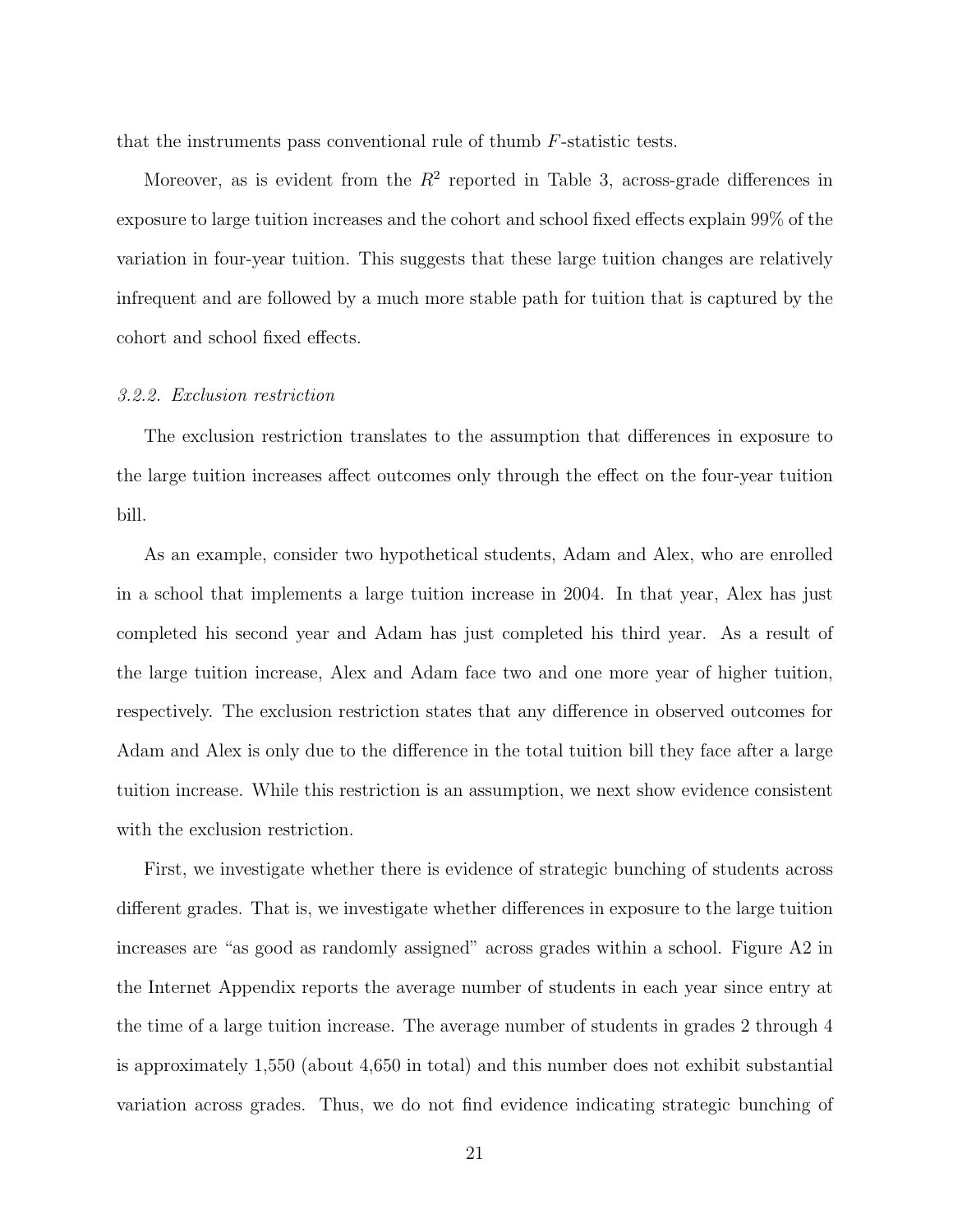students across different grades. This finding is plausible, because in our analysis, students who are affected by the large tuition change need to be already enrolled at the time of a large tuition change. Hence, following the example above, for selection concerns to drive the results, Adam and Alex would need to have differential expectations about the precise timing of large *future* tuition changes when they were making the decision to enroll, which is unlikely given the facts that tuition changes have not happened yet and they will often depend on economic and political factors that have not yet materialized and students typically are poorly informed about financial matters (Brown et al., 2016; Mueller and Yannelis, 2019b).

Second, we verify that the quality of students does not vary across grades. Note that a priori this is unlikely because enrollment choices were made prior to the tuition increase, and we do not condition our sample on student's choices to complete their degree or remain in their initial school, as both are outcomes of interest. We compare students' characteristics across grades 2, 3, and 4 at the time of a tuition increase relative to students in grade 5, and relative to the average characteristics of all students in the sample with the same year of entry to their first school. Specifically, we estimate equation (3) replacing the dependent variable by different measures of student and school quality. Columns 2 through 5 in Table 3 show that there are no differential relationships between grades differently exposed to large tuition increases by student age, family income, school type (public and private), and school selectivity.

Public school type (column 4) and school selectivity (column 5) are constant at the school level. Therefore, these regressions are estimated without school fixed effects. The coefficients across all three grades are different from zero for both outcomes, which reflects average differences between schools exposed to large tuition increases and those that are not. But importantly, the coefficients are not different from each other across grades at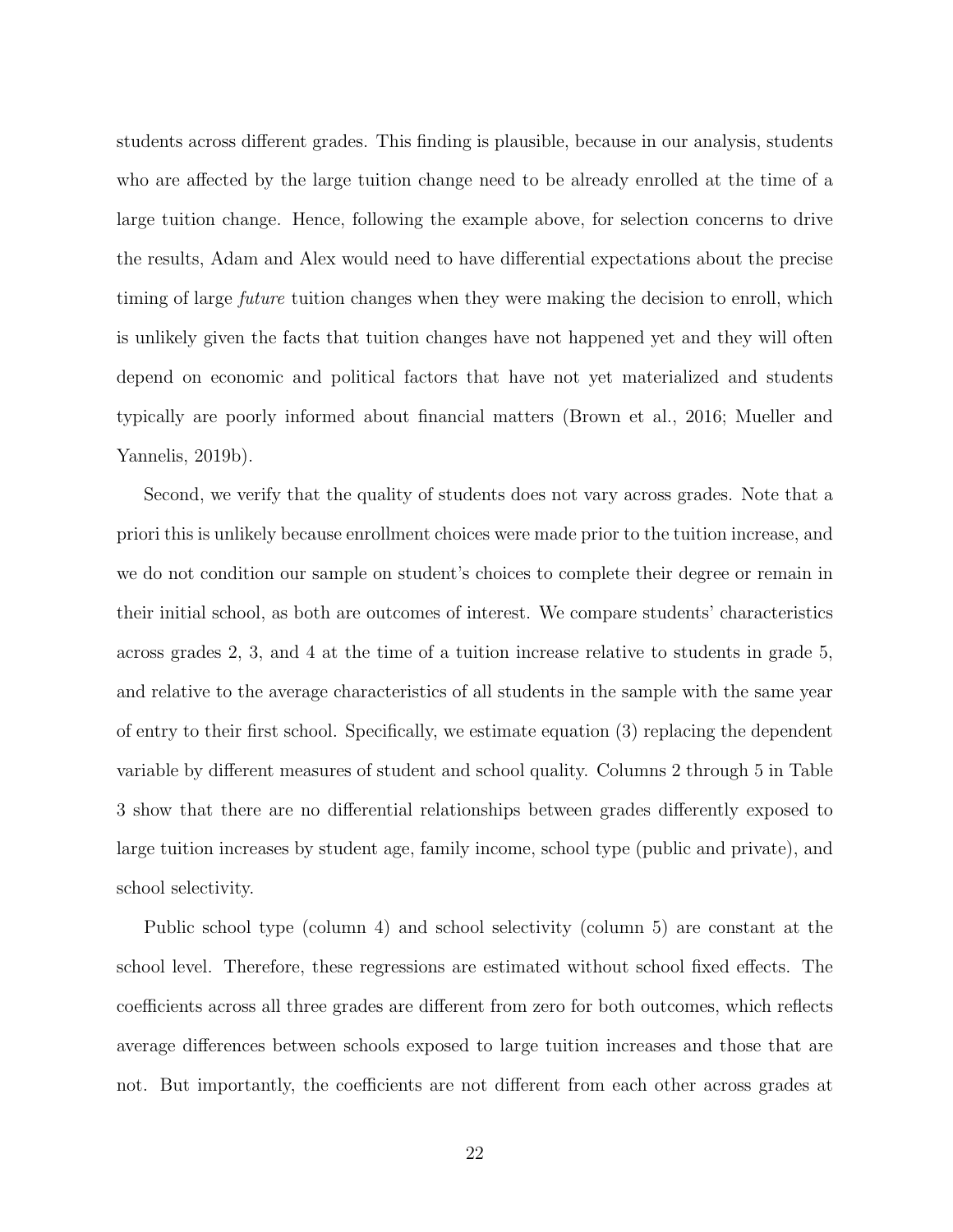conventional levels of significance. This is shown in the last row of Table 3, which shows the  $p$ -value for a statistical test of the hypothesis that the coefficients on all three dummies are equal, i.e. Grade  $2 =$  Grade  $3 =$  Grade 4. The *p*-value is close to zero for column 1, strongly rejecting the null of equality and denoting a strong first stage, but is large for all other columns. Overall, we find no systematic differences in the number of students as well as their characteristics across different grades at the time of large tuition increases.<sup>12</sup>

An additional assumption we make in the context of IV estimation is of monotonicity. Given our setting with multiple instruments (three dummies), we follow Angrist and Pischke (2009) and assume that each instrument makes treatment (a higher total tuition bill) more likely and never less likely. This assumption is unlikely to be contentious in our setting, and a violation would require large tuition increases to lead to a lower total tuition bill for a subset of borrowers. Mogstad et al. (2019) argue that a weaker assumption, conditional (on all other instruments) monotonicity, is also sufficient for estimation of a LATE, with the added benefit of not requiring the assumption of homogeneous treatment effects. Under any of these assumptions, our estimates can be interpreted as a weighted average of the local average treatment effects identified by each instrument, that is, of the causal effect of a higher total tuition bill on students who end up with higher tuition levels because they enrolled in earlier cohorts.

Potential threats to identification primarily come from selection. For example, educational quality improvements could lead, rather than lag tuition increases. If students

<sup>12</sup>In columns 4 and 5 the regressions do not include school fixed effects, implying that coefficients are capturing cross-school differences. Indeed, private school tuition is higher and rose at a considerably higher rate, implying that the tuition hikes are less likely for public school students, as column 4 in table 3 shows. Similarly, selective schools have higher tuition and higher tuition increases, which is consistent with positive numbers in column 5. The picture in columns 4 and 5 is also consistent with the summary statistics in Internet Appendix Table A1, where we find that in our sample, public schools were less likely to be exposed to large tuition increases than private schools and selective schools were more likely to face such increases compared to less selective schools.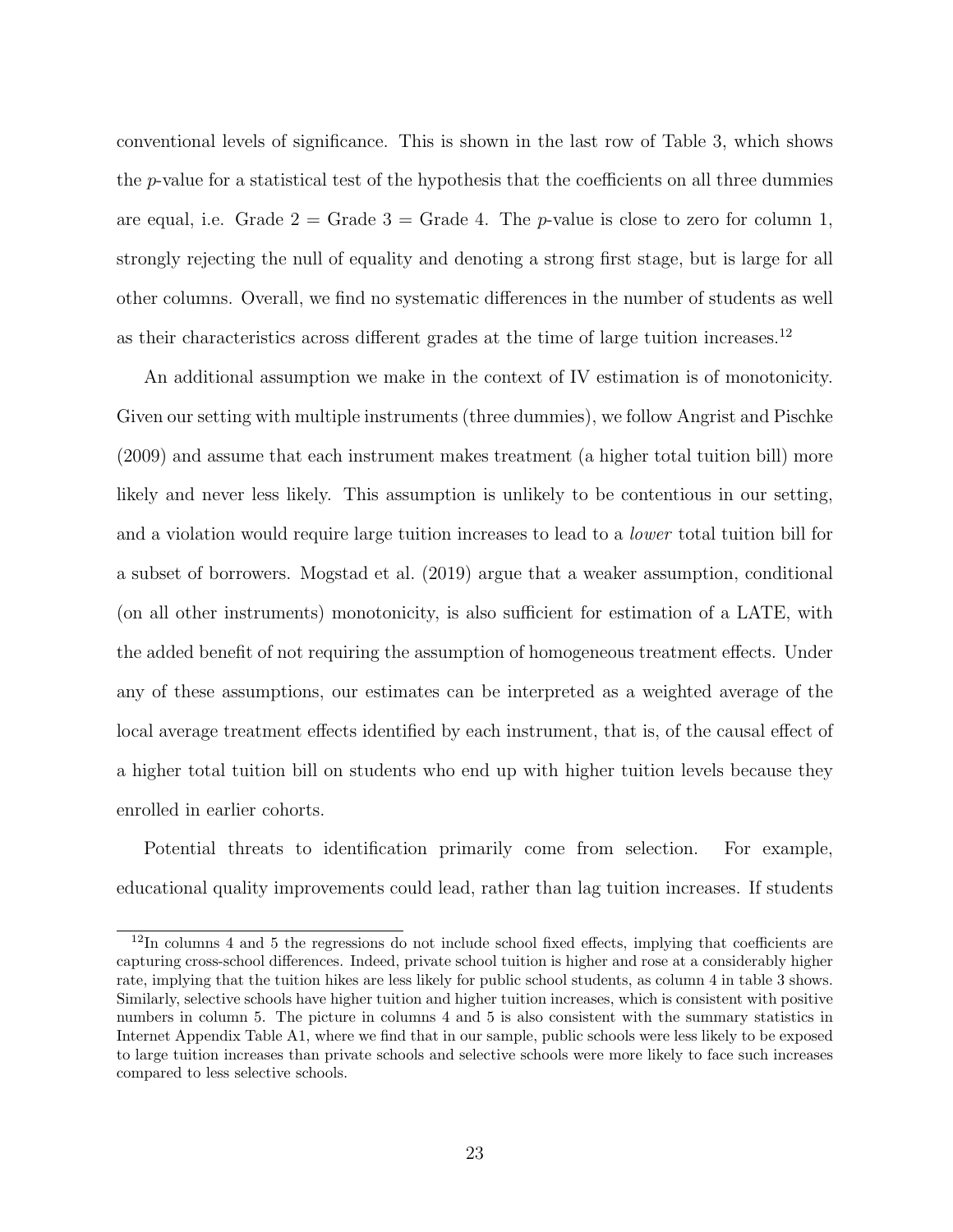select colleges based on these improvements, and these are correlated with outcomes like graduate student enrollment, then effects may not be driven by a causal effect of tuition increases. Further, we cannot fully rule out that there are quality improvements contemporaneous with tuition changes, immediately affecting outcomes. In section 5 we assess these threats by exploiting the timing of tuition increases and changes in education quality.

## 4. Main Results

In this section, we present our main result: the causal effects of tuition on human capital accumulation decisions and student debt. Table 4 reports estimates of two-stage least squares regressions (2SLS) where the second stage corresponds to equation (2) and the first-stage corresponds to equation (3).

Column 1 in Table 4 reveals that changes in tuition have a strong positive effect on *Debt*, which measures the outstanding student debt balance in the first 4 years after entering the first college. This effect is both economically and statistically significant. A \$5,000 increase in a student's tuition bill translates into a \$1,745 increase in student debt, suggesting that about 35% of a tuition bill increase is financed through student debt. Between 2000 and 2017, the average tuition bill increased by more than \$20,000 (figure 1). Assuming an undergraduate student population of 15 million students, our estimates imply that this tuition increase resulted in about \$105 billion in additional student debt.

Column 2 shows that tuition increases have a significant negative effect on *Graduate* school, an indicator that equals one for students who have completed a graduate degree. A \$5,000 increase in tuition bill causes the probability of completing a graduate degree to drop by 2.59 percentage points. The effect is significant, at the 5% level. Thus, a \$5,000 increase in tuition bill can essentially reduce the probability of completing a graduate degree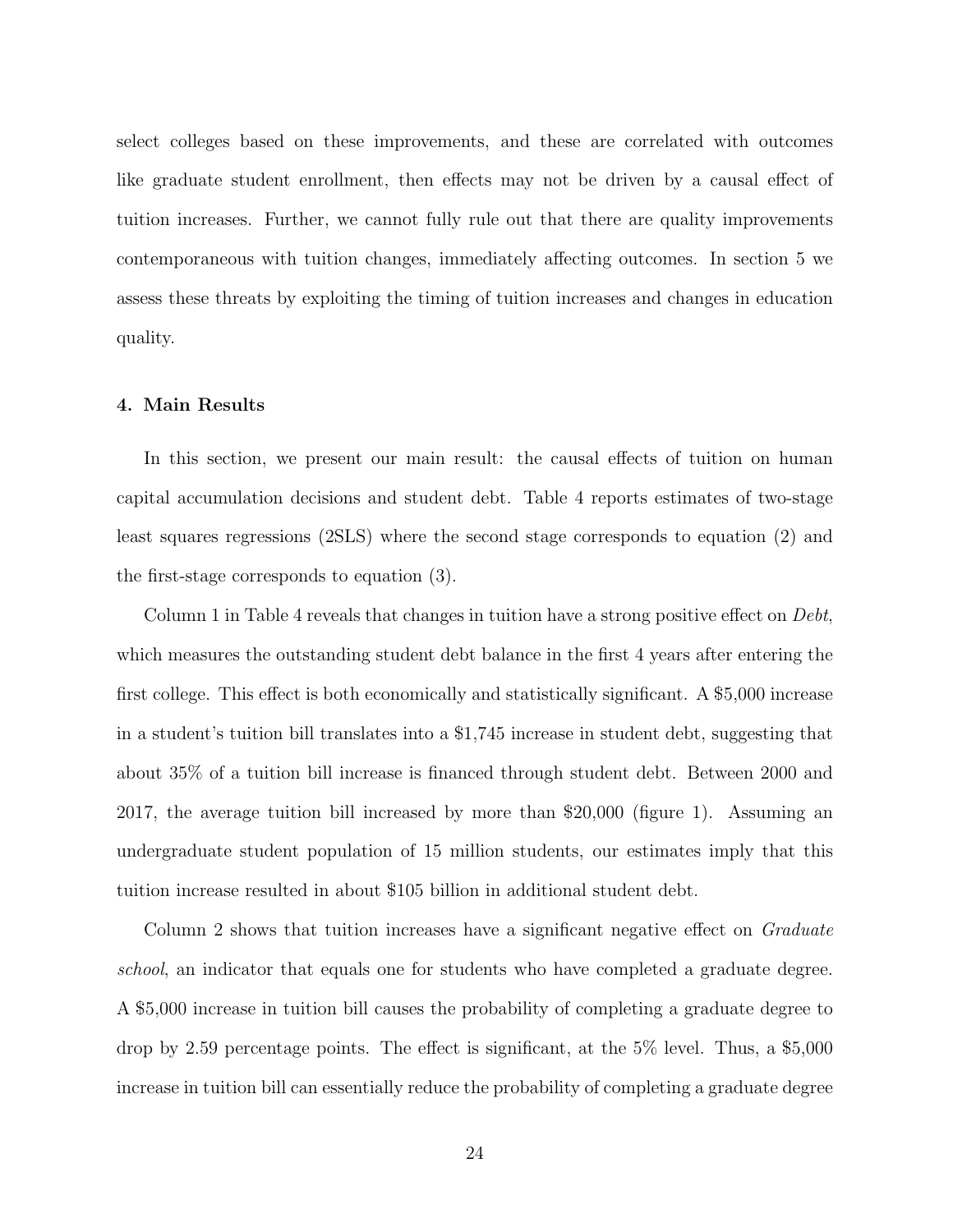by more than 22%, implying that thousands of students did not enroll in graduate schools due to higher undergraduate tuition bill.

Columns 3 and 4 turn to human capital accumulation at the undergraduate level. Column 3 shows a small and statistically insignificant positive effect of tuition on the completion of a Bachelors degree. Similarly, column 4 shows a positive but insignificant effect of tuition on *Transfers*. The absence of an effect on transfers is consistent with equal enrollment faced by grades  $2,3,4$  as seen in Internet Appendix Figure  $A2<sup>13</sup>$  Our results indicate that there is no effect of tuition on Bachelors and a negative effect of tuition on Graduate school. These two results are not inconsistent with each other. Bachelors may be considered a basic/core degree, so despite tuition shocks, students continue to earn this degree (column 3) and foot the higher tuition bill with higher student debt (column 1). However, because of the higher tuition, a lower share of these students go on to pursue higher education (column 2). Thus a higher tuition leads to a lower probability of graduate education (column 2). The students pursuing graduate education rack up a higher volume of debt compared to what they would have accrued in the absence of a tuition shock thus further adding to the debt volume (column 1).

<sup>13</sup>Internet Appendix Table A3 presents the reduced form relationship between instruments and outcome variables. The results show that students with greater exposure to tuition increase in grades 2, 3 and 4 (relative to students in grade 5, which is the omitted category) accumulate more debt and are less likely to complete a graduate degree. The effects on the completion of a Bachelors degree are insignificant across all instruments. The effect on Transfers is positive and weakly significant for one out of three instruments. It is worth noting that the coefficients corresponding to the three grades (grades 2, 3, 4) do not follow the monotonic pattern we observe for the first stage results (table 3, column 1). The reason is that the coefficients corresponding to the grades in the reduced form not only reflect the direct causal effect of tuition shock on an outcome variable, but also the causal effects of other outcome variables that are affected by the tuition shock. Consider, for example, the coefficient of Grade 4 in column 1 in Internet Appendix Table A3. This coefficient reflects not only the direct causal effect of tuition on debt, but also the causal effect of tuition on Transfers and therefore Debt. That is, by responding to the tuition increase with a decision to transfer to a different school, students affect their student debt balances. Therefore, because students can respond to tuition increases in several ways (e.g. increase debt, transfer to a different school), the reduced form estimates may not necessarily be monotonic. For the coefficients in column 1 to be monotonic, one would need to assume that Debt is the only outcome variable that can be affected by tuition increase. Similar condition would need to hold for other outcome variables. Our empirical strategy does not require making this implausible assumption.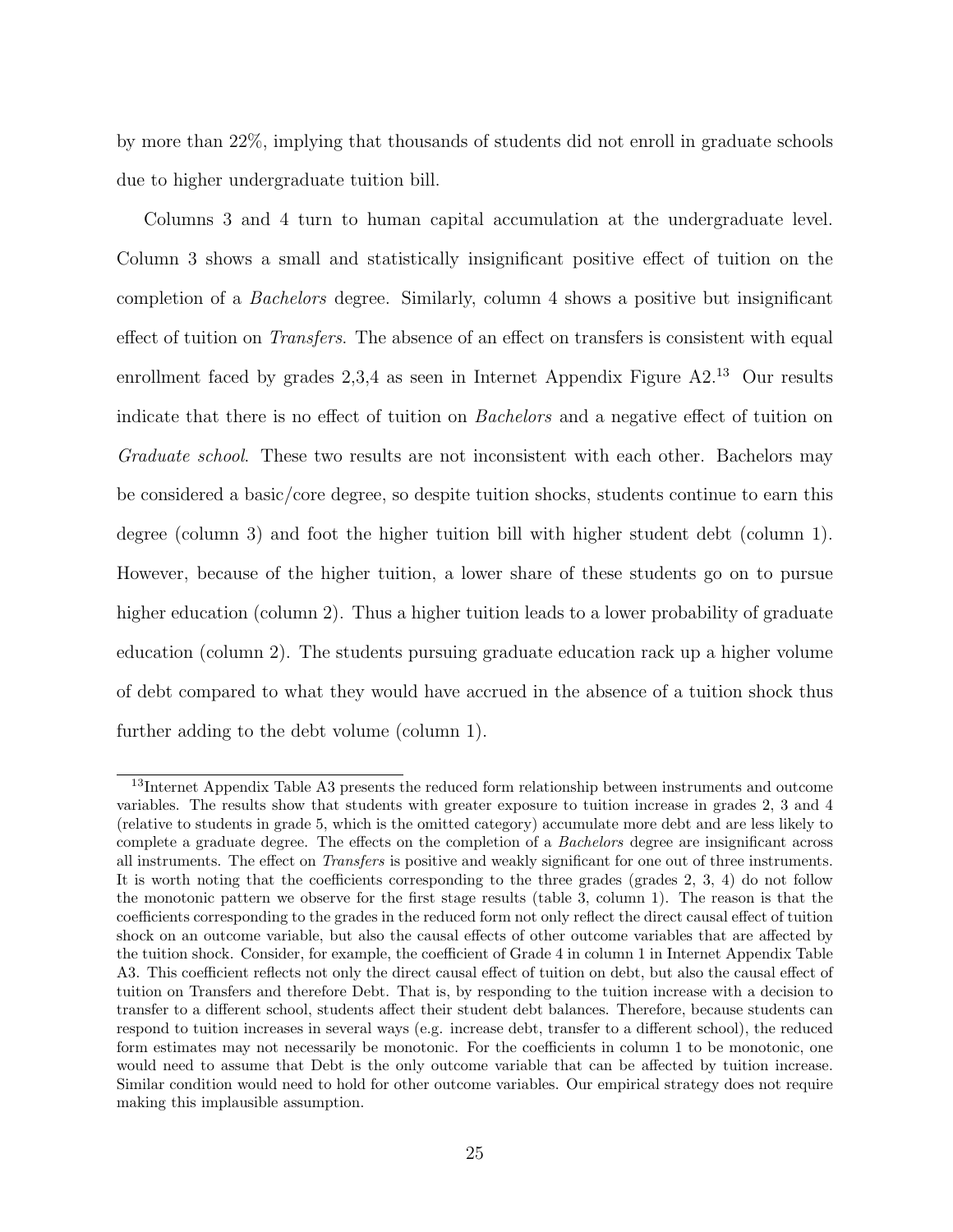These results suggest that the effects of tuition on graduate studies are not driven on average by a failure to complete a bachelor's degree, or transferring to a lower quality school. They also speak to the debate on credit constraints and college completion, and are largely consistent with Keane and Wolpin (2001), Carneiro and Heckman (2002), Stinebrickner and Stinebrickner (2008), and Chakrabarti et al. (2020) who argue that credit constraints play only a small role in completion decisions, on average, but play a larger role in later life human capital and consumption choices. These average effects may also mask important heterogeneity. We investigate heterogeneous effects on lower-income and high-income subsamples in the next section.

## 4.1. Robustness: large tuition threshold

In our main specification we identify the largest tuition increase for each school and then refer to that increase as a large tuition shock if the increase exceeds \$1,000. Note that the step that involves the \$1,000 threshold merely determines whether the largest tuition increase experienced by a school is large enough to be economically meaningful. We show that our results are robust to different tuition increase thresholds. Specifically, we consider \$800, \$900, \$1,100, and \$1,200 thresholds.

Table 5 reports the results. The evidence shows that the effects of tuition on Debt and Graduate school remain significant. Importantly, the economic magnitudes of the coefficients are very similar to the magnitudes from the main specification. The effects of tuition on Bachelors and Transfers remain statistically and economically insignificant. Overall, we find that our main findings remain unchanged when we consider these various thresholds.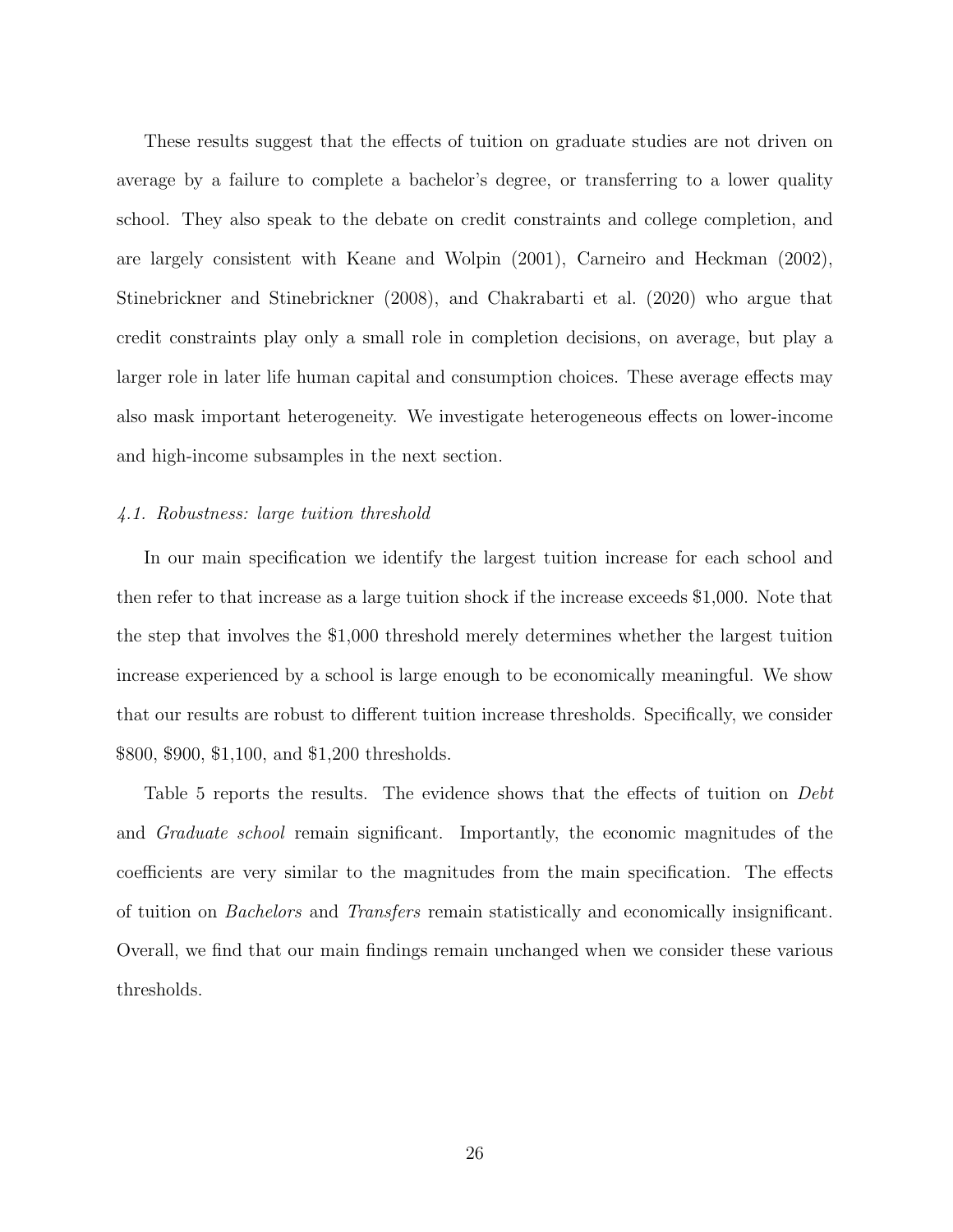#### 4.2. Robustness: the timing of large tuition increases

In our main specification we identify the largest tuition increase for each school and then refer to that increase as a large tuition shock if the increase exceeds \$1,000. Figure 2 shows that some of the sample years—namely 2005, 2007, 2009, and 2011—exhibit higher frequencies of large tuition increases. We next show that our results are not driven by any of these large tuition increase clusters by estimating equation (2) after excluding large tuition increases in each of these years.

Table 6 reports the results. The evidence shows that the effects of tuition on *Debt* and Graduate school do not alter signs and remain statistically significant. Importantly, the economic magnitudes of the coefficients are similar to magnitudes from the main specification. The effects of tuition on Bachelors and Transfers remain statistically and economically insignificant. Overall, we find that our main findings remain unchanged when we exclude large tuition increases in these respective years from our sample.

Another potential concern is that some of the outcome variables are censored for students who were enrolled during the later part of our sample period and then were exposed to a large tuition increase. For instance, the measurement of graduate school outcomes could be different for students who were exposed to a large tuition increase in 2002 than for students who were exposed to a large tuition increase in 2012–we would see the 2002 cohort for a long enough time to observe their graduate school enrollment (if any) while this may not be the case for the 2012 cohort, leading to a censoring of the graduate school outcome for this cohort.

To address this concern, we repeat the analysis while considering large tuition increases events during 2000-2010 period. That is, we retain the full sample while ignoring large tuition increases during the later part of the sample period. The latest cohort exposed to tuition increase in this analysis is the cohort that was in grade 2 at the time of the 2010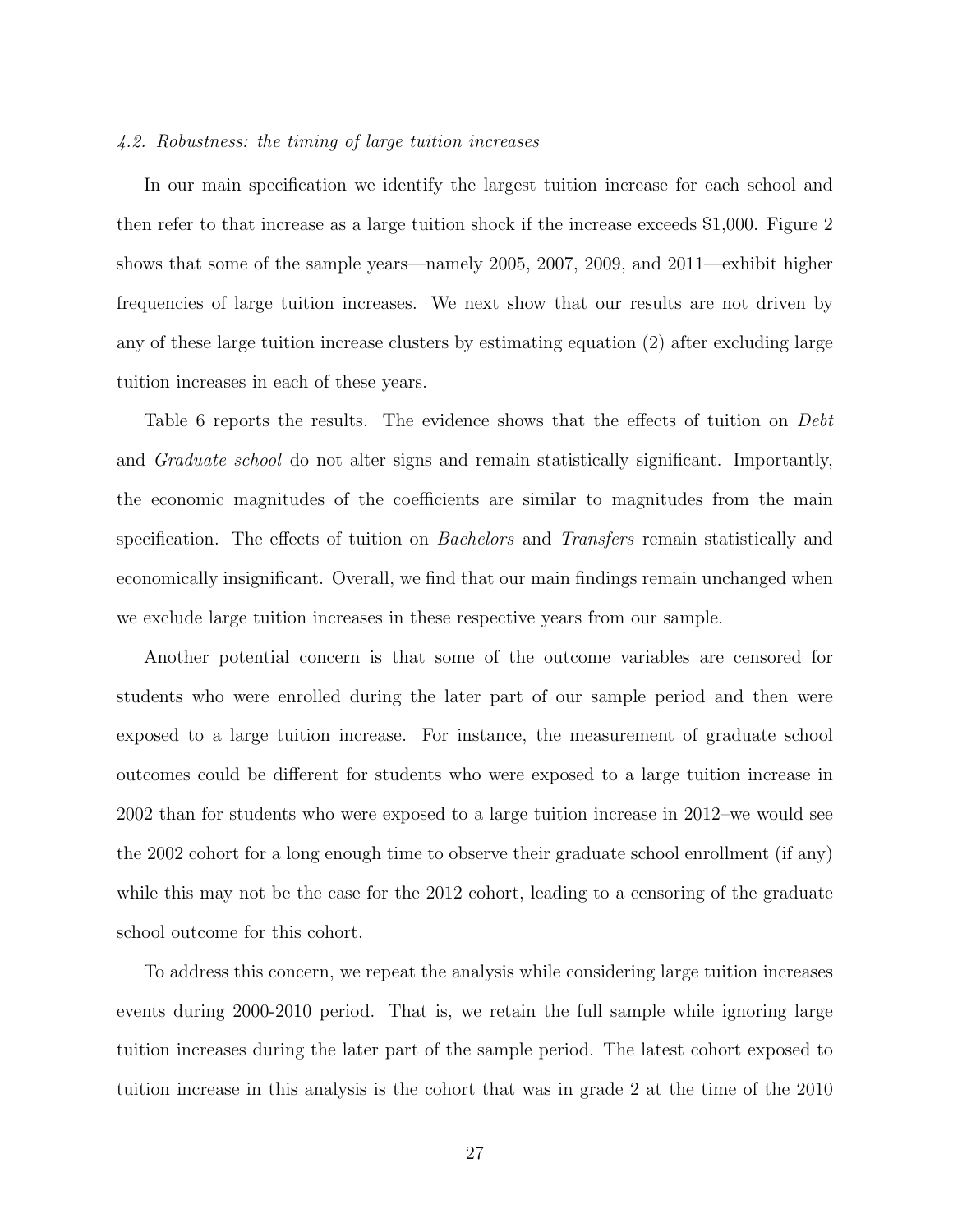increase, that is the cohort that entered school in 2009. Since our data go until 2015, the 2009 entry cohort has a fair amount of time to graduate. So censoring should not be an issue here. Internet Appendix Table A6 reports additional results that are consistent with the main results, suggesting that censoring of outcome variables does not have a large effect on the analysis results.

#### 4.3. Robustness: falsification test

We next ask whether there are differences in the dynamics in outcome variables across grades prior to the year of the large tuition increase. To address this question, we replace the year of the largest tuition increase, t, with  $t-5$ . If there are differential trends in outcome variables between students in different cohorts prior to the event year, the placebo test will estimate significant effects on outcomes.

Table 7 reports the results and shows no differences in *Tuition* across grades. Further, we find no effects of instrumented tuition on the outcome variables. This placebo test therefore mitigates the concern that there are built-in differences between grades that can drive the results in the absence of exposure to a large increase in tuition.

# 5. Heterogeneity and Mechanisms

In this section, we investigate the mechanisms through which higher tuition may change student debt accumulation and investments in human capital. We consider three nonmutually-exclusive mechanisms: changes in the quality of education, changes in the demand for human capital induced by a higher price of education, and credit constraints. In the process, we explore treatment heterogeneity across different sub-populations and periods.

First, higher tuition levels may lead to changes in the quality of education provided to students. For example, schools may hire better lecturers or may provide additional resources to students such as computing facilities or tutors. If, by raising tuition,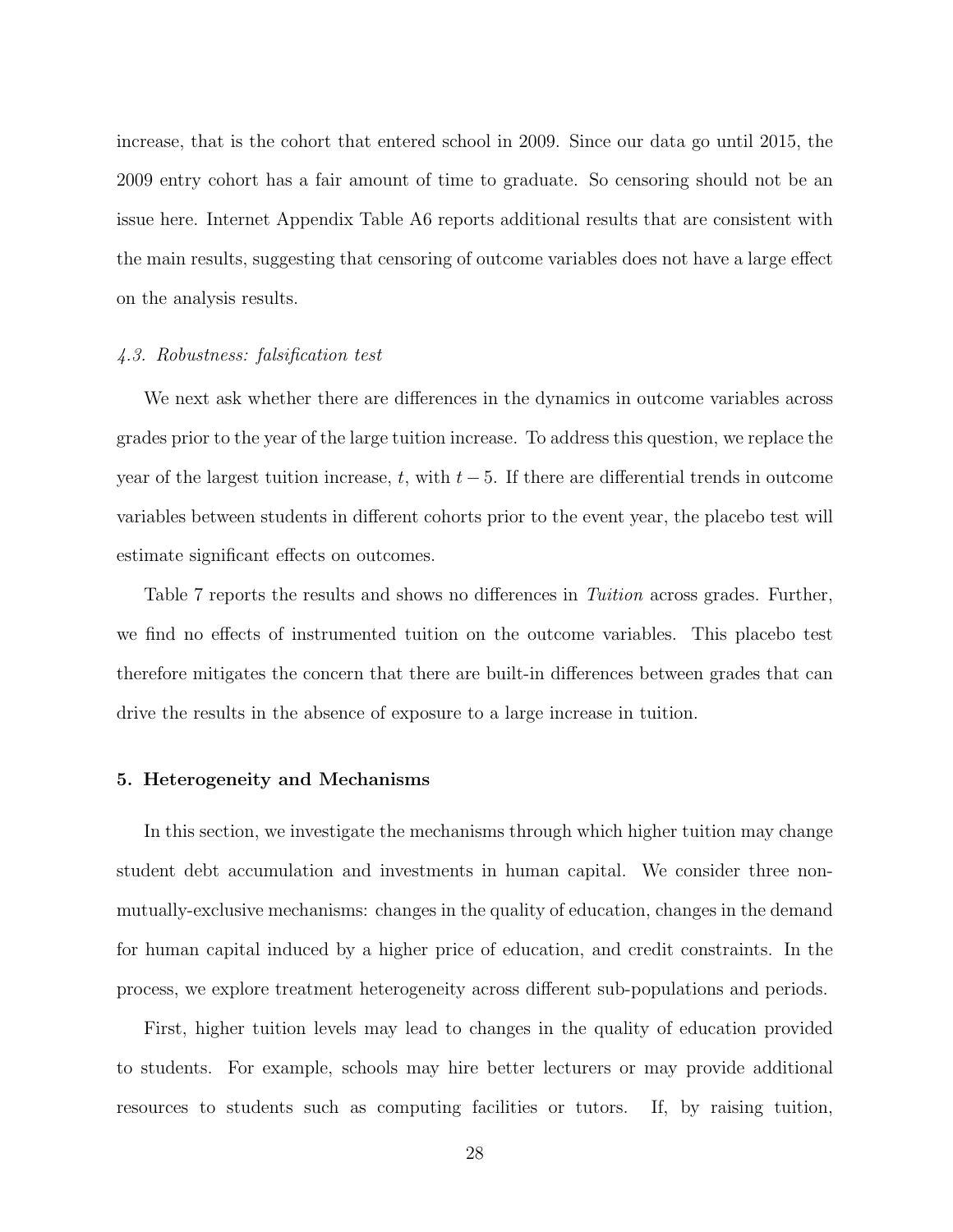universities significantly increase spending on instruction and research, then students with larger exposure to a tuition increase may receive a more valuable undergraduate education. In turn, this might change the probability of graduation as well as the probability of enrolling in a postgraduate degree (e.g., Black et al., 2005; Black and Smith, 2006; Dillon and Smith, 2020).

Second, higher tuition could reduce investments in human capital as long as the demand for human capital is not inelastic to the cost of education. For instance, students exposed to a large tuition increase may transfer to less expensive institutions or drop out. Importantly, even if these students complete the bachelor's degree they are already enrolled in, they could reduce investments in graduate degrees. Since large tuition increases affect the cost of undergraduate education but not the cost of graduate education, the effect of higher tuition on graduate degree attainment would suggest a dynamic relation between tuition and investments in human capital.<sup>14</sup>

Third, students may be credit-constrained and unable to secure the funds necessary to finance their education and other expenses while they study. Similarly to the cost of education mechanism, credit constraints may induce students to transfer to less expensive institutions or drop out. Alternatively, these students may complete the bachelor's degree they are already enrolled in, but reduce their investment in graduate degrees.

Understanding the economic mechanisms that drive the effects of tuition increases on human capital accumulation is important because different mechanisms imply different policy responses. For example, if the credit constraints mechanism is in play, the effects

<sup>&</sup>lt;sup>14</sup>We argue that large tuition increases are not likely to affect the cost of graduate education. First, a student who is enrolled in a bachelor's degree at the time of a large tuition increase can apply to any graduate school and not necessarily to the school that experienced a large tuition increase. Moreover, since students typically spend several years in the labor force before returning to a graduate school, heterogenous cohort-based exposures to large tuition increases are likely to wash out by the time students consider the decision to obtain a graduate degree.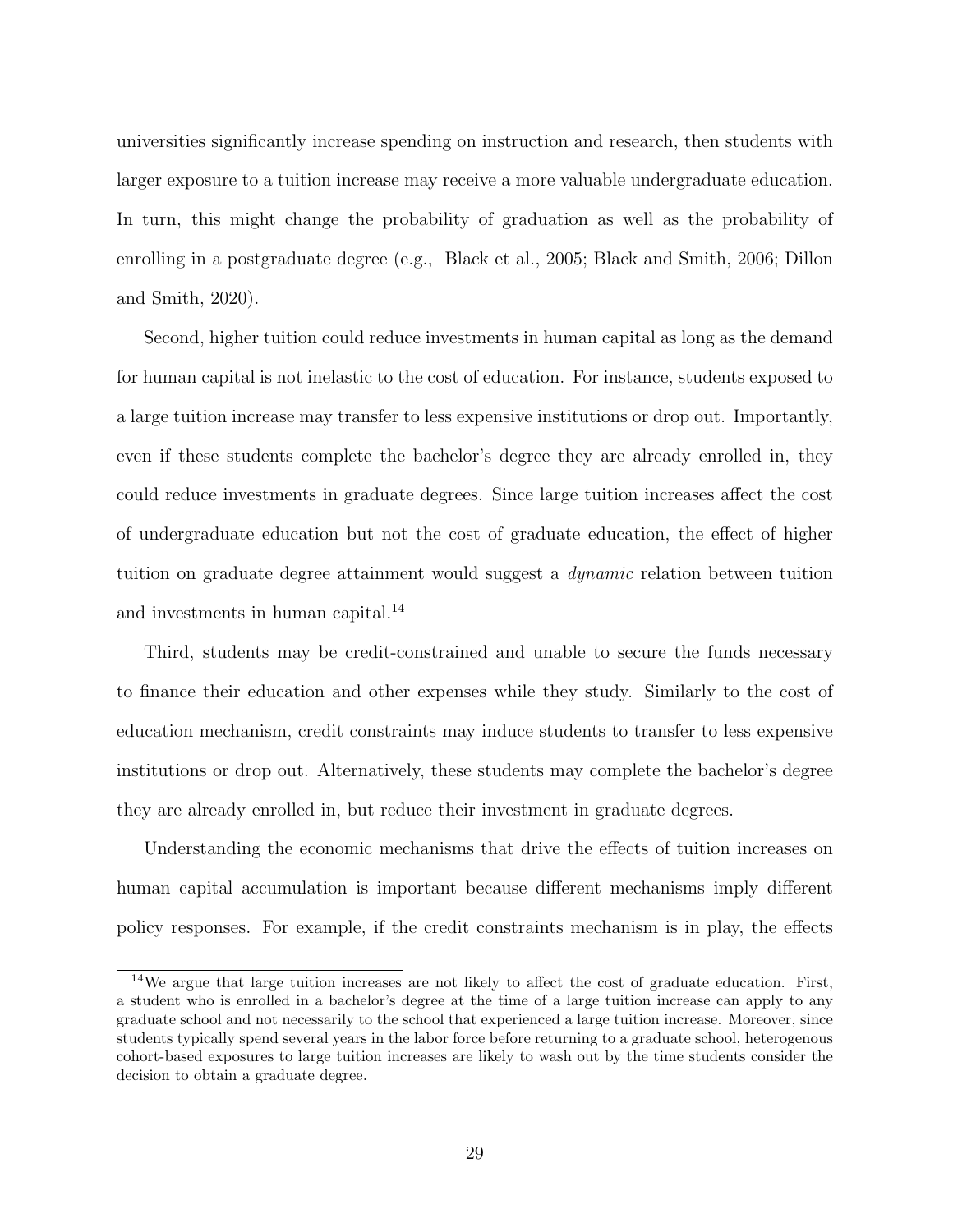of higher tuition on human capital accumulation might be mitigated by increasing federal student borrowing lifetime limits. Alleviating credit constraints would allow students to obtain their desired, presumably higher level of education. In contrast, it would not be effective if students reduce investments in human capital because higher tuition makes these investments less attractive.

# 5.1. Effects on the quality of education

We start by exploring whether tuition changes are correlated with changes in schoollevel offerings that could affect students in different cohorts differentially. To address this question, we obtain data from the Delta Project, which constructs a school-level panel from yearly IPEDS files and allows us to analyze the evolution of school-year level variables (see Lenihan, 2012). To operationalize, we match each school that experiences a large tuition increase to another school. We conduct the matching based on the minimal Euclidean distance using lagged tuition and lagged total enrollment within the same academic year, state, and institution control type (private, public, and for-profit). To minimize the effect of missing observations that could distort the trend, we restrict the sample of schools to those where tuition is not missing for event years -3 to 3.

In Figure 5 we plot the evolution of average tuition in dollars for schools with a large change and the matched sample. The figure shows that the differences in average tuition across these two types of schools were stable in years before the large tuition change. On the other hand, schools with large changes (gray bars) increase their tuition discontinuously in event year zero, and continue to show relatively higher tuition in the next three years. After the initial jump at period 0, the differences in tuition remains stable across years 0-3 indicating that after a large tuition increase, tuition remained stable over years and there was no clustering of tuition shocks. This suggests that before schools go through large tuition changes, differences in tuition across these schools and other schools remain stable.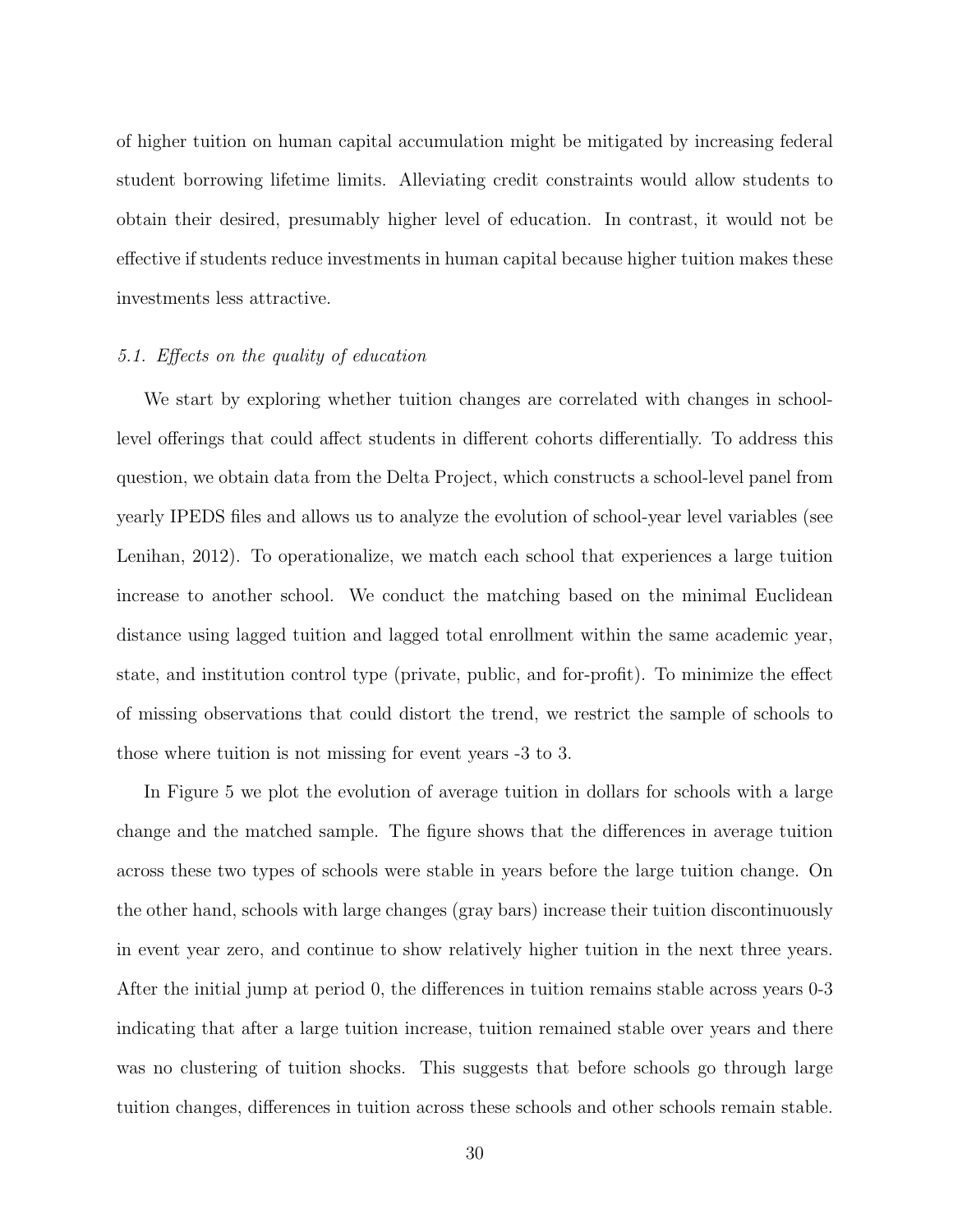More formally, we run the following event study regressions at the school  $j$  event by year t level,

$$
Y_{j\kappa} = \alpha_{c(j)} + \gamma Large\ Change\ Change_{j} + \sum_{\kappa=-3}^{3} \beta_{\kappa} Large\ Change\ Change_{j} \times \delta_{\kappa} + \sum_{\kappa=-3}^{3} \delta_{\kappa} + \omega_{t} + \epsilon_{jt}, \quad (4)
$$

where Y corresponds to several outcomes available in the IPEDS data. The coefficients of interest are the  $\beta$ s, the coefficients corresponding to the interactions of event time dummies  $\delta_{\kappa}$  and "Large change," a dummy that equals one for schools exposed to large tuition changes and zero for the matched sample. We include matched pair fixed effects  $\alpha_{c(j)}$  to measure differences with respect to the matched pair, as well as event year  $(\delta_{\kappa})$  and year  $(\omega_t)$  fixed effects. Standard errors are clustered at school year level.<sup>15</sup>

Results are presented in Table 8. Note that not all school-year variables are populated in the data, which leads to differences in the number of observations across columns. Column 1 of Table 8 replicates Figure 5, and shows that tuition increases by approximately \$1,000 following a large tuition change and is roughly maintained in the following years. Moreover, we find no difference in tuition dynamics for the two groups of schools prior to the year of a large tuition increase.

Next, we consider two outcome variables that indicate how schools allocate resources obtained from large tuition increases. Columns 2 and 3 report changes in expenditures in instruction, and expenditures in research (measured in units of dollars per student).

Whereas we find that expenditure in research does not change in a statistically significant way following the tuition change, expenditure in instruction does seem to pick up following the tuition change. Thus, our findings indicate that tuition increases could lead to improvements in the quality of education. Improvements in the quality of education

<sup>&</sup>lt;sup>15</sup>Furthermore, Internet Appendix Table A8 shows that we obtain similar results when we use doubleclustered (at school and year levels) standard errors.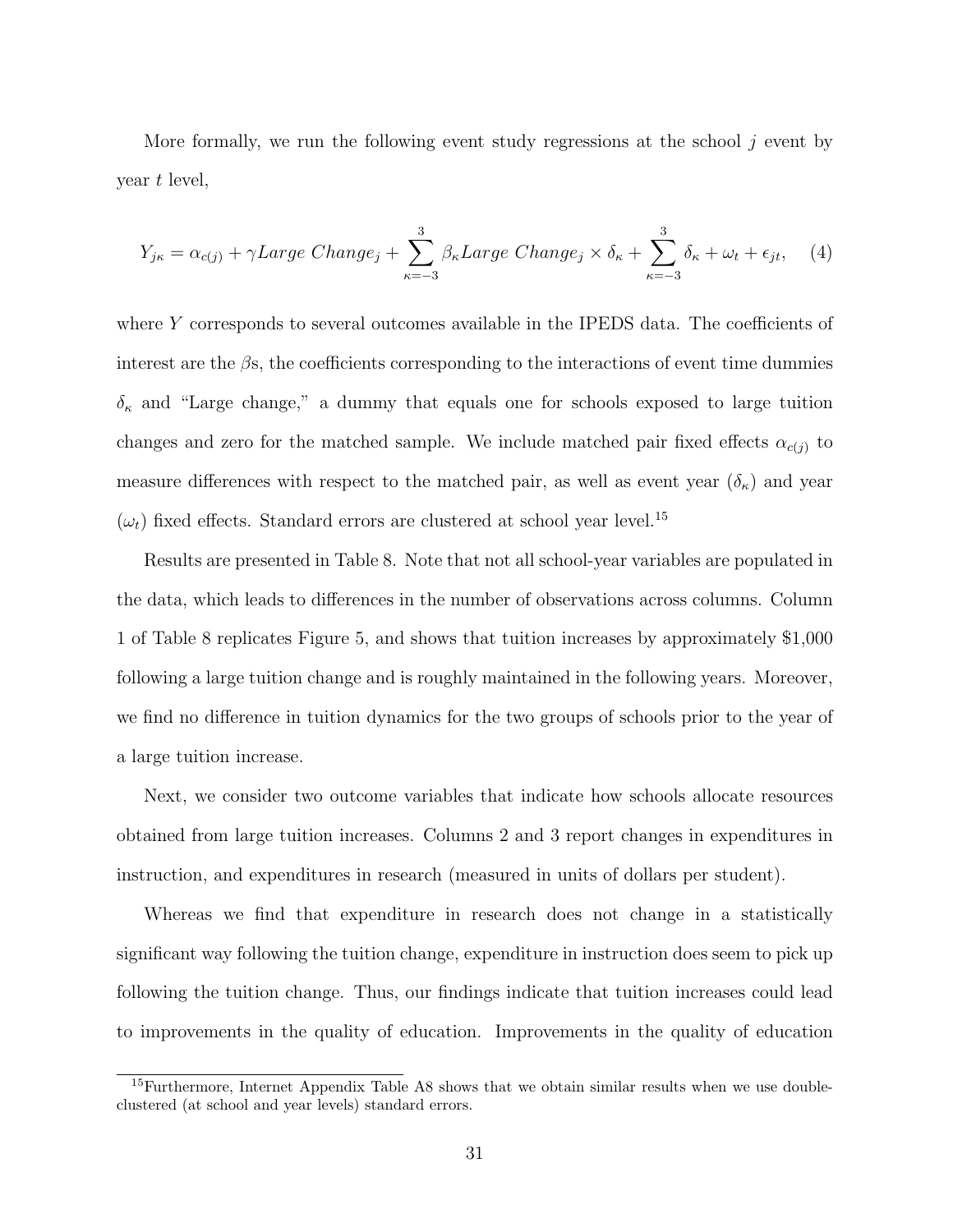would predict better student outcomes, which we consider next. Using the fraction of students that take on debt as the dependent variable, column 5 shows that the economic magnitude of the coefficients does not change before and after a large tuition increase. For instance, the coefficient of Large Change<sub>j</sub>  $\times \delta_{-2}$  is very similar to the coefficient of Large Change<sub>j</sub>  $\times \delta_1$ . In columns 6 through 11 of Table 8 we see that indicators of schoollevel offerings and selection variables including admissions rate, student to faculty ratio, percentage of students graduating within 150% of the statutory time, the fraction of nonwhite and female students, and the 25th percentile of SAT Math scores do not change differentially across samples after the change in tuition in a statistically significant manner.

Overall, we find that schools that experience a large tuition increase have tuition at a similar level to tuition of matched schools prior to large tuition increases. Importantly, schools do not seem to observably change practices in a way that would predict heterogeneous treatments across students in different cohorts in a manner consistent with our results. Whereas we find that schools with relatively large tuition increases do not change expenditure in research in a statistically significant way, expenditure in instruction does seem to pick up following the tuition change. This suggests that tuition increases could lead to improvements in the quality of education, which would predict better student outcomes. Our findings suggest, however, that the increase in quality of education is not sufficient to compensate for the negative effects of credit constraints and the cost of education on investments in human capital.<sup>16</sup>

<sup>16</sup>While there is some controversy, many studies argue that increases in expenditure improve education quality. For example, Cellini et al. (2010) and Jackson et al. (2016) argue that educational spending increases the quality of education. There is also a large literature on class size and student outcomes, largely finding positive effects of smaller class sizes (Angrist and Lavy, 1999). Higher funding amounts can be used to hire more faculty, and lower class sizes. For the relationship between the quality of the post-secondary education and future outcomes see Black et al. (2005), Black and Smith (2006) and Dillon and Smith (2020).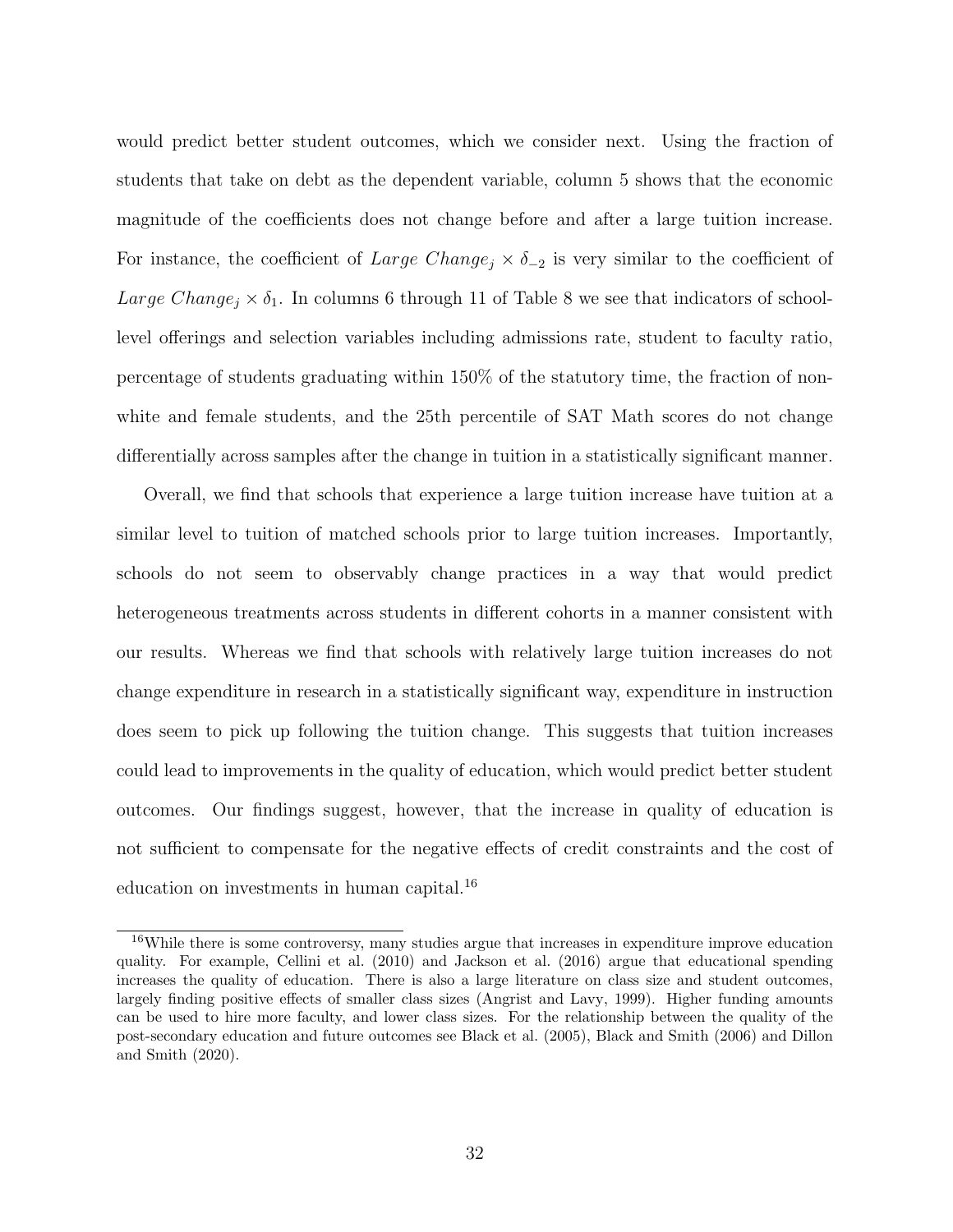#### 5.2. Heterogeneity by income

We next explore the role of income in the relation between tuition and outcome variables. In this specification we augment regression (2) by adding the interaction term "Tuition<sub>c(i)j(i)</sub>  $\times$  Low Income<sub>i</sub>", where "Low Income" indicates students whose family income (as defined in Section 2) is below the 25th percentile:

$$
y_i = \beta_0 \text{Tution}_{c(i)j(i)} + \beta_1 \text{Tution}_{c(i)j(i)} \times \text{Low Income}_i + \gamma_{c(i)} + \gamma_{j(i)} + u_i. \tag{5}
$$

In this model we interpret the coefficients  $\beta_0$  and  $\beta_0 + \beta_1$  as the effect of tuition on outcome  $y_i$  for high- and low-income individuals, respectively, and  $\beta_1$  as the differential effect for low-income students.

To estimate causal heterogeneous effects, we estimate two first stage regressions, one for each endogenous variable. First, we augment the first stage regression (3) where the excluded variables include the standard indicators of the year after entry at the time of a tuition shock, with variables that interact these indicators with Low Income:

$$
\text{Tution}_{c(i)j(i)} = \sum_{\tau=2}^{4} \pi_{\tau} \mathbb{1}_{g(i)=\tau} + \sum_{\tau=2}^{4} \pi_{\tau} \mathbb{1}_{g(i)=\tau} \times \text{Low Income}_{i} + \gamma_{c(i)} + \gamma_{j(i)} + \gamma_{j(i)} \times \mathbb{1}_{g(i) \in \{2,3,4,5\}} + \varepsilon_{i}.
$$
\n
$$
(6)
$$

In the second first stage regression, we estimate specification (6), where the dependent variable is  $Tution_{c(i)j(i)} \times Low Income_i$ :

$$
\text{Tution}_{c(i)j(i)} \times \text{Low Income}_{i} = \sum_{\tau=2}^{4} \pi_{\tau} \mathbb{1}_{g(i)=\tau} + \sum_{\tau=2}^{4} \pi_{\tau} \mathbb{1}_{g(i)=\tau} \times \text{Low Income}_{i} \tag{7}
$$
\n
$$
+ \gamma_{c(i)} + \gamma_{j(i)} + \gamma_{j(i)} \times \mathbb{1}_{g(i) \in \{2,3,4,5\}} + \varepsilon_{i}.
$$

Table 9 reports second stage regression output. The results reveal that the effect of tuition on student debt and graduate education is similar for students from low-income areas and high-income areas. In contrast, we find significant differences in the effects of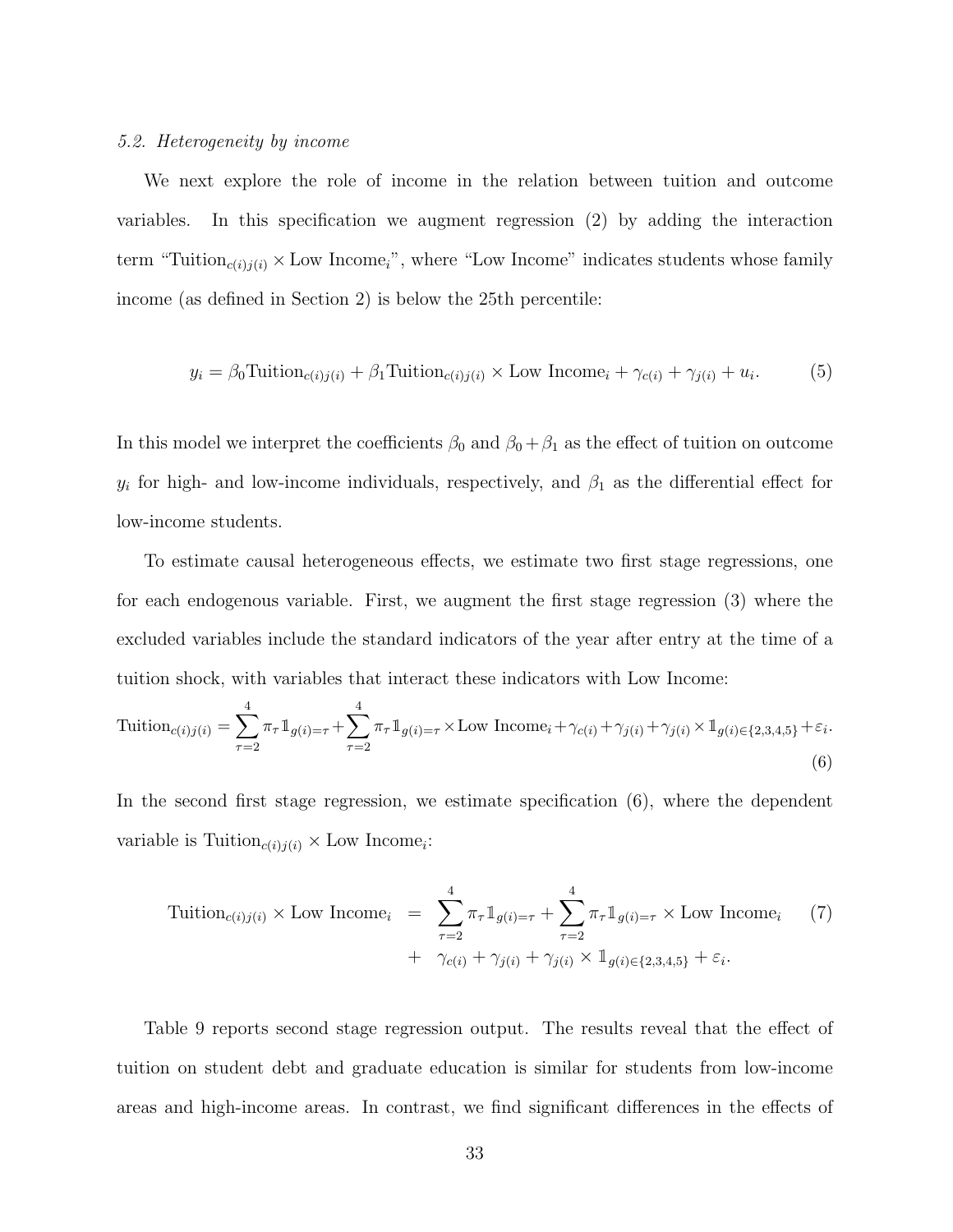tuition between low-income students and high-income students for *Bachelors* and *Transfers*. Specifically, the interaction term indicates that a \$5,000 increase in a student's tuition bill translates into a decrease of 0.70 percentage points in the likelihood of graduation with a bachelor's degree and 0.66 percentage points increase in the probability of transfer to a different undergraduate school for students from low-income areas relative to students from high-income areas (both significant at 5% level). Thus, higher tuition differentially affects both the likelihood of graduating with a bachelor's degree and the likelihood of a transfer between schools for poorer and richer students.<sup>17</sup>

We would like to note that the results for *Bachelors* and *Graduate school* for low income are also not inconsistent with each other. It is possible that a large tuition increase reduces the probability of Bachelors degree for low income students relative to high income students (column 3). At the same time, the low income students that earn Bachelors are more likely to pursue a graduate degree (which makes sense as they are motivated enough to earn Bachelors despite higher tuition burden), so there is no difference in the probability of graduate education between low and high income students and both type of students, on average, reduce graduate education similarly (column 2). Thus, the results in columns (2) and (3) are consistent with each other and can be explained by such a composition effect.

This result suggests that students from low-income neighborhoods and high-income neighborhoods respond differently to higher tuition for undergraduate outcomes. Relative to students from high-income neighborhoods, students from low-income neighborhoods, who are more likely to be relatively financially constrained, accumulate similar amounts of debt and experience similar decreases in graduate school enrollments, but are significantly less likely to complete a bachelor's degree and are significantly more likely to transfer to other schools. These changes take place despite the fact that schools increase spending on

<sup>&</sup>lt;sup>17</sup>Estimates of the reduced form model are reported in the Internet Appendix Table A4.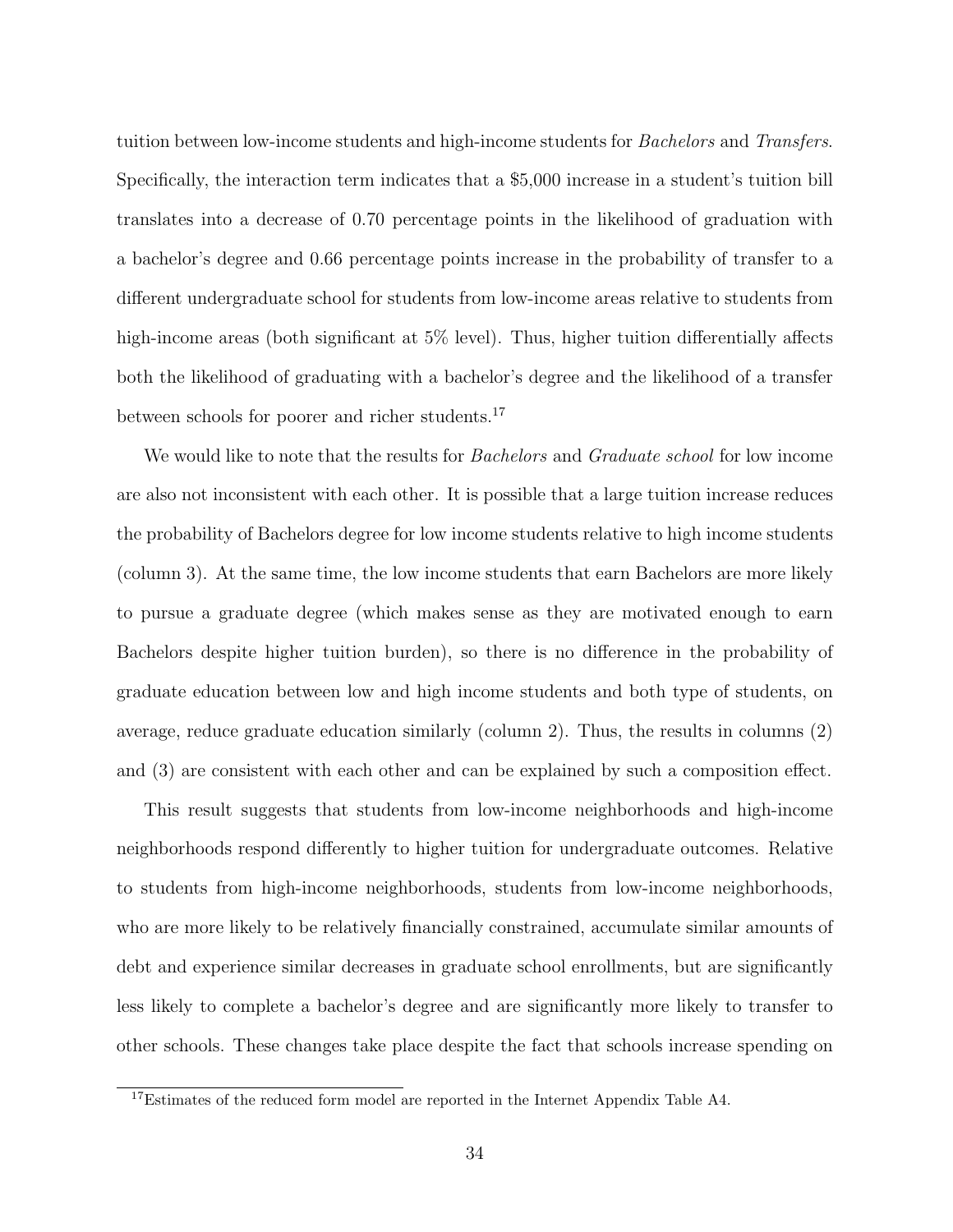instruction and therefore are likely to offer higher quality education.<sup>18</sup>

Our findings show that for low-income students (relative to high-income students) debt levels do not increase, while bachelors completion rates and transfers are impacted. One possibility is that low-income students are credit constrained and have already maxed out their federal loan and other borrowing options. These credit constrained students may need to drop out and transfer to cheaper institutions, or institutions that offer financial aid. The negative impact on bachelors degrees is commensurate with the increase in transfers, which is consistent with credit constraints being an important channel.<sup>19</sup>

This finding suggests that limited financial resources are likely to contribute to the negative effect of higher tuition on undergraduate education for students from lowincome neighborhoods. Overall, there is an unequal incidence of the effect of tuition on human capital accumulation, with a stronger negative effect for students from lowincome backgrounds who are likely to be financially constrained. This finding has important implications, and suggests that tuition increase can widen both educational and economic inequalities.

#### 6. Implications for Household Debt, Delinquencies, and Gradual Enrollment

### 6.1. Implications for Household Debt and Delinquences

We next turn to the effects of tuition increases on short and medium-term household finances. Table 10 presents estimates of our main specification, in which the outcomes

<sup>&</sup>lt;sup>18</sup>Since the data on net tuition paid by students is not available at the individual level, we have to work with sticker tuition. Additionally, net tuition is heavily dependent on characteristics of students and hence likely to be confounded with student characteristics, which is not the case with sticker tuition. There is a possibility, however, that the difference between sticker price tuition and actual tuition could drive these results. The results for students from high-income neighborhoods–who are less likely to qualify for need-based aid and thus are more likely to pay the full sticker price–are remarkably similar to the main results, suggesting that the bias due to the difference between sticker price and actual tuition is not large.

<sup>&</sup>lt;sup>19</sup>Untabulated results suggest that students are not going to worse schools, as defined by 2-year institutions or less selective schools.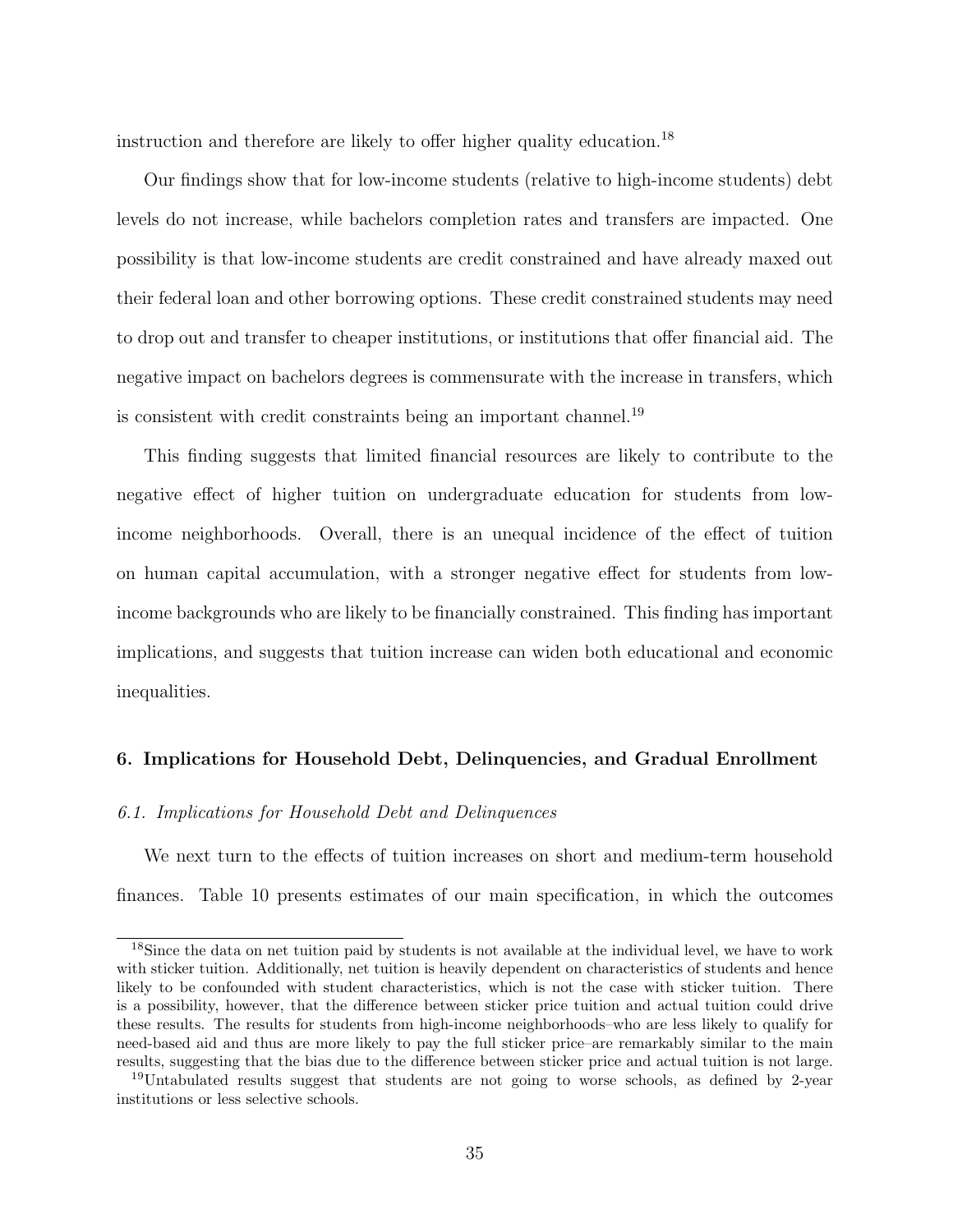are replaced with indicators of debt balances and financial distress. The first three rows explore mortgage loans, the next three rows explore credit card debt, while the final three rows show results for auto loans. Each triplet first explores the extensive margin of debt in the first row. The second row presents balances, while the third row presents results regarding delinquency. The first column shows results eight years after college entry, the second column shows results six years after college entry, while the third column shows results four years after entry, and the final column shows results at age thirty.

We begin the analysis from mortgages. Eight years after enrollment, we see a 4.2 percentage point reduction in having a mortgage. This suggests that a tuition increase of \$5,000 reduces the probability of holding a mortgage by 2.1 percentage points. There is a slightly larger effect at age 30. Both effects are significant at the five percent level. Effect sizes are small four and six years after college entry, and statistically insignificant. We see similar effects for mortgage balances, although the effects are only significant at conventional levels at age thirty. We do not find effects on mortgage delinquencies, and our standard errors can rule out economically meaningful effect sizes. Thus, our findings are consistent with higher tuition having a negative effect on the likelihood of having a mortgage as well as mortgage balances.

Turning to credit cards, we do not see a significant effect on opening credit cards, probably because most of individuals in our sample have a credit card (see table 1). We see a significant negative effect on credit card balances at age 30, and insignificant negative point estimates four, six, and eight years post enrollment. We also see positive effect on delinquency, which are significant six and eight years post enrollment. An additional \$5,000 in tuition is associated with a 2.4 percentage point increase in credit card delinquency eight years post enrollment. The results for credit card outcomes are consistent with lower consumption due to higher student debt payments.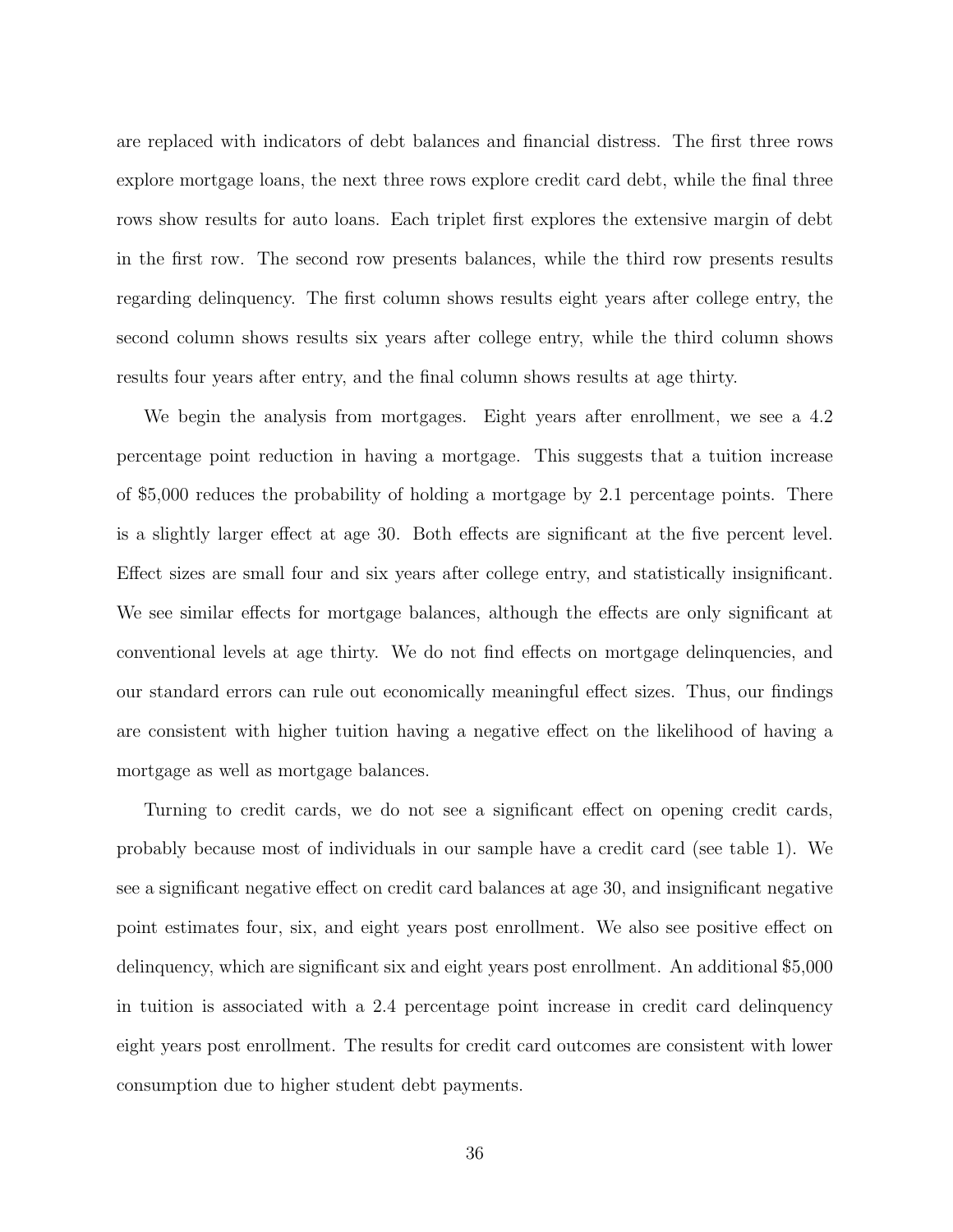Finally, we consider the effects of tuition on auto loans. We find no effect on the likelihood of having an auto loan. We see marginally significant effects on auto loan balances eight years post enrollment. Similar to the effects on credit card delinquency, we document positive effects of tuition on auto loan delinquency, which are significant six and four years post enrollment. An additional \$5,000 in tuition is associated with a 1.05 percentage point increase in auto loan delinquency six years post enrollment.

Overall, the results are generally indicative of higher tuition leading to lower consumption and more financial distress. Therefore, higher tuition not only reduces investments in human capital and leads to higher student debt balances, but also adversely effects a wide range of household finance outcomes. Our analysis suggests that education acts as a mechanism leading to lower durable and non-durable consumption later in life when there is a large tuition increase faced by students in college.

While some of our effects are ambiguous or underpowered, they largely point to tuition increases reducing consumption. This is consistent with higher payments leading to less available cash on hand to make payments on other loans, or to finance consumption. For example, Mueller and Yannelis (2019b) find that lowering student loans payments lowers delinquencies and increases auto lines. Di Maggio et al. (2017) find that lower interest payments also increase consumption.

### 6.2. Implications for Graduate Enrollement

The results show that tuition increases have a significant negative effect on the number of students that complete a graduate degree. Figure 1 shows the average tuition bill for cohorts that entered school during our sample period and indicates that tuition has risen by roughly 50%. Given such a significant increase in tuition, we next reconcile these results with the overall trend in graduate enrollment. We exercise caution when making such analysis because our regressions include cohort fixed effects, implying that the estimates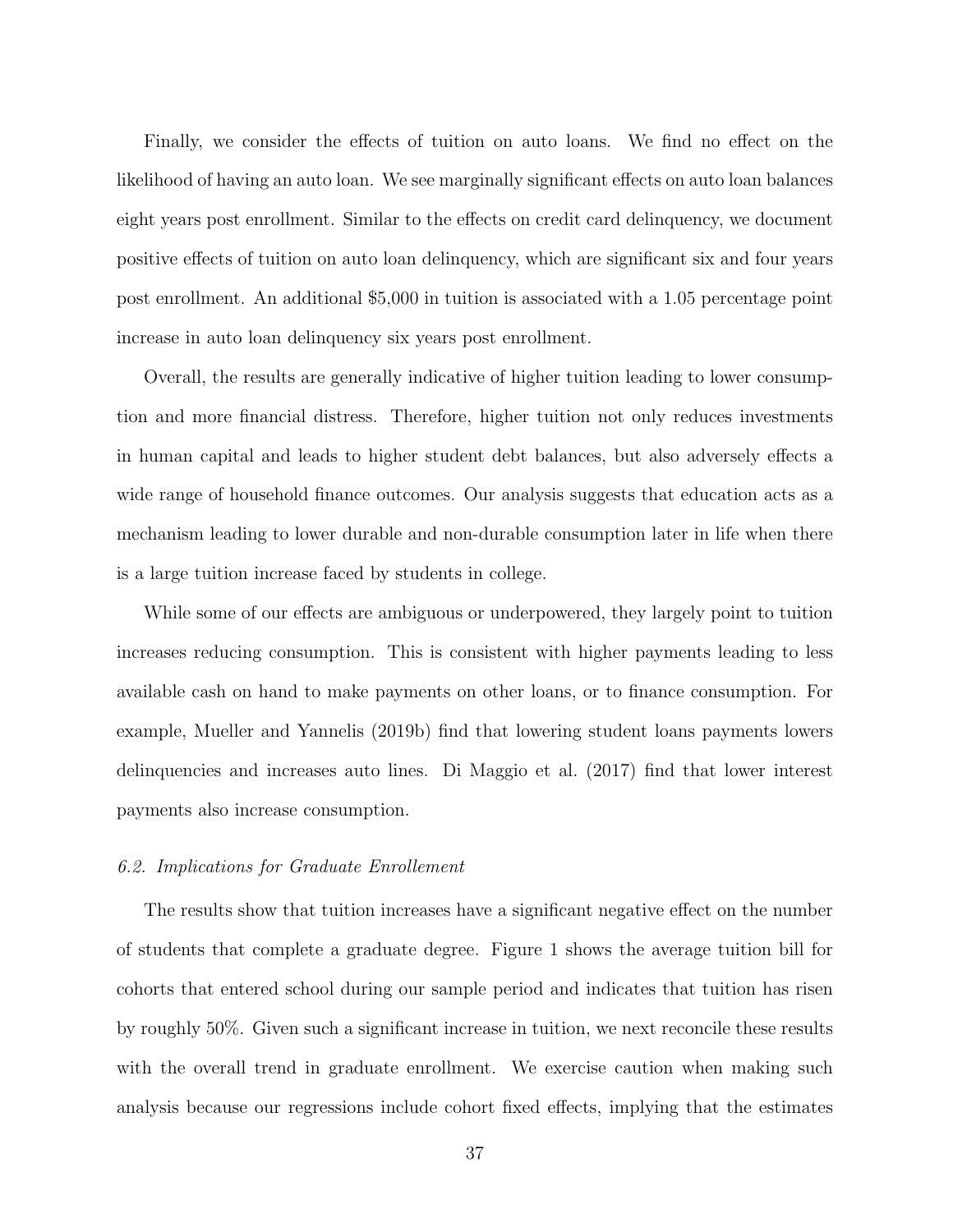cannot be affected or explained by aggregate trends in post-bachelor's education.

Internet Appendix Figure A4 plots the number of post baccalaureate students in the U.S. The figure indicates that there was an increase in the number of graduate students during 2000-2010 period (the first half of our sample period). This increase was driven by U.S residents, rather than international students. During 2010-2019, the number of U.S. residents slightly declined and then rebounded, whereas the number of international students—who are more likely to have sufficient financial resources to finance graduate education—increased. Thus, higher tuition and the resulting high levels of student debt could contribute to the stagnation in the growth of the number of U.S. residents going to graduate school.

#### 7. Conclusion

In this paper we investigate the effects of higher tuition on human capital accumulation and student debt. We document that increased tuition shocks are absorbed via higher levels of student debt, and cause individuals to forgo additional human capital investment through graduate school. We find that tuition reduces college completions among lowerincome students. This suggests that higher tuition reduces the probability of completing undergraduate degrees among credit-constrained students. However, credit constraints do not change the effect of tuition on graduate school outcomes, which suggests that all students choose to invest less in a more expensive education, i.e., students have a finite elasticity of demand for education.

Our results inform the debate on some consequences of the fast and large increase in tuition levels in the U.S. during the past 10 years, which has attracted considerable interest from policy-makers and academics. We show evidence that is consistent with an aggregate effect of tuition on investments in human capital and, moreover, our results can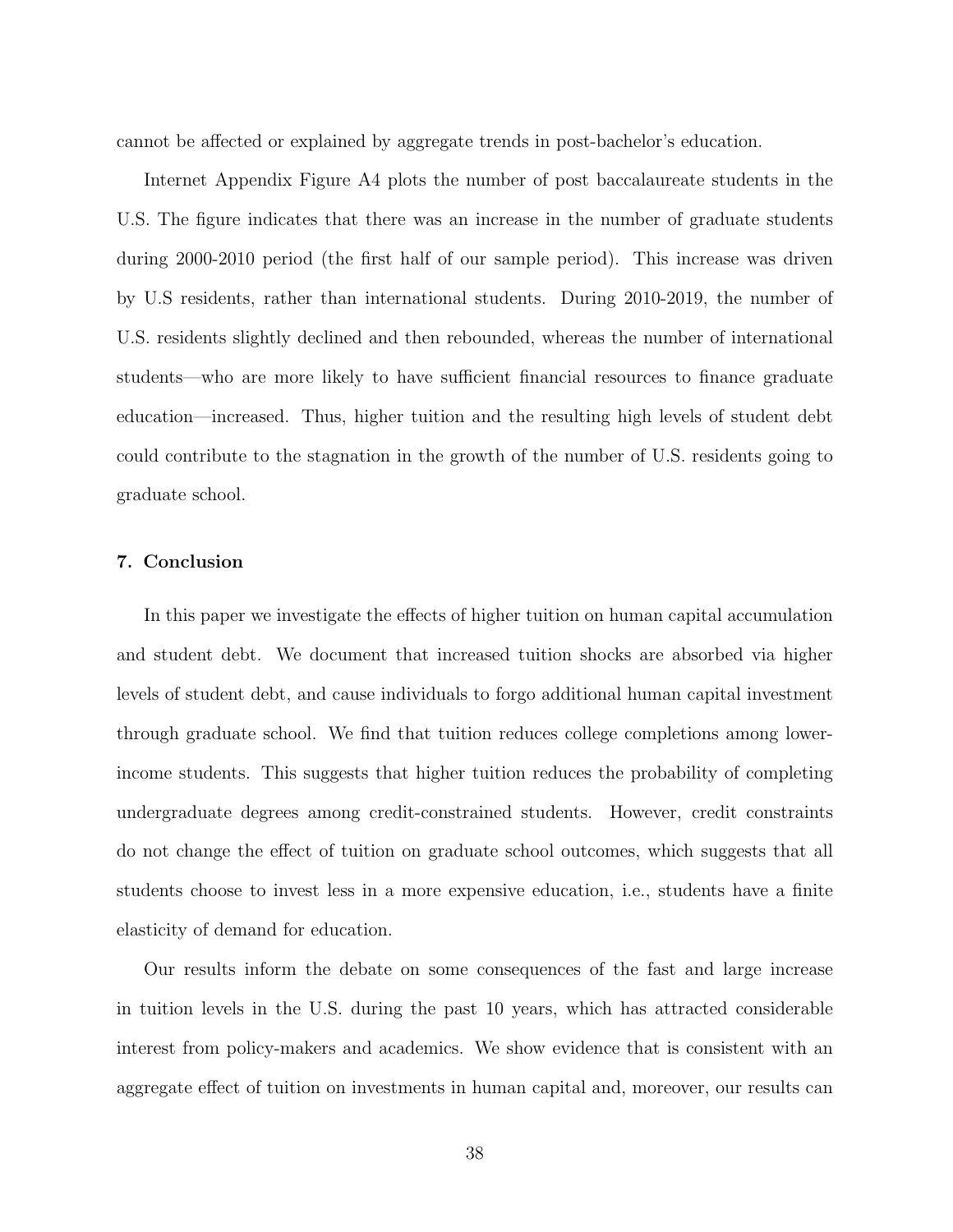also partially explain the contemporaneous time-series increase in student debt, which itself may induce distortions in future consumption and investment choices.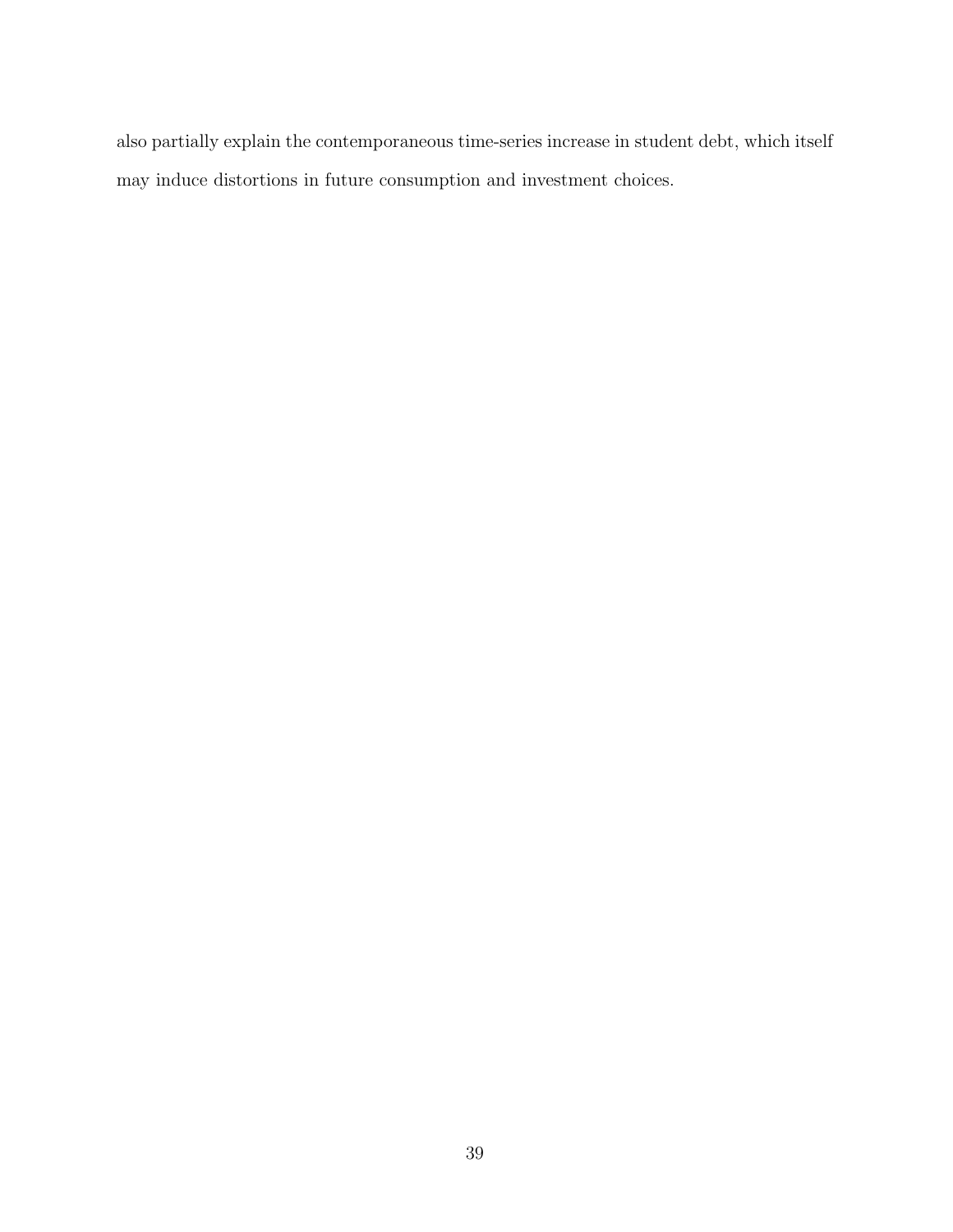### References

- Amromin, G., Eberly, J., Mondragon, J., 2016. The housing crisis and the rise in student loans. Unpublished Mimeo.
- Angrist, J. D., Lavy, V., 1999. Using maimonides' rule to estimate the effect of class size on scholastic achievement. The Quarterly Journal of Economics 114 (2), 533–575.
- Angrist, J. D., Pischke, J.-S., 2009. Mostly harmless econometrics: An empiricist's companion. Princeton University Press.
- Black, D., Smith, J., 2006. Estimating the returns to college quality with multiple proxies for quality. Journal of Labor Economics 24 (3), 701–728.
- Black, D., Smith, J., Daniel, K., 2005. College quality and wages in the united states. German Economic Review 6 (3), 415–443.
- Black, S. E., Denning, J. T., Dettling, L. J., Goodman, S., Turner, L. J., 2020. Taking it to the limit: Effects of increased student loan availability on attainment, earnings, and financial well-being. Tech. rep., National Bureau of Economic Research.
- Bleemer, Z., Brown, M., Lee, D., Strair, K., van der Klaauw, W., 2021. Echoes of rising tuition in students' borrowing, educational attainment, and homeownership in postrecession America. Journal of Urban Economics 122, 103298.
- Brown, M., Grigsby, J., van der Klaauw, W., Wen, J., Zafar, B., 2016. Financial education and the debt behavior of the young. Review of Financial Studies 29 (9), 2490–2522.
- Cadena, B. C., Keys, B. J., August 2015. Human capital and the lifetime costs of impatience. American Economic Journal: Economic Policy 7 (3), 126–53.
- Cameron, S., Taber, C., 2011. Estimation of education borrowing constraints using returns to schooling. Journal of Political Economy 112 (1), 132–182.
- Carneiro, P., Heckman, J., 2002. The evidence on credit constraints in post-secondary schooling. Economic Journal 112 (428), 705–735.
- Cellini, S. R., Ferreira, F., Rothstein, J., 2010. The value of school facility investments: Evidence from a dynamic regression discontinuity design. The Quarterly Journal of Economics 125 (1), 215–261.
- Cellini, S. R., Goldin, C., 2014. Does federal student aid raise tuition? New evidence on for-profit colleges. American Economic Journal: Economic Policy 6 (4), 174–206.
- Chakrabarti, R., Gorton, N., Lovenheim, M., 2020. State investment in higher education: Effects on human capital formation, student debt, and long-term financial outcomes of students, NBER working paper 27885.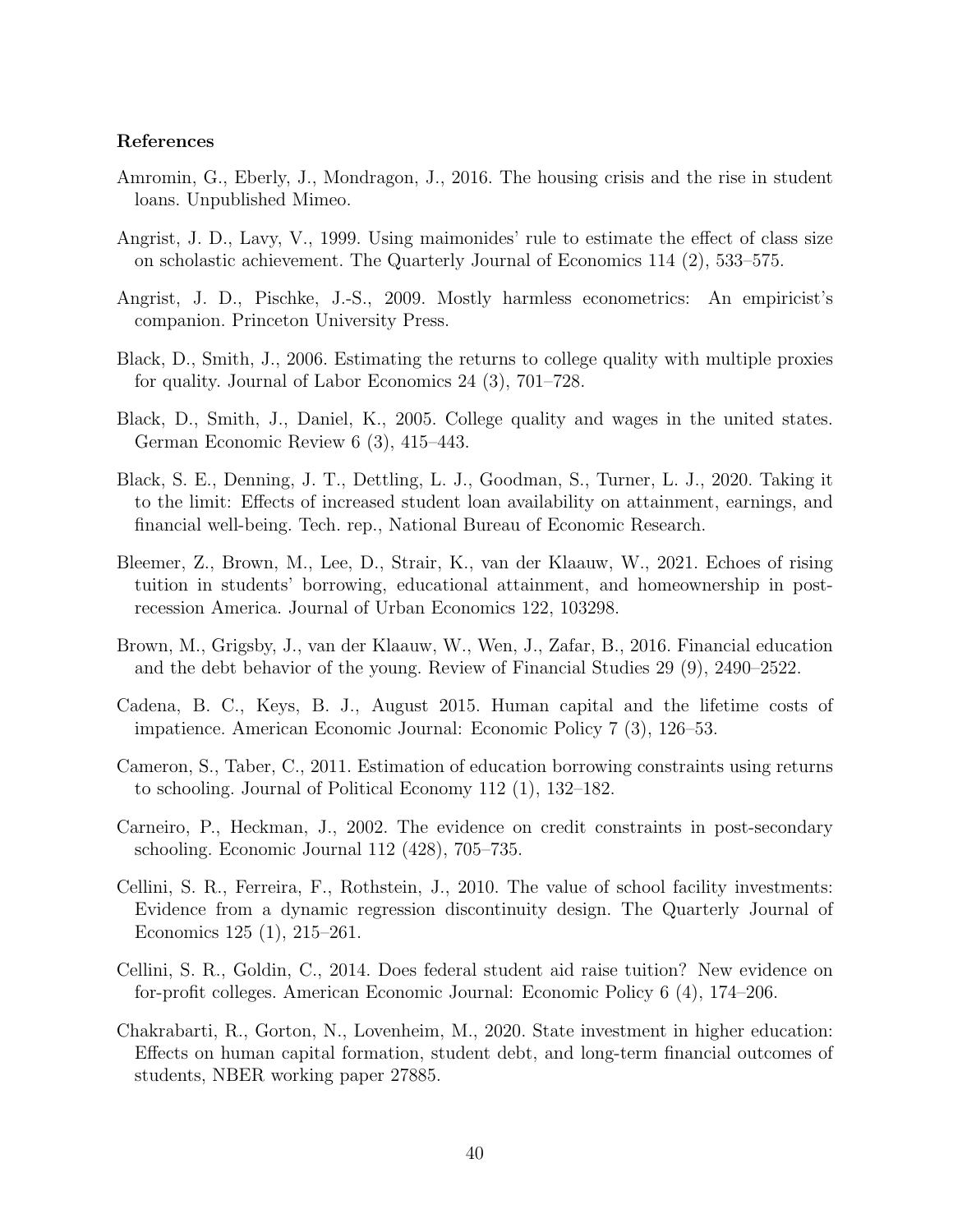- Cordoba, J. C., Ripoll, M., 2013. What explains schooling differences across countries? Journal of Monetary Economics 60 (2), 184 – 202. URL http://www.sciencedirect.com/science/article/pii/S0304393212001687
- Di Maggio, M., Kermani, A., Keys, B. J., Piskorski, T., Ramcharan, R., Seru, A., Yao, V., 2017. Interest rate pass-through: Mortgage rates, household consumption, and voluntary deleveraging. American Economic Review 107 (11), 3550–88.
- Dillon, E. W., Smith, J. A., 2020. The consequences of academic match between students and colleges. Journal of Human Resources 55 (3), 767–808.
- Ebrahimian, M., Wachter, J., 2020. Risks to human capital, national Bureau of Economic Research working paper No. w26823.
- Galor, O., Moav, O., 2004. From physical to human capital accumulation: Inequality and the process of development. The Review of Economic Studies 71 (4), 1001–1026.
- Goodman, S., Isen, A., Yannelis, C., 2017. A day late and a dollar short: Limits, liquidity and household formation for student borrowers. Working Paper.
- Hearn, J. C., Longanecker, D., 1985. Enrollment effects of alternative postsecondary pricing policies. The Journal of Higher Education 56 (5), 485–508.
- Hoxby, C., 1988. How much does school spending depend on family income? the historical origins of the current school finance dilemma. American Economic Review 88 (2), 309– 314.
- Jackson, C. K., Johnson, R. C., Persico, C., 2016. The effects of school spending on educational and economic outcomes: Evidence from school finance reforms. The Quarterly Journal of Economics 131 (1), 157–218.
- Kargar, M., Mann, W., 2018. Student loans, marginal costs, and markups: Estimates from the plus program, working paper.
- Keane, M., Wolpin, K., 2001. The effect of parental transfers and borrowing constraints on educational attainment. International Economic Review 42 (4), 1051–1103.
- Lee, D., Van der Klaauw, W., Haughwout, A., Brown, M., Scally, J., 2014. Measuring student debt and its performance. FRB of New York Staff Report No. 668.
- Lenihan, C., 2012. Ipeds analytics: Delta cost project database 1987-2010. data file documentation. nces 2012-823. National Center for Education Statistics.
- Lochner, L. J., Monge-Naranjo, A., October 2011. The nature of credit constraints and human capital. American Economic Review 101 (6), 2487–2529. URL http://www.aeaweb.org/articles?id=10.1257/aer.101.6.2487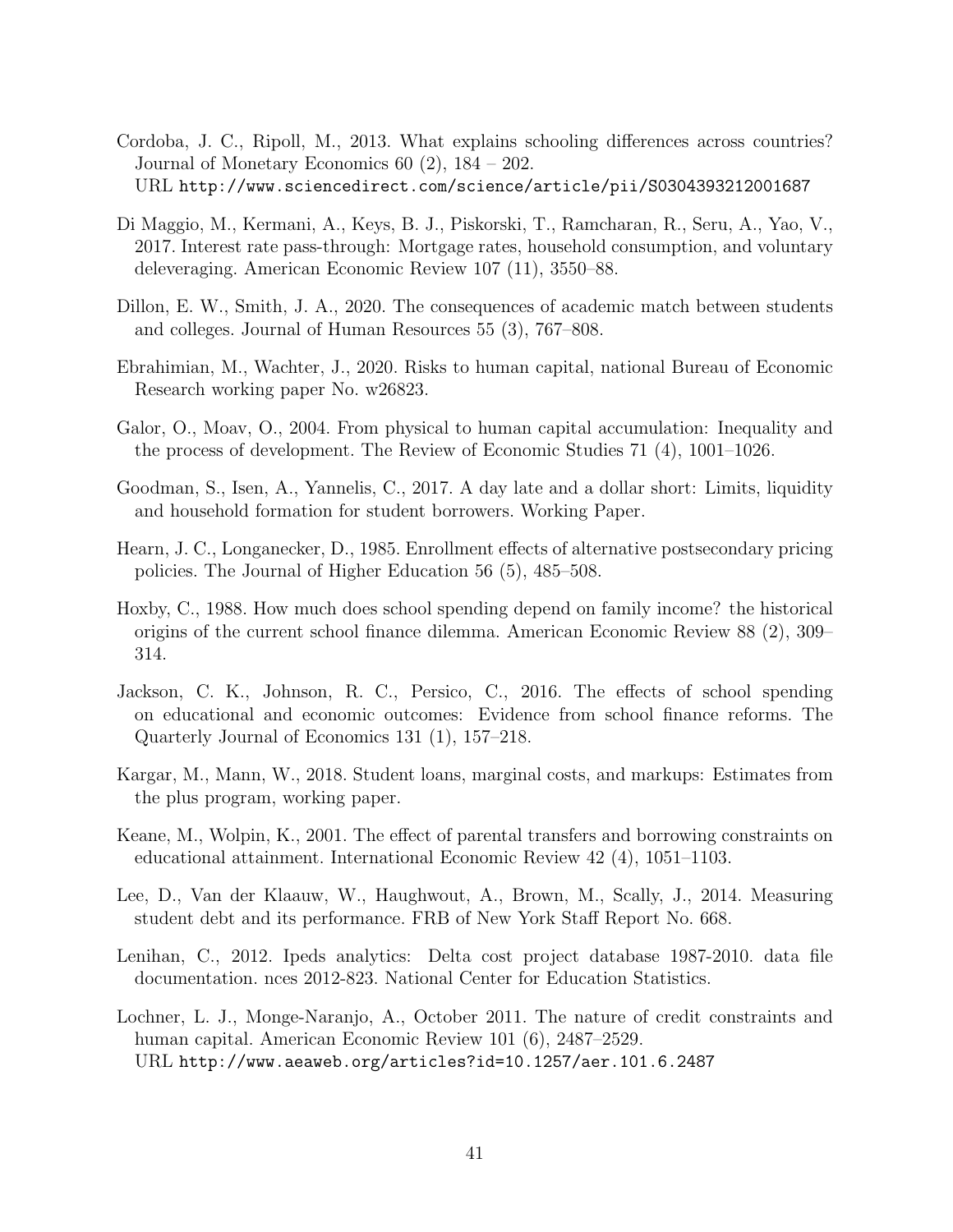- Looney, A., Yannelis, C., 2015. A crisis in student loans?: How changes in the characteristics of borrowers and in the institutions they attended contributed to rising loan defaults. Brookings Papers on Economic Activity 2015 (2), 1–89.
- Lucca, D. O., Nadauld, T., Shen, K., 06 2018. Credit Supply and the Rise in College Tuition: Evidence from the Expansion in Federal Student Aid Programs. The Review of Financial Studies 32 (2), 423–466. URL https://doi.org/10.1093/rfs/hhy069
- Luo, M., Mongey, S., 2019. Assets and job choice: Student debt, wages and amenities. Tech. rep., National Bureau of Economic Research.
- Lustig, H., Van Nieuwerburgh, S., 09 2006. The returns on human capital: Good news on wall street is bad news on main street. The Review of Financial Studies 21 (5), 2097–2137.
- Mezza, A. A., Ringo, D. R., Sherlund, S. M., Sommer, K., 2020. Student loans and homeownership. Journal of Labor Economics 38 (1), 215–260.
- Mogstad, M., Torgovitsky, A., Walters, C. R., 2019. Identification of causal effects with multiple instruments: Problems and some solutions. Tech. rep., National Bureau of Economic Research.
- Mueller, H., Yannelis, C., 2019a. The rise in student loan defaults. Journal of Financial Economics 131 (1), 1–19.
- Mueller, H. M., Yannelis, C., 2019b. Reducing barriers to enrollment in federal student loan repayment plans: Evidence from the navient field experiment.
- Rothstein, J., Rouse, C. E., 2011. Constrained after college: Student loans and early-career occupational choices. Journal of Public Economics 95 (1), 149–163.
- Scott-Clayton, J., Zafar, B., August 2016. Financial aid, debt management, and socioeconomic outcomes: Post-college effects of merit-based aid. Working Paper 22574, National Bureau of Economic Research. URL http://www.nber.org/papers/w22574
- Stinebrickner, T., Stinebrickner, R., 2008. The effect of credit constraints on the college drop-out decision: A direct approach using a new panel study. The American Economic Review 98 (5), 2163–84.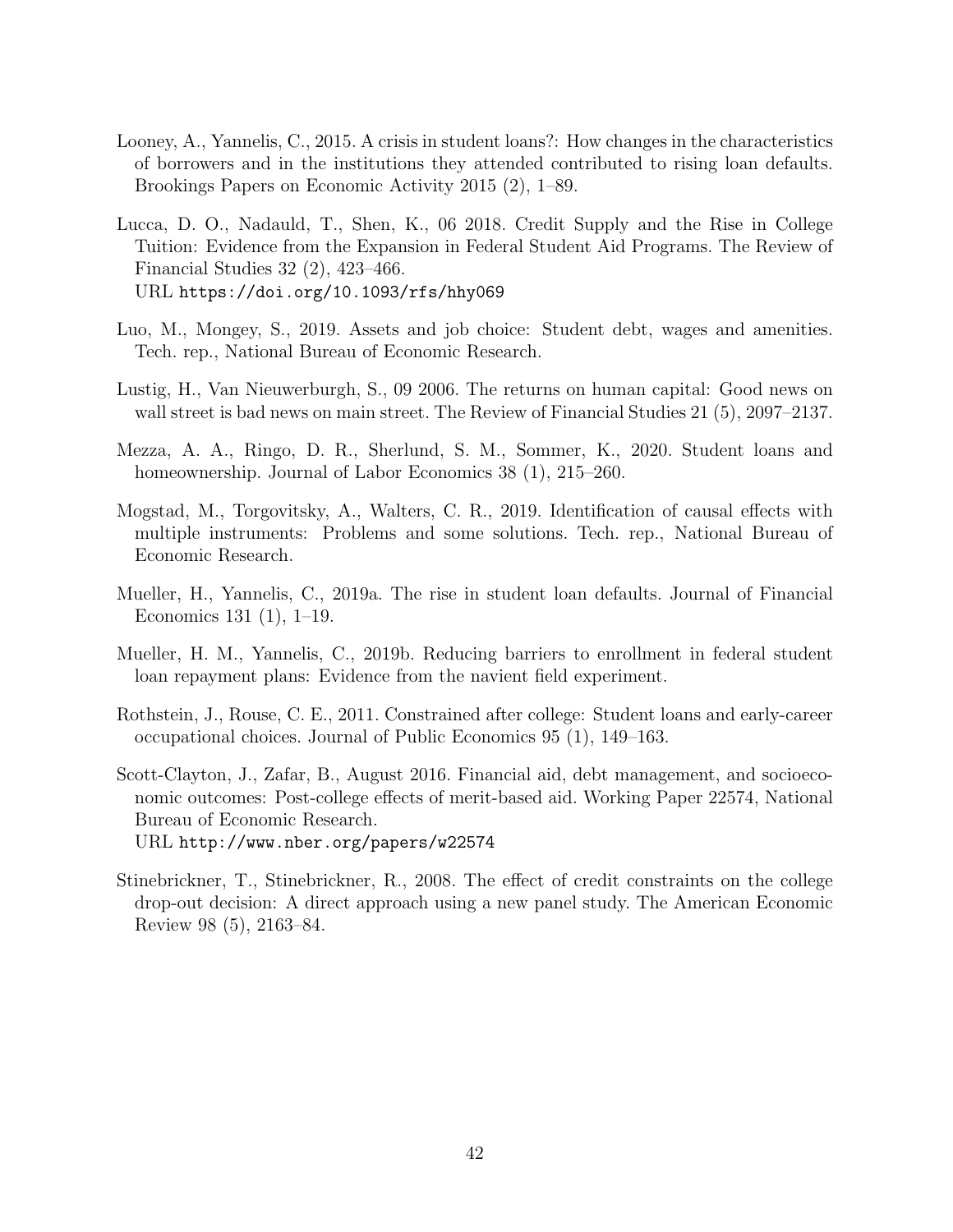



Source: National Student Clearinghouse, New York Fed Consumer Credit Panel/Equifax and Integrated Postsecondary Education Data System. This figure shows changes in average 4-year tuition bill (top panel) and student debt (bottom panel) during our sample period.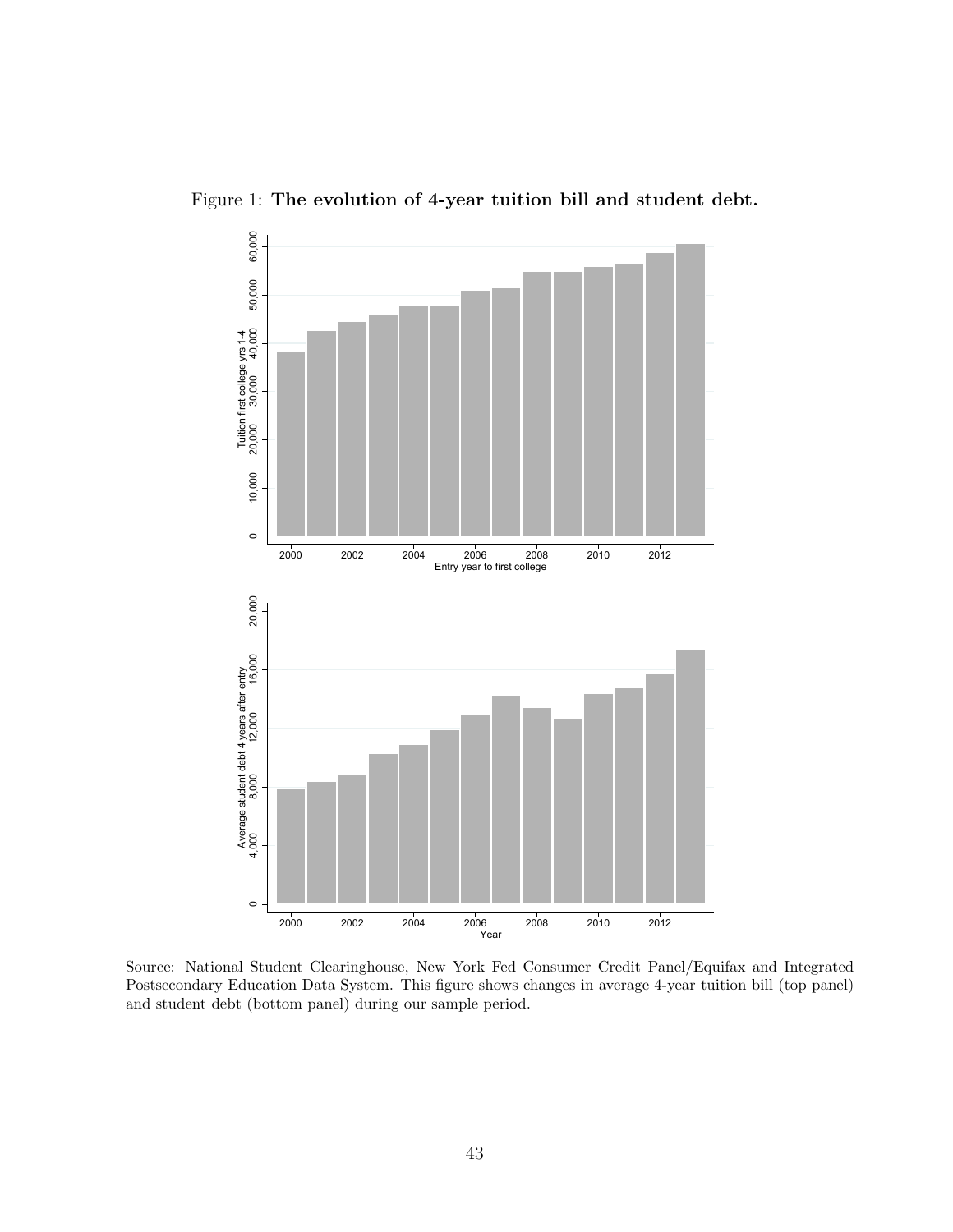

Figure 2: Number of large tuition increases by year.

Source: National Student Clearinghouse, New York Fed Consumer Credit Panel/Equifax and Integrated Postsecondary Education Data System. This figure shows yearly frequency of large tuition increases in our sample.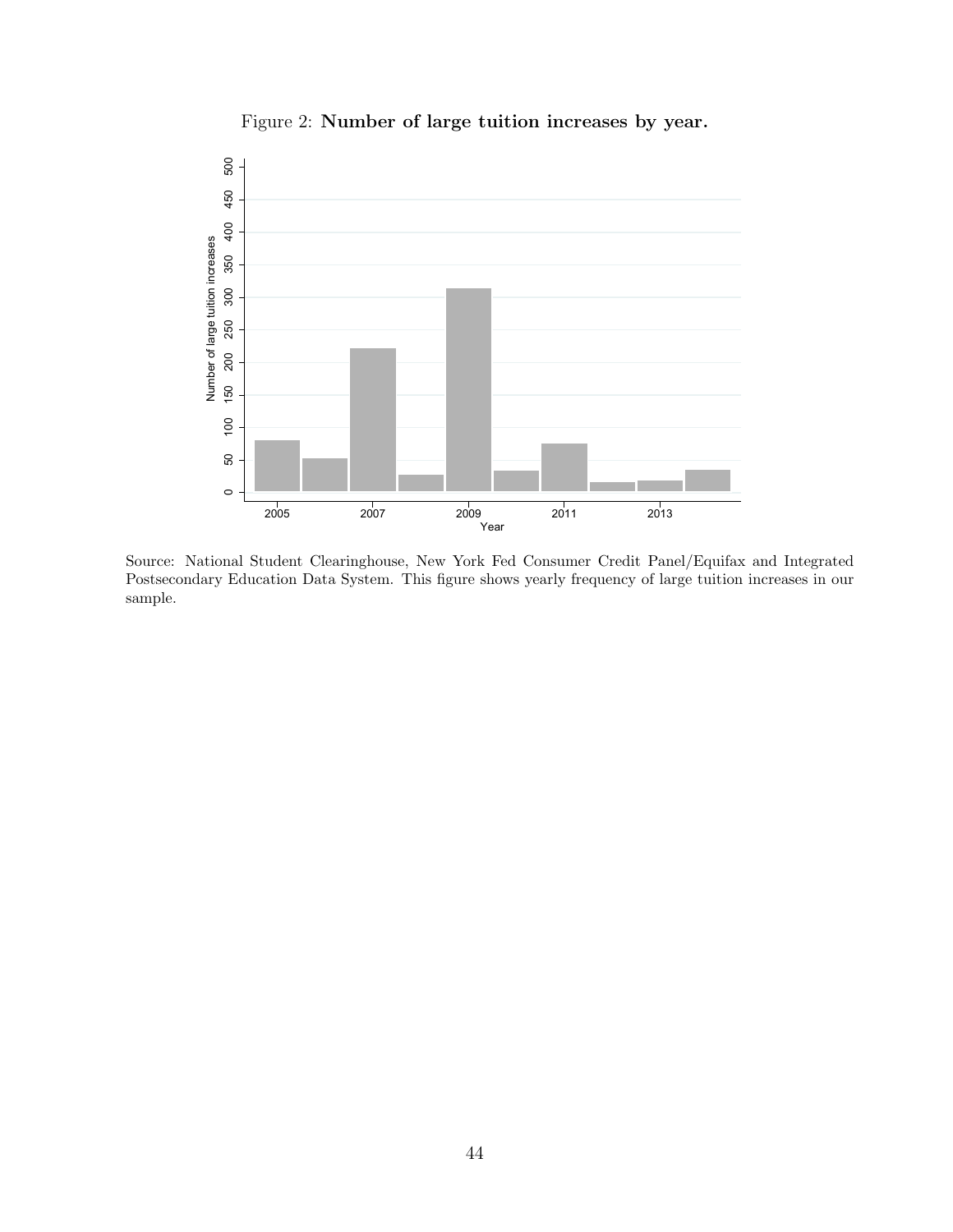

Figure 3: The size of large tuition increases.

Source: National Student Clearinghouse, New York Fed Consumer Credit Panel/Equifax and Integrated Postsecondary Education Data System. This figure shows the distribution of large tuition increases in our sample.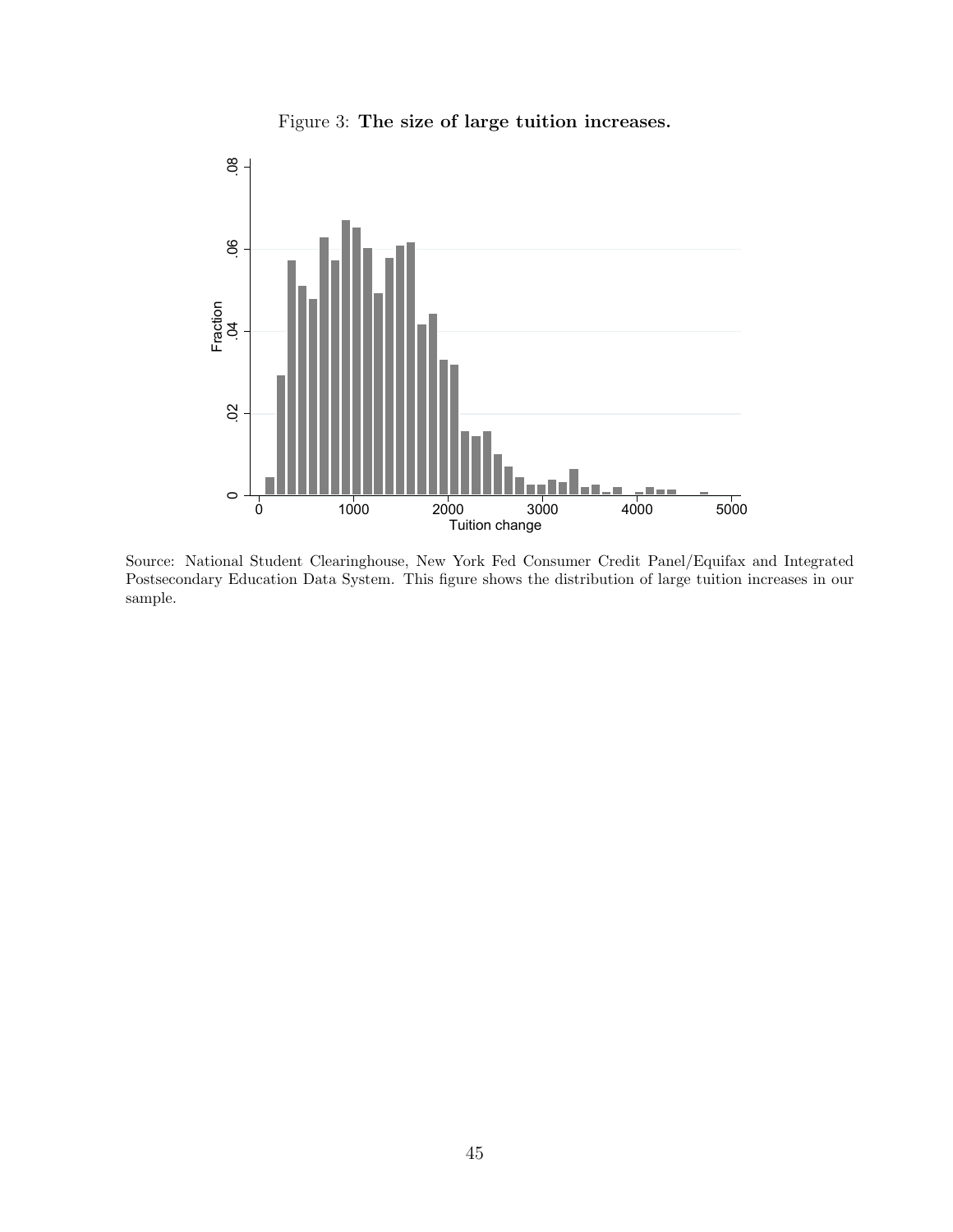Figure 4: First stage estimates.



Source: National Student Clearinghouse, New York Fed Consumer Credit Panel/Equifax and Integrated Postsecondary Education Data System. This figure shows the effect of a \$1 tuition shocks on tuition bill across grades at the time of a large tuition increase (based on column 1 in table 3). Vertical lines plot 95% confidence intervals.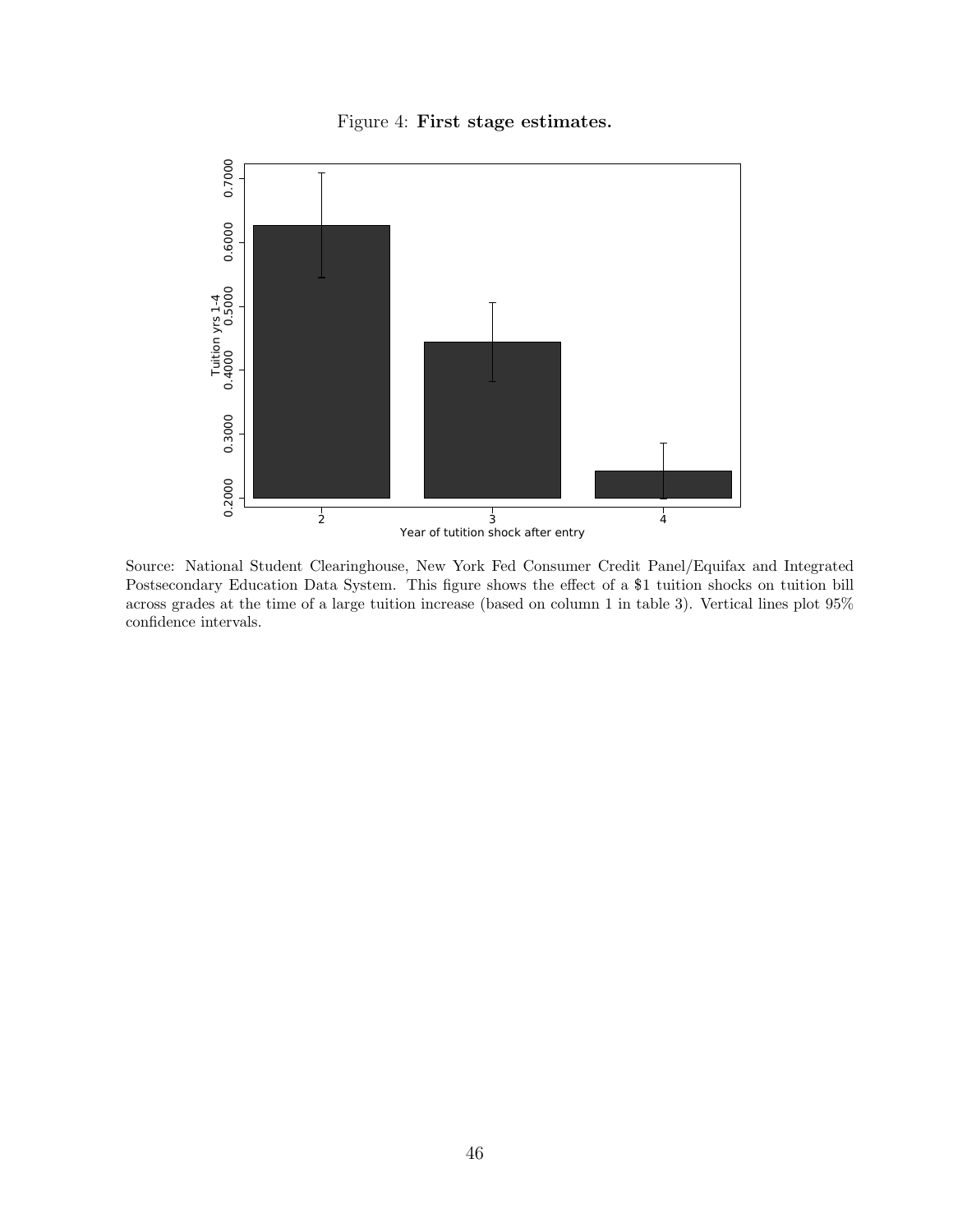

Figure 5: Large increases in tuition, matched sample.

Source: National Student Clearinghouse, New York Fed Consumer Credit Panel/Equifax and Integrated Postsecondary Education Data System. This figure shows the average tuition by event year centered at the time of a large tuition increase. Gray bars correspond to schools that experience a large tuition increase. Black bars correspond to a sample of matched schools, identified within academic year, state, and school type based on the minimal Euclidean distance by lagged tuition and lagged enrollment.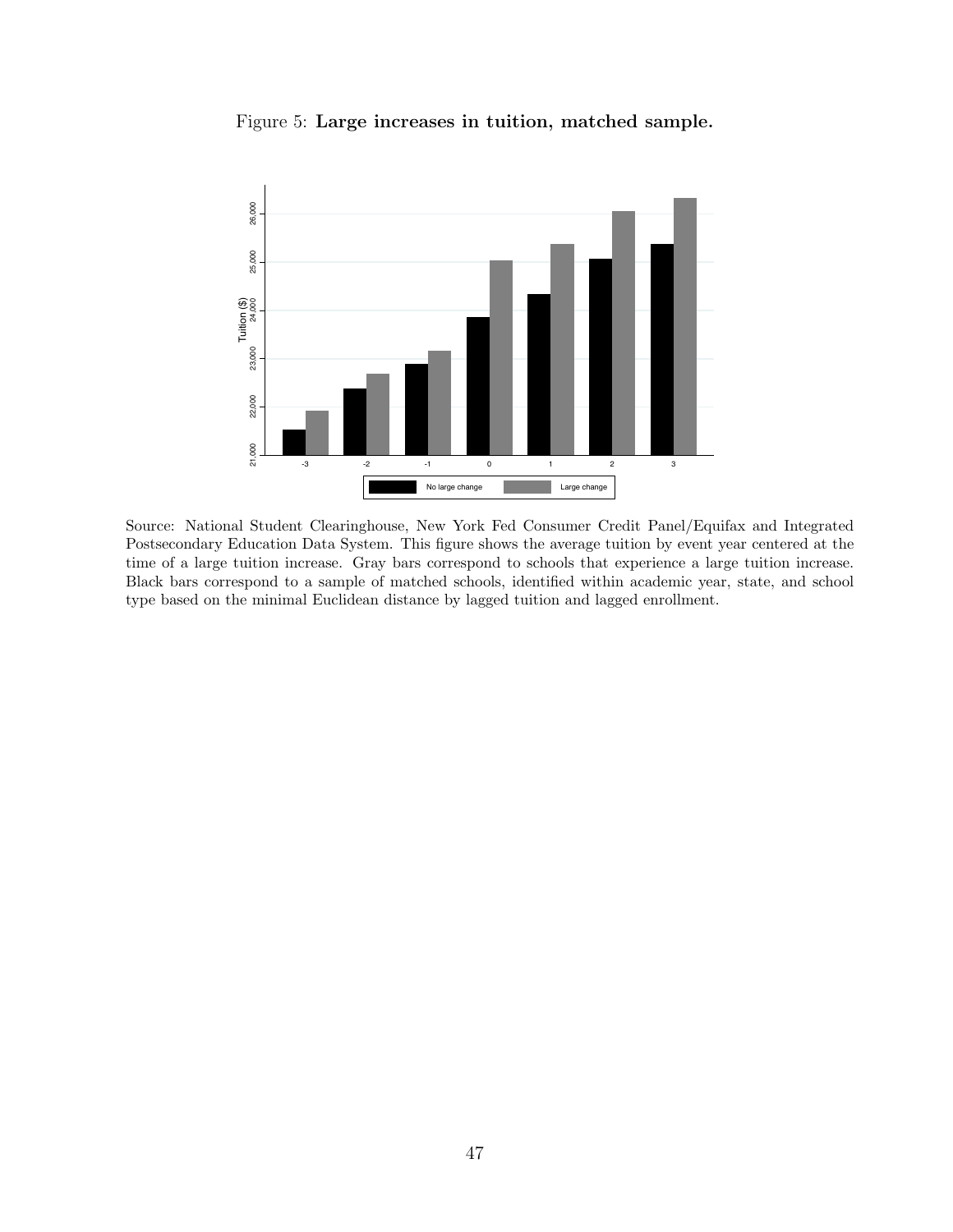| Variable                                                               | Mean    | <b>SD</b> | Median         | N       |
|------------------------------------------------------------------------|---------|-----------|----------------|---------|
| Panel A: Demographic and School-level variables                        |         |           |                |         |
| First school is public                                                 | 0.6766  | 0.4678    | 1.0000         | 58,641  |
| First school is private non-profit                                     | 0.2693  | 0.4436    | 0.0000         | 58,641  |
| First school is selective                                              | 0.6063  | 0.4886    | 1.0000         | 58,673  |
| Age at entry                                                           | 19.5349 | 3.3099    | 18.0000        | 58,673  |
| Median household income $(\$10,000)$                                   | 6.9039  | 3.6364    | 6.1577         | 56,728  |
| <b>Bachelors</b>                                                       | 0.4965  | 0.5000    | 0.0000         | 57,394  |
| Graduate school                                                        | 0.1155  | 0.3197    | 0.0000         | 57,394  |
| Debt (\$10,000)                                                        | 1.1989  | 1.9807    | 0.3500         | 53,356  |
| Panel B: Tuition variables                                             |         |           |                |         |
| Yearly tuition change                                                  | 385.1   | 676.3     | 262.9          | 514,619 |
| Percent yearly tuition change                                          | 0.0409  | 0.3410    | 0.0287         | 514,619 |
| Total tuition years $1-4$ after entry $(\$10,000)$                     | 5.1605  | 4.6106    | 3.1051         | 48,534  |
| Max percent tuition change by student                                  | 0.1214  | 0.6899    | 0.0774         | 53,347  |
| Max tuition change by student                                          | 1,015.1 | 1,014.5   | 778.5          | 53,347  |
| Fraction \$800 or higher                                               | 0.3171  | 0.4653    | 0.0000         | 58,648  |
| Fraction \$900 or higher                                               | 0.2903  | 0.4539    | 0.0000         | 58,648  |
| Fraction \$1,000 or higher                                             | 0.2606  | 0.4390    | 0.0000         | 58,648  |
| Fraction \$1,100 or higher                                             | 0.2380  | 0.4259    | 0.0000         | 58,648  |
| Fraction \$1,200 or higher                                             | 0.2109  | 0.4080    | 0.0000         | 58,648  |
| Fraction \$2,000 or higher                                             | 0.0450  | 0.2074    | 0.0000         | 58,648  |
| Yearly tuition change, conditional on a large tuition increase         | 1,709.9 | 851.5     | 1,556.4        | 13,895  |
| Percent yearly tuition change, conditional on a large tuition increase | 0.1547  | 0.4348    | 0.0912         | 13,895  |
| Panel C: Household debt variables (measured as of age of 30)           |         |           |                |         |
| Has Mortgage                                                           | 0.2451  | 0.4302    | 0.0000         | 48,533  |
| Mortgage Balance                                                       | 34,867  | 95,185    | $\theta$       | 48,533  |
| Delinquent on Mortgage                                                 | 0.0123  | 0.1105    | 0.0000         | 48,533  |
| Has Credit Card                                                        | 0.8798  | 0.3253    | 1.0000         | 48,533  |
| Credit Card Balance                                                    | 2,551   | 5,855     | $\overline{0}$ | 48,533  |
| Delinquent on Credit Card                                              | 0.2235  | 0.4166    | 0.0000         | 48,533  |
| Has Auto Loan                                                          | 0.6193  | 0.4856    | 1.0000         | 48,533  |
| Auto Loan Balance                                                      | 5,120   | 11,019    | $\overline{0}$ | 48,533  |
| Delinquent on Auto Loan                                                | 0.0622  | 0.2415    | 0.0000         | 48,533  |

# Table 1: Descriptive statistics.

Source: National Student Clearinghouse, New York Fed Consumer Credit Panel/Equifax and Integrated Postsecondary Education Data System. This table reports descriptive statistics. All variables are defined in section 2.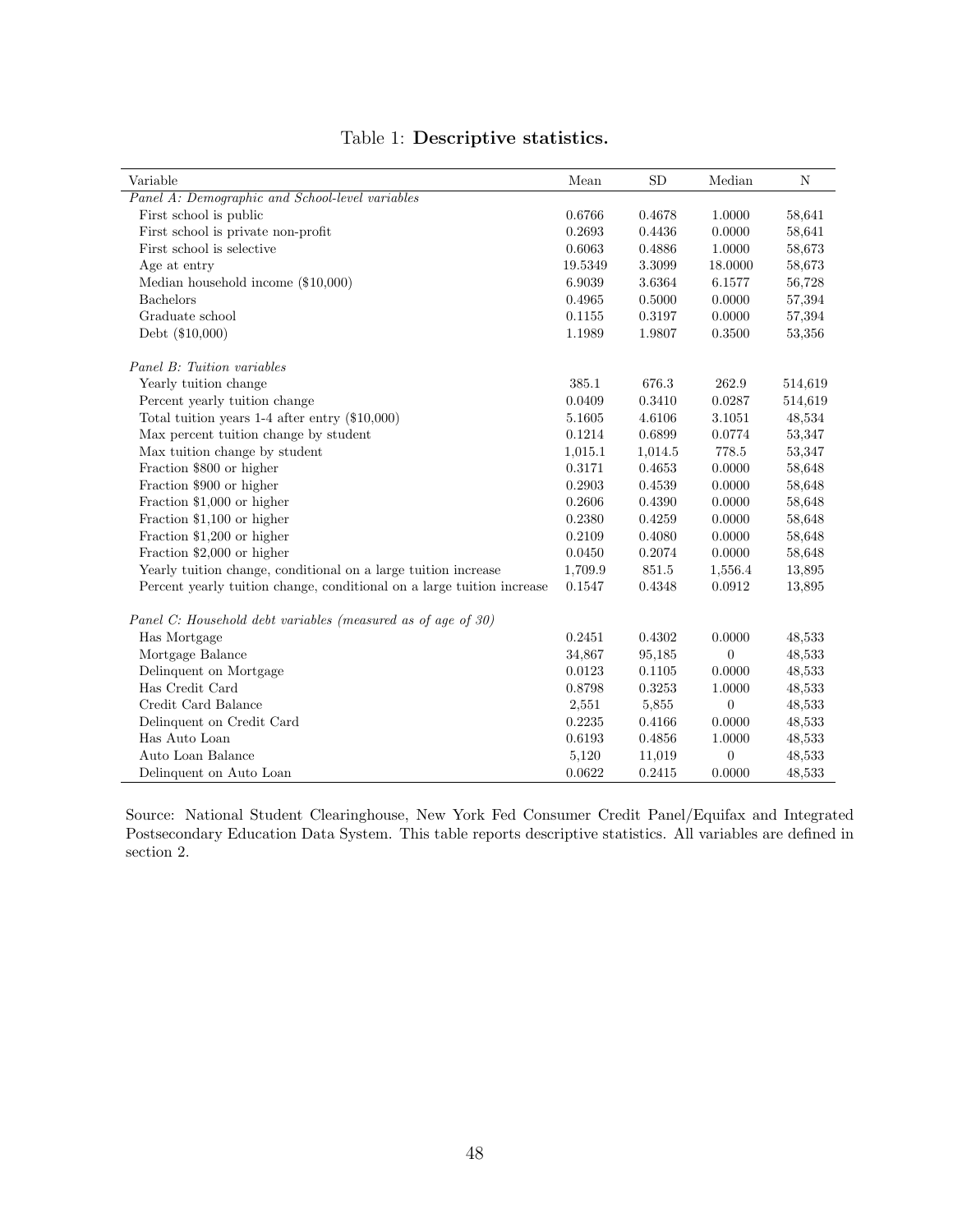| Dependent variable:        | Debt             | Graduate school   | <b>Bachelors</b>  | Transfers        |
|----------------------------|------------------|-------------------|-------------------|------------------|
|                            | $\left(1\right)$ | $\left( 2\right)$ | $\left( 3\right)$ | $\left(4\right)$ |
| Tuition yrs. $1-4$         | $0.0490*$        | $-0.0376***$      | $-0.0212***$      | $0.0121**$       |
|                            | (0.0256)         | (0.0039)          | (0.0045)          | (0.0054)         |
| Fixed Effects:             | Cohort, School   | Cohort, School    | Cohort, School    | Cohort, School   |
| <i><b>Observations</b></i> | 46,175           | 46,175            | 46,175            | 46,175           |
| $R^2$                      | 0.15             | 0.15              | 0.36              | 0.10             |

# Table 2: OLS regressions.

Source: National Student Clearinghouse, New York Fed Consumer Credit Panel/Equifax and Integrated Postsecondary Education Data System. This table reports estimates of equation 1. The dependent variables are Debt, which measures the total student debt after the first 4 years of college enrollment, in units of \$10,000, *Graduate school*, an indicator that equals one if the student has completed a graduate degree, Bachelors, an indicator variable that equals one for students who graduate with a Bachelors degree, and Transfers, an indicator variable that equals one for students who transfer to a different undergraduate school. All regressions include cohort and school fixed effects, defined by entry year and by entry school respectively. Standard errors (in parentheses) are clustered at the school level. \*\*\*, \*\*, \* correspond to statistical significance at the 1, 5, and 10 percent levels, respectively.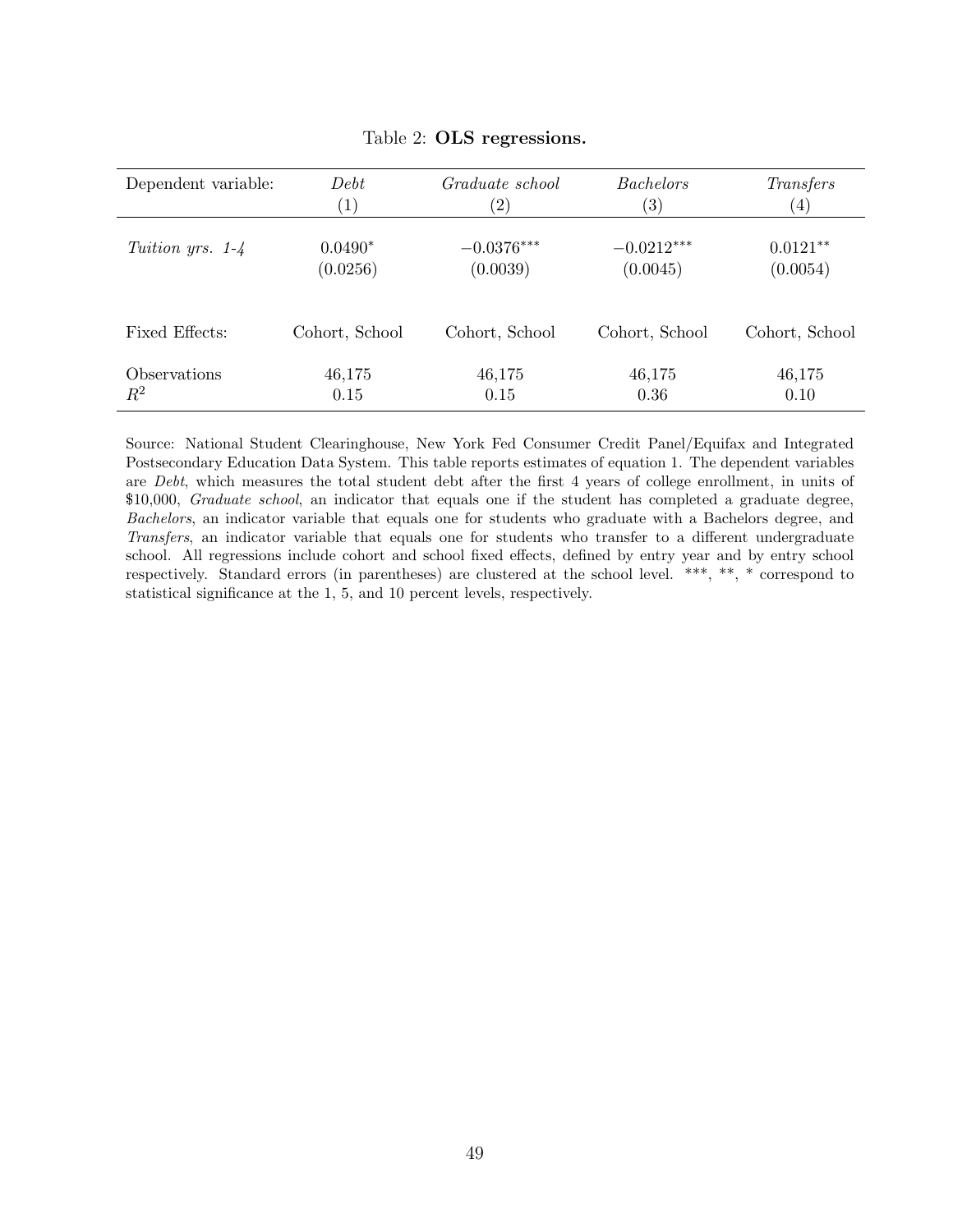| Dependent variable: | Tuition yrs 1-4   | <i>Age entry</i>  | Median income     | Public school     | Selective   |
|---------------------|-------------------|-------------------|-------------------|-------------------|-------------|
|                     | $\left( 1\right)$ | $\left( 2\right)$ | $\left( 3\right)$ | $\left( 4\right)$ | (5)         |
| Grade 2             | $0.6267***$       | $-0.0579$         | 0.1028            | $-0.3654***$      | $0.1292***$ |
|                     | (0.0419)          | (0.1231)          | (0.1717)          | (0.0375)          | (0.0383)    |
| Grade 3             | $0.4440***$       | $-0.0854$         | 0.1574            | $-0.3424***$      | $0.1201***$ |
|                     | (0.0314)          | (0.1360)          | (0.1505)          | (0.0368)          | (0.0366)    |
| Grade 4             | $0.2428***$       | $-0.0183$         | 0.0036            | $-0.3482***$      | $0.1268***$ |
|                     | (0.0221)          | (0.1139)          | (0.1619)          | (0.0430)          | (0.0386)    |
| Fixed effects:      | Cohort,<br>School | Cohort.<br>School | Cohort.<br>School | Cohort            | Cohort      |
| Observations        | 46,040            | 46,040            | 46,040            | 46,288            | 46,288      |
| $R^2$               | 0.99              | 0.20              | 0.20              | 0.05              | 0.01        |
| $F$ -test           | 128.438           | 0.174             | 0.498             | 0.667             | 0.120       |
| <i>p</i> -value     | 0.00              | 0.84              | 0.61              | 0.51              | 0.89        |

# Table 3: First stage and predetermined outcomes.

Source: National Student Clearinghouse, New York Fed Consumer Credit Panel/Equifax and Integrated Postsecondary Education Data System. This table reports estimates of the first stage regression (3). The outcome variables are Tuition yrs  $1-4$ , student age, family income, school type (public and private), and school selectivity. Tuition yrs  $1-\frac{1}{4}$  measures total in-district tuition and fees as per the IPEDS dataset for each student, from entry-year until year 4 (in units of \$10,000). Regression in columns 1,2, and 3 include cohort and (modified) school fixed effects, defined by entry year and by entry school respectively. The outcome variables in columns 4 and 5 are school level variables, therefore these regressions are estimated without school fixed effects. Standard errors (in parentheses) are clustered at the school level. \*\*\*, \*\*, \* correspond to statistical significance at the 1, 5, and 10 percent levels, respectively.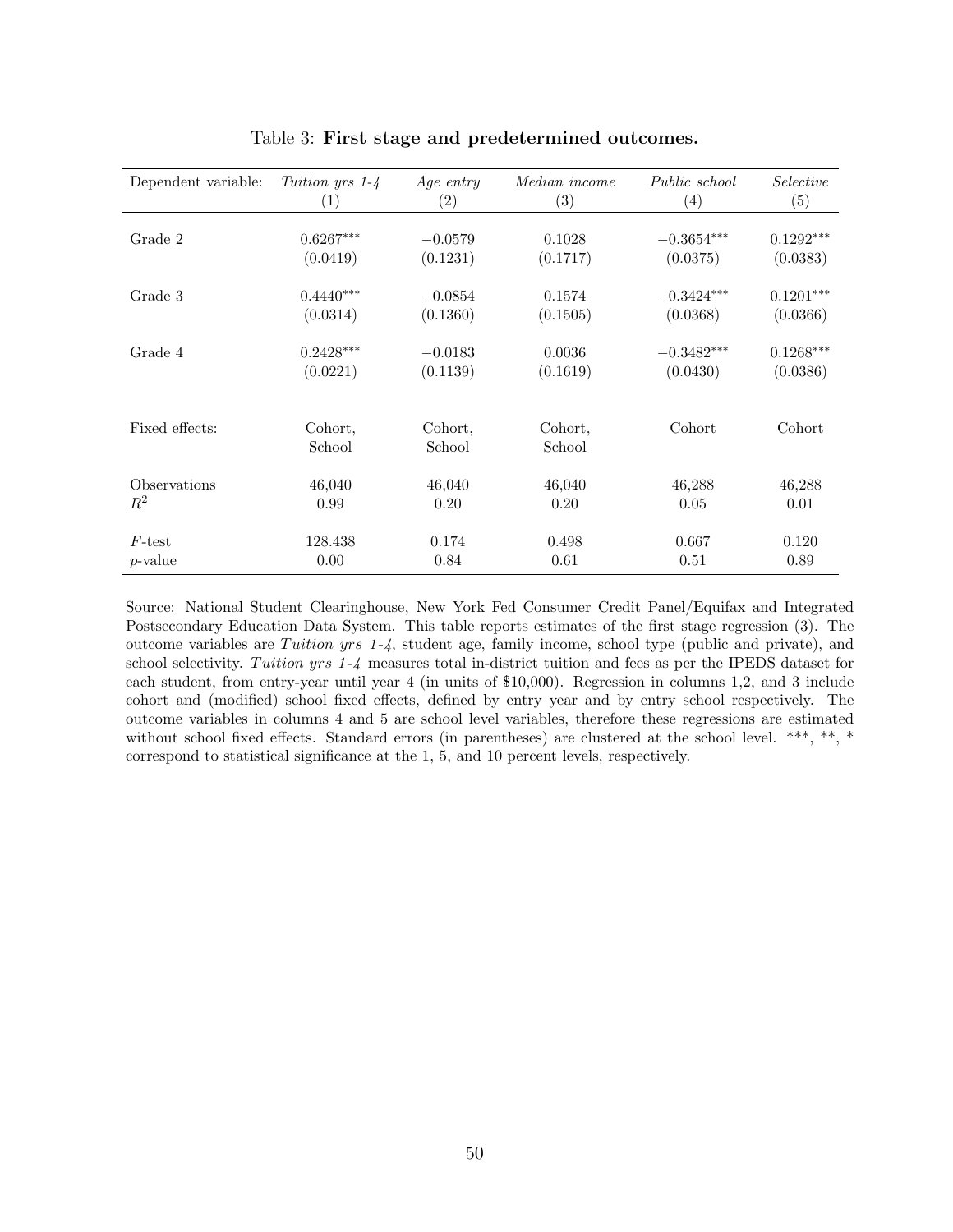| Dependent variable: | Debt              | Graduate school   | <i>Bachelors</i>  | Transfers        |
|---------------------|-------------------|-------------------|-------------------|------------------|
|                     | $\left( 1\right)$ | $\left( 2\right)$ | $\left( 3\right)$ | $\left(4\right)$ |
| Tuition years 1-4   | $0.3491***$       | $-0.0518**$       | 0.0052            | 0.0263           |
|                     | (0.1344)          | (0.0244)          | (0.0272)          | (0.0286)         |
| Fixed Effects:      | Cohort, School    | Cohort, School    | Cohort, School    | Cohort, School   |
| Observations        | 46,040            | 46,040            | 46,040            | 46,040           |

Table 4: The effect of tuition on human capital and debt accumulation.

Source: National Student Clearinghouse, New York Fed Consumer Credit Panel/Equifax and Integrated Postsecondary Education Data System. This table reports estimates of two stage least squares regressions (2SLS) where the second stage corresponds to equation 2 and the first-stage corresponds to equation 3. First stage results are reported in column 1 of Table 3. The dependent variables are Debt, which measures the total student debt after the first 4 years of college enrollment, in units of \$10,000, Graduate school, an indicator that equals one if the student has completed a graduate degree, Bachelors, an indicator variable that equals one for students who graduate with a Bachelors degree, and Transfers, an indicator variable that equals one for students who transfer to a different undergraduate school. All regressions include cohort and school fixed effects, defined by entry year and by entry school respectively. Standard errors (in parentheses) are clustered at the school level. \*\*\*, \*\*, \* correspond to statistical significance at the 1, 5, and 10 percent levels, respectively.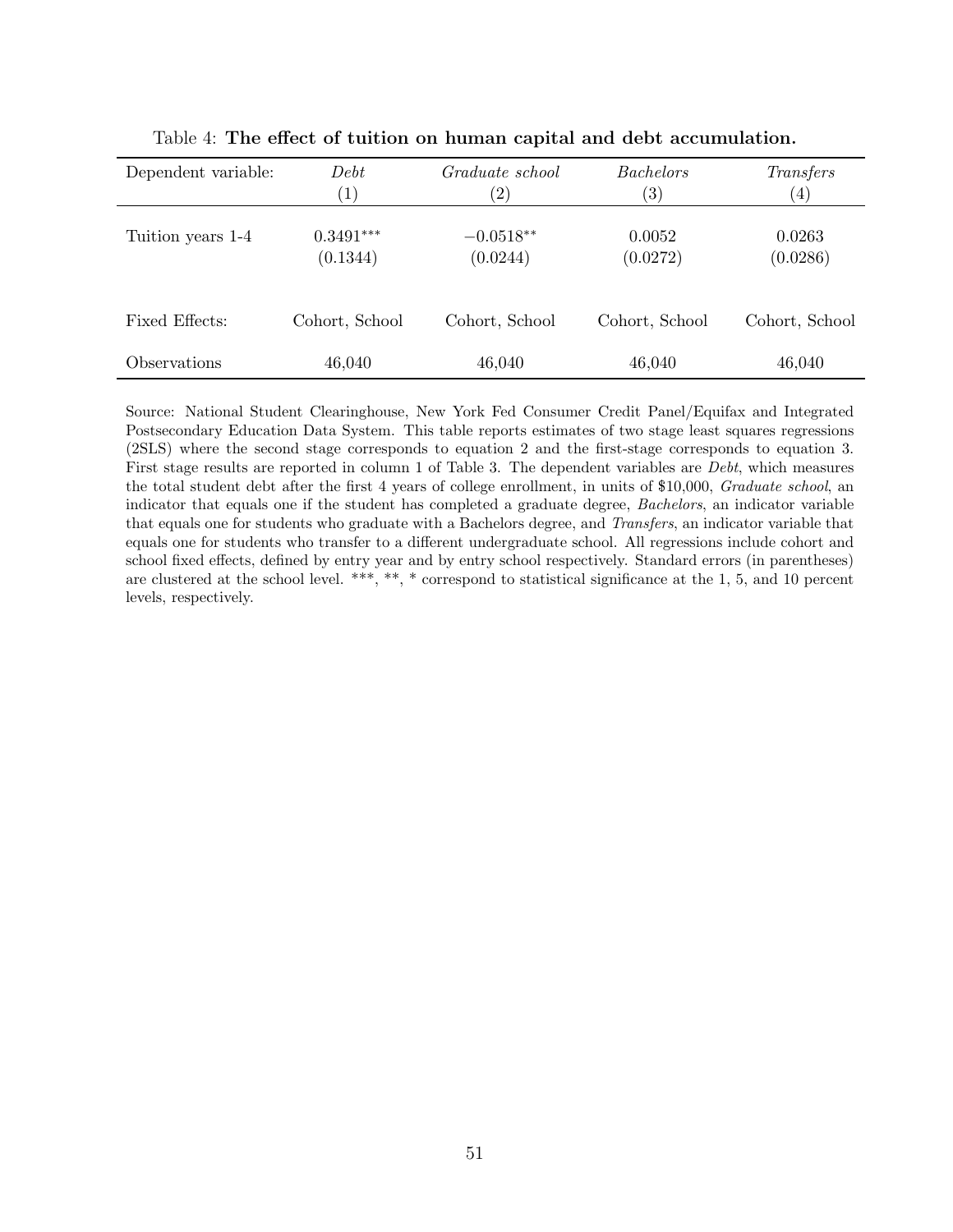| Debt<br>Graduate school<br>(1)<br>(2) |                                                                                                                                                | <i>Bachelors</i><br>(3)                                                                             | Transfers<br>(4)                                                                     |
|---------------------------------------|------------------------------------------------------------------------------------------------------------------------------------------------|-----------------------------------------------------------------------------------------------------|--------------------------------------------------------------------------------------|
|                                       |                                                                                                                                                |                                                                                                     |                                                                                      |
|                                       |                                                                                                                                                |                                                                                                     | 0.0067                                                                               |
|                                       |                                                                                                                                                |                                                                                                     | (0.0302)                                                                             |
|                                       |                                                                                                                                                |                                                                                                     | 45,990                                                                               |
|                                       |                                                                                                                                                |                                                                                                     |                                                                                      |
|                                       |                                                                                                                                                |                                                                                                     |                                                                                      |
|                                       | $-0.0575**$                                                                                                                                    | 0.0195                                                                                              | 0.0163                                                                               |
|                                       |                                                                                                                                                |                                                                                                     | (0.0299)                                                                             |
| 46,015                                | 46,015                                                                                                                                         | 46,015                                                                                              | 46,015                                                                               |
| Panel C: \$1,100 increase             |                                                                                                                                                |                                                                                                     |                                                                                      |
|                                       |                                                                                                                                                |                                                                                                     | 0.0194                                                                               |
|                                       |                                                                                                                                                |                                                                                                     | (0.0269)                                                                             |
| 46,038                                | 46,038                                                                                                                                         | 46,038                                                                                              | 46,038                                                                               |
|                                       |                                                                                                                                                |                                                                                                     |                                                                                      |
|                                       |                                                                                                                                                |                                                                                                     | 0.0305                                                                               |
|                                       |                                                                                                                                                |                                                                                                     | (0.0268)                                                                             |
| 46,055                                | 46,055                                                                                                                                         | 46,055                                                                                              | 46,055                                                                               |
| Cohort, School                        | Cohort, School                                                                                                                                 | Cohort, School                                                                                      | Cohort, School                                                                       |
|                                       | $0.3776***$<br>(0.1397)<br>45,990<br>$0.4151***$<br>(0.1374)<br>$0.3717***$<br>(0.1307)<br>Panel D: \$1,200 increase<br>$0.3165**$<br>(0.1320) | $-0.0633**$<br>(0.0255)<br>45,990<br>(0.0252)<br>$-0.0510**$<br>(0.0236)<br>$-0.0486**$<br>(0.0236) | 0.0280<br>(0.0298)<br>45,990<br>(0.0293)<br>0.0113<br>(0.0258)<br>0.0127<br>(0.0250) |

# Table 5: Alternative definitions of large tuition changes.

Source: National Student Clearinghouse, New York Fed Consumer Credit Panel/Equifax and Integrated Postsecondary Education Data System. This table repeats the analysis in table 4 where we replace the definition of large tuition changes with a \$800, \$900, \$1,100, and \$1,200 change. All regressions include cohort and school fixed effects, defined by entry year and by entry school respectively. Standard errors (in parentheses) are clustered at the school level. \*\*\*, \*\*, \* correspond to statistical significance at the 1, 5, and 10 percent levels, respectively.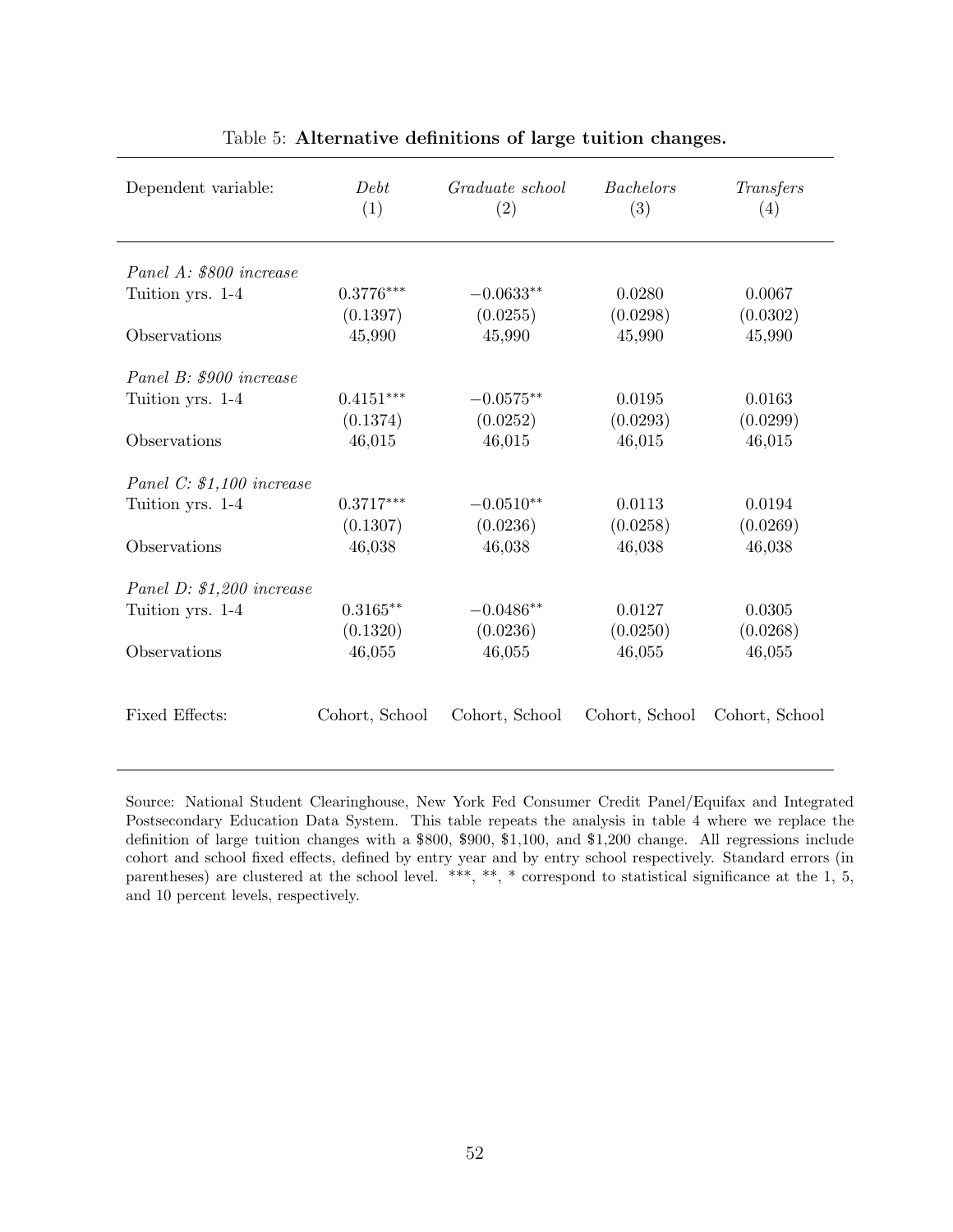| Dependent variable:                                              | Debt<br>(1)    | Graduate school<br>(2) | Bachelors<br>(3) | Transfers<br>(4) |  |  |  |  |  |  |  |
|------------------------------------------------------------------|----------------|------------------------|------------------|------------------|--|--|--|--|--|--|--|
| Panel A: Exclude large tuition increases that took place in 2005 |                |                        |                  |                  |  |  |  |  |  |  |  |
| Tuition yrs. 1-4                                                 | $0.3754**$     | $-0.0510*$             | 0.0158           | 0.0171           |  |  |  |  |  |  |  |
|                                                                  | (0.1512)       | (0.0264)               | (0.0300)         | (0.0319)         |  |  |  |  |  |  |  |
| Observations                                                     | 46,042         | 46,042                 | 46,042           | 46,042           |  |  |  |  |  |  |  |
| Panel B: Exclude large tuition increases that took place in 2007 |                |                        |                  |                  |  |  |  |  |  |  |  |
| Tuition yrs. 1-4                                                 | $0.4646***$    | $-0.0618**$            | 0.0133           | 0.0120           |  |  |  |  |  |  |  |
|                                                                  | (0.1640)       | (0.0282)               | (0.0333)         | (0.0338)         |  |  |  |  |  |  |  |
| Observations                                                     | 46,068         | 46,068                 | 46,068           | 46,068           |  |  |  |  |  |  |  |
| Panel C: Exclude large tuition increases that took place in 2009 |                |                        |                  |                  |  |  |  |  |  |  |  |
| Tuition yrs. 1-4                                                 | $0.3522**$     | $-0.0264$              | $-0.0360$        | 0.0251           |  |  |  |  |  |  |  |
|                                                                  | (0.1622)       | (0.0280)               | (0.0353)         | (0.0357)         |  |  |  |  |  |  |  |
| Observations                                                     | 46,067         | 46,067                 | 46,067           | 46,067           |  |  |  |  |  |  |  |
| Panel D: Exclude large tuition increases that took place in 2011 |                |                        |                  |                  |  |  |  |  |  |  |  |
| Tuition yrs. 1-4                                                 | $0.2577*$      | $-0.0654**$            | $-0.0078$        | 0.0337           |  |  |  |  |  |  |  |
|                                                                  | (0.1360)       | (0.0268)               | (0.0276)         | (0.0305)         |  |  |  |  |  |  |  |
| Observations                                                     | 46,033         | 46,033                 | 46,033           | 46,033           |  |  |  |  |  |  |  |
| Fixed Effects:                                                   | Cohort, School | Cohort, School         | Cohort, School   | Cohort, School   |  |  |  |  |  |  |  |

| Table 6: Robustness to the timing of large tuition changes. |  |  |  |  |
|-------------------------------------------------------------|--|--|--|--|
|                                                             |  |  |  |  |

Source: National Student Clearinghouse, New York Fed Consumer Credit Panel/Equifax and Integrated Postsecondary Education Data System. This table repeats the analysis in table 4 where we drop one year of large tuition increases in each panel. All regressions include cohort and school fixed effects, defined by entry year and by entry school respectively. Standard errors (in parentheses) are clustered at the school level. \*\*\*, \*\*, \* correspond to statistical significance at the 1, 5, and 10 percent levels, respectively.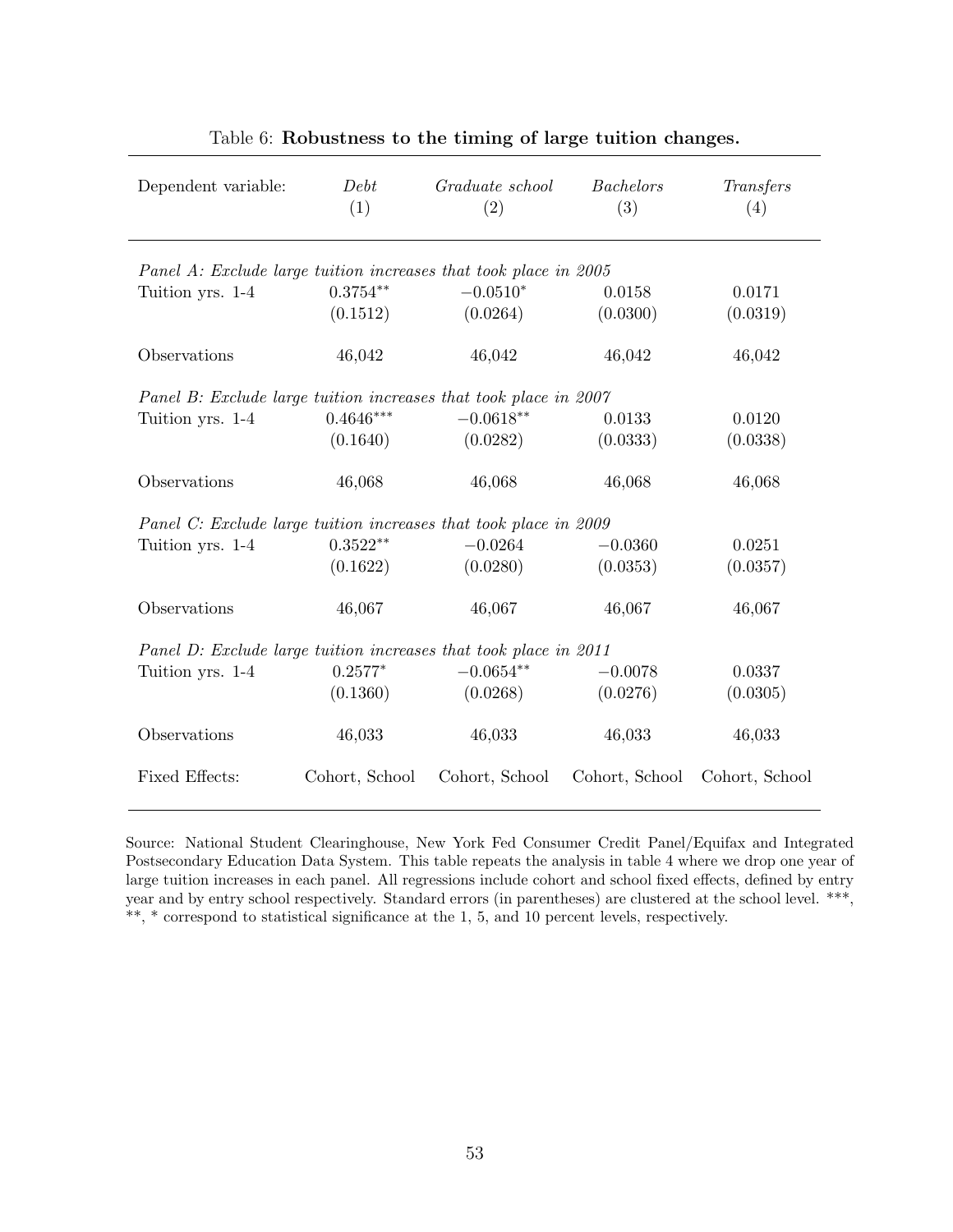| Dependent variable:     | Tuition yrs 1-4       | Debt                  | Graduate school       | <b>Bachelors</b>      | Transfers          |
|-------------------------|-----------------------|-----------------------|-----------------------|-----------------------|--------------------|
|                         | (1)                   | $\left( 2\right)$     | $\left( 3\right)$     | (4)                   | (5)                |
| Tuition yrs. 1-4        |                       | $-1.8404$<br>(4.2644) | $-1.0968$<br>(1.4961) | $-0.8047$<br>(1.2860) | 0.4072<br>(1.1040) |
| Grade 2 (placebo)       | $-0.0357$<br>(0.0419) |                       |                       |                       |                    |
| Grade 3 (placebo)       | $-0.0303$<br>(0.0326) |                       |                       |                       |                    |
| Grade 4 (placebo)       | $-0.0190$<br>(0.0220) |                       |                       |                       |                    |
| Fixed effects:          | Cohort,<br>School     | Cohort,<br>School     | Cohort,<br>School     | Cohort,<br>School     | Cohort,<br>School  |
| Observations            | 46,150                | 46,150                | 46,150                | 46,150                | 46,150             |
| $F$ -test<br>$p$ -value | 0.185<br>0.83         |                       |                       |                       |                    |

Table 7: The effect of tuition on human capital and debt accumulation: Placebo test.

Source: National Student Clearinghouse, New York Fed Consumer Credit Panel/Equifax and Integrated Postsecondary Education Data System. This table reports the estimates of a placebo test, in which the year of a false large tuition increase is the year of large tuition increase minus five. This table reports estimates of two stage least squares regressions (2SLS) where the second stage corresponds to equation 2 and the firststage corresponds to equation 3. First stage results are reported in column 1, where the dependent variable is Tuition yrs  $1-\frac{1}{4}$ , which measures total in-district tuition and fees as per the IPEDS dataset for each student, from entry-year until year 4 (in units of \$10,000). The dependent variables are Debt, which measures the total student debt after the first 4 years of college enrollment, in units of \$10,000, Graduate school, an indicator that equals one if the student has completed a graduate degree, Bachelors, an indicator variable that equals one for students who graduate with a Bachelors degree, and Transfers, an indicator variable that equals one for students who transfer to a different undergraduate school. All regressions include cohort and school fixed effects, defined by entry year and by entry school respectively. Standard errors (in parentheses) are clustered at the school level. \*\*\*, \*\*, \* correspond to statistical significance at the 1, 5, and 10 percent levels, respectively.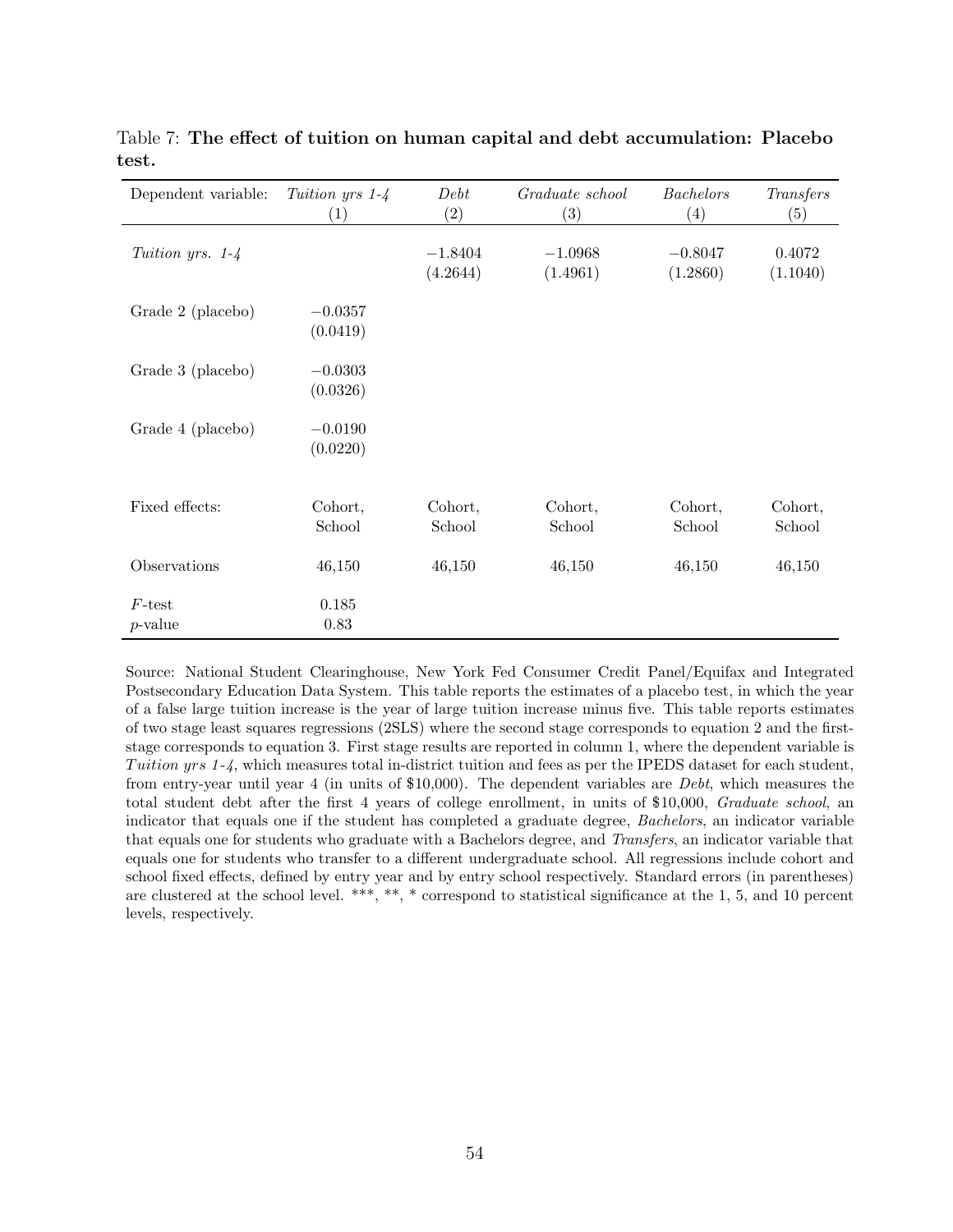| Dependent variable:               | Tuition<br>(1) | Instruction<br>(2) | Research<br>(3) | Completions<br>(4) | Loan pct<br>ratio<br>(5) | Admit rate<br>(6) | <i>Student fac</i><br>(7) | $On-time$<br>(8) | Fraction<br>$non\text{-}white$<br>$\left( 9\right)$ | Fraction<br>female<br>(10) | $Sat-M-25$<br>(11) |
|-----------------------------------|----------------|--------------------|-----------------|--------------------|--------------------------|-------------------|---------------------------|------------------|-----------------------------------------------------|----------------------------|--------------------|
|                                   |                |                    |                 |                    |                          |                   |                           |                  |                                                     |                            |                    |
| Large change $\times \delta_{-3}$ | 103.31         | 100.76             | 166.38          | 0.00               | $-1.32*$                 | $-0.01$           | $-0.14$                   | $0.02**$         | 0.01                                                | $-0.00$                    | $6.48***$          |
|                                   | (152.593)      | (282.391)          | (240.273)       | (0.005)            | (0.749)                  | (0.008)           | (0.923)                   | (0.006)          | (0.008)                                             | (0.008)                    | (2.213)            |
| Large change $\times \delta_{-2}$ | 77.01          | 274.34             | 153.53          | 0.01               | $-1.49*$                 | $-0.00$           | $-0.70$                   | 0.01             | 0.00                                                | $-0.00$                    | $7.13***$          |
|                                   | (133.107)      | (246.914)          | (237.127)       | (0.005)            | (0.765)                  | (0.007)           | (1.375)                   | (0.007)          | (0.007)                                             | (0.007)                    | (2.202)            |
| Large change $\times \delta_{-1}$ | 94.25          | 274.19             | 109.19          | 0.00               | $-1.02$                  | $-0.01$           | 1.09                      | 0.01             | 0.01                                                | 0.00                       | $6.26***$          |
|                                   | (135.287)      | (211.732)          | (243.886)       | (0.005)            | (0.786)                  | (0.007)           | (1.074)                   | (0.006)          | (0.007)                                             | (0.007)                    | (2.267)            |
| Large change $\times \delta_0$    | $1,096.22***$  | 329.72             | 100.97          | 0.01               | $-1.00$                  | $-0.01$           | $-0.82$                   | $0.02***$        | 0.01                                                | $-0.01$                    | $6.44***$          |
|                                   | (103.475)      | (217.359)          | (246.576)       | (0.007)            | (0.758)                  | (0.007)           | (1.582)                   | (0.006)          | (0.007)                                             | (0.007)                    | (2.247)            |
| Large change $\times \delta_1$    | $852.98***$    | 347.52*            | 218.59          | $-0.00$            | $-1.45**$                | $-0.01*$          | $-0.28$                   | $0.01**$         | $0.01*$                                             | 0.00                       | $8.35***$          |
|                                   | (129.570)      | (207.500)          | (231.101)       | (0.007)            | (0.722)                  | (0.008)           | (0.433)                   | (0.006)          | (0.007)                                             | (0.007)                    | (2.318)            |
| Large change $\times \delta_2$    | $753.30***$    | $440.64*$          | 139.64          | 0.00               | $-1.34*$                 | $-0.01$           | $-0.70$                   | $0.02***$        | 0.01                                                | 0.01                       | $6.56***$          |
|                                   | (136.046)      | (259.295)          | (273.597)       | (0.004)            | (0.750)                  | (0.008)           | (0.429)                   | (0.006)          | (0.007)                                             | (0.008)                    | (2.308)            |
| Large change $\times \delta_3$    | $655.19***$    | $400.49*$          | 142.27          | 0.00               | $-0.74$                  | $-0.01$           | 0.28                      | $0.01**$         | 0.01                                                | 0.00                       | $6.69***$          |
|                                   | (109.046)      | (214.509)          | (284.123)       | (0.004)            | (0.731)                  | (0.008)           | (0.399)                   | (0.006)          | (0.007)                                             | (0.008)                    | (2.337)            |
| Observations                      | 15,107         | 15,086             | 15,089          | 15,102             | 14,775                   | 12,809            | 11,194                    | 13,674           | 15,102                                              | 12,411                     | 9,890              |
| $R^2$                             | 0.967          | 0.601              | 0.564           | 0.346              | 0.588                    | 0.535             | 0.306                     | 0.652            | 0.724                                               | 0.534                      | 0.828              |

Table 8: School-year level matched sample.

Source: National Student Clearinghouse, New York Fed Consumer Credit Panel/Equifax and Integrated Postsecondary Education Data System. This table reports estimates of regression (4) ran at the school-year level on <sup>a</sup> pane<sup>l</sup> of Title IV eligible institutions using the IPEDS data assembled by the Delta Project. Large change is <sup>a</sup> dummy that equals one for schools exposed to <sup>a</sup> large tuition change, and zero for schools matched by minimizing Euclidean distance in lagged enrollment and lagged tuition within state, academic year of the large tuition increase, and controltype (Private, Public, Private for Profit).  $\delta_{\kappa}$  are event year dummies, centered at zero the year of a tuition increase for schools with a large change. Outcomes include *Tuition*, the nominal dollar value of in-state tuition and fees for full-time undergraduates (Sticker price); *Instruction* the average expenditures in instruction measured in units of dollars per student; *Research* the average expenditures in research measured in units of dollars per student; *Completions*, the number of total degrees, awards and certificates granted; *Loan pct*, the percentage of full-time first-time degree/certificate-seeking undergraduates receiving a student loan; Admit rate, the fraction of full time applicants admitted; Student fac ratio, total enrollment divided by full and part time faculty;  $On-time$ , the fraction of students graduating within 150% of normal time; *Fraction non-white*, the fraction of total enrollment of non-white race; Fraction female, the fraction of total enrollment that is female; Sat-M-25, SAT Math 25th percentile score among admitted students. Standard errors are clustered at the school level and are reported in parentheses. \*\*\*, \*\*, \* correspond to statistical significance at the 1, 5, and 10 percent levels, respectively.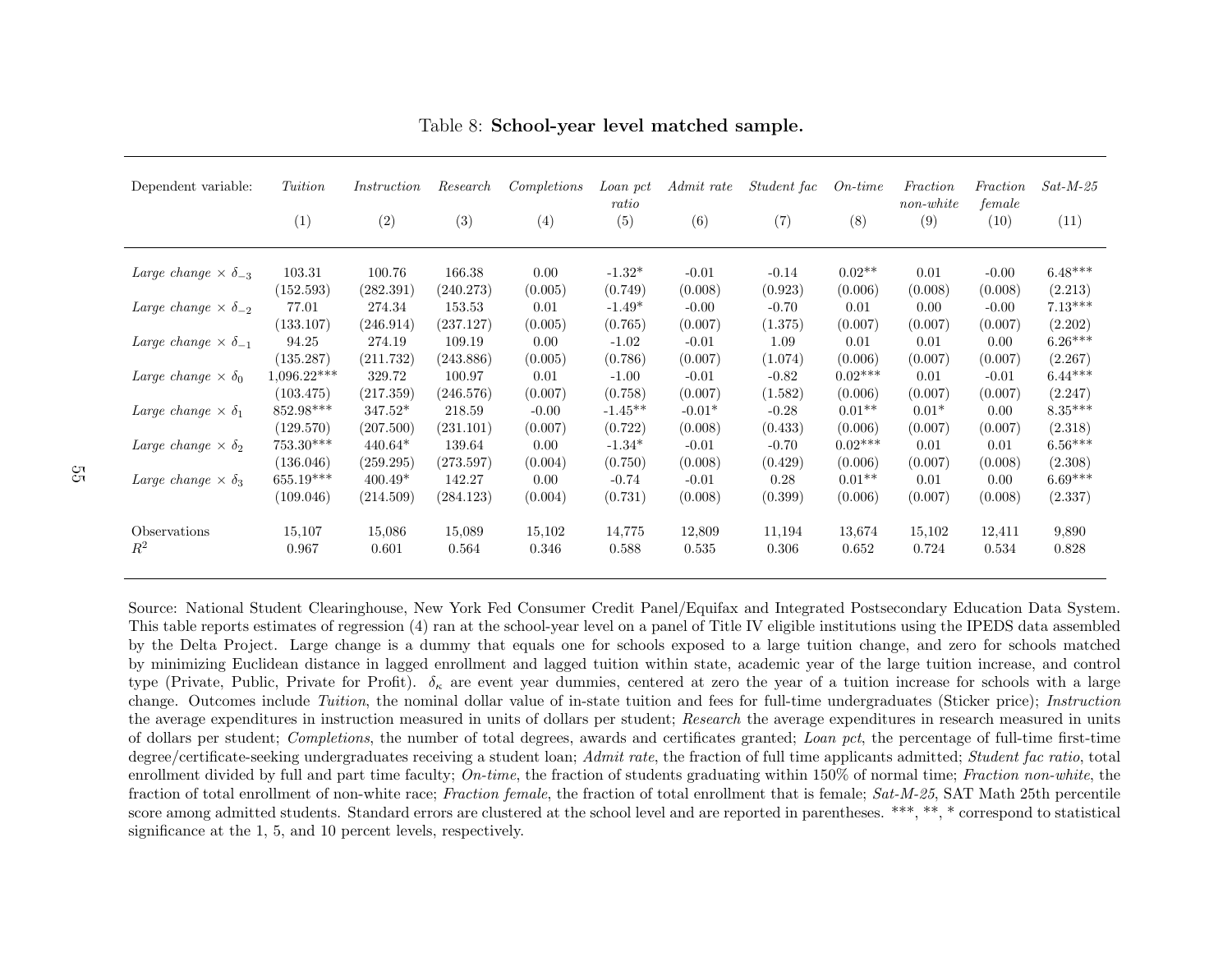| Dependent variable:      | Debt        | Graduate school   | <i>Bachelors</i>  | Transfers         |
|--------------------------|-------------|-------------------|-------------------|-------------------|
|                          | (1)         | $\left( 2\right)$ | $\left( 3\right)$ | $\left( 4\right)$ |
| Tuition years 1-4        | $0.3526***$ | $-0.0520**$       | 0.0086            | 0.0212            |
|                          | (0.1361)    | (0.0244)          | (0.0271)          | (0.0286)          |
| Tuition 1-4 x Low Income | $-0.0371$   | $-0.0016$         | $-0.0139**$       | $0.0131**$        |
|                          | (0.0319)    | (0.0048)          | (0.0068)          | (0.0061)          |
| Fixed Effects:           | Cohort,     | Cohort,           | Cohort,           | Cohort,           |
|                          | School      | School            | School            | School            |
| Observations             | 46,040      | 46,040            | 46,040            | 46,040            |

Table 9: Heterogeneous 2SLS estimates: The role of income.

Source: National Student Clearinghouse, New York Fed Consumer Credit Panel/Equifax and Integrated Postsecondary Education Data System. This table repeats the analysis in table 4, where instrumented tuition variable are interacted with the indicator of low income. Section 5.2 describes two first stage regressions, one for each endogenous variable, Tuition years  $1-4$  and Tuition  $1-4$  x Low Income. Low income indicates zip codes where median individual income is below 25th percentile (as measured in 2001 based on data provided by the Federal Reserve). All regressions include cohort and school fixed effects, defined by entry year and by entry school respectively. Standard errors (in parentheses) are clustered at the school level. \*\*\*, \*\*, \* correspond to statistical significance at the 1, 5, and 10 percent levels, respectively.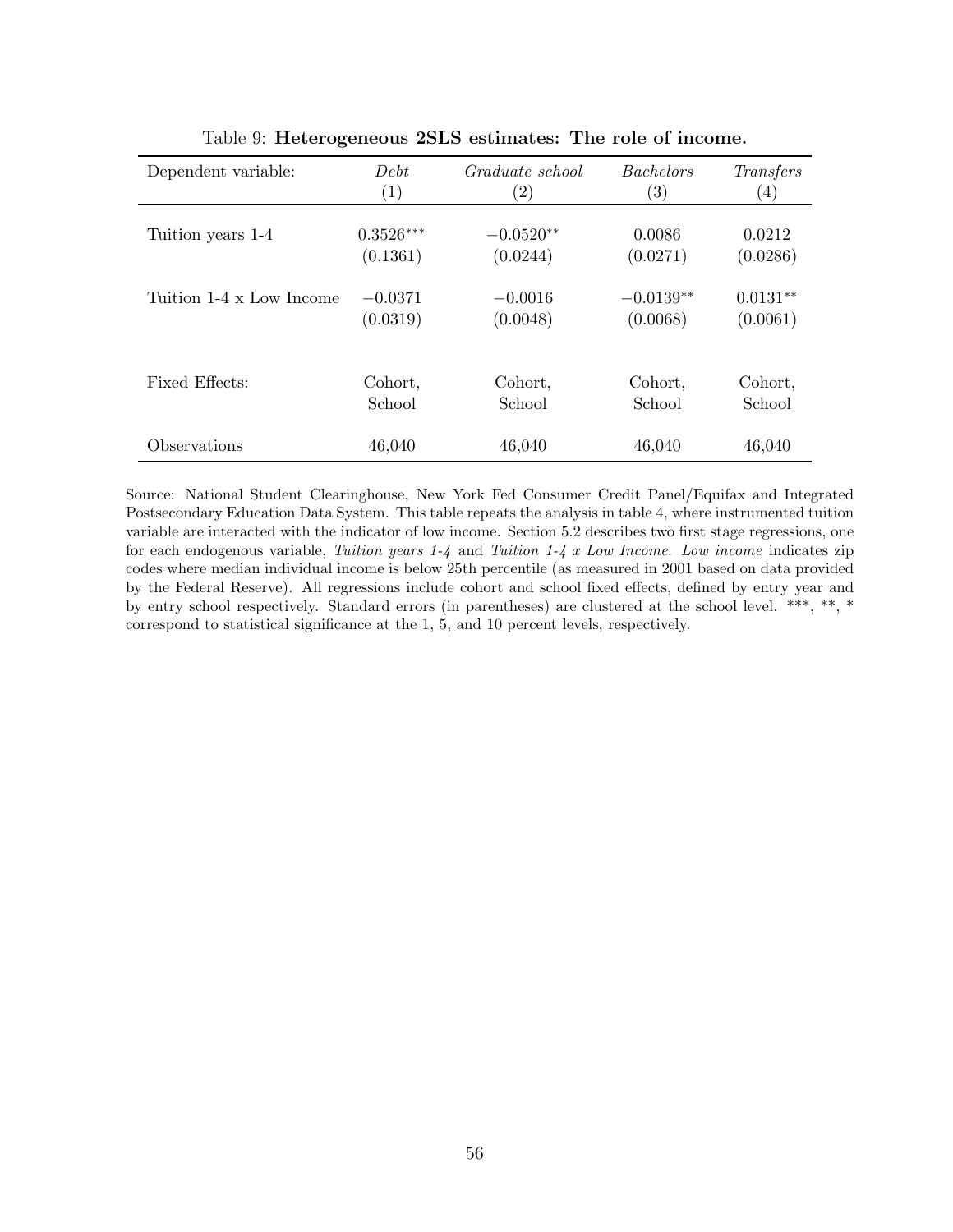| Outcome variable horizon:           | 8 years<br>after entry | 6 years<br>after entry | $4 \text{ years}$<br>after entry | age 30       |
|-------------------------------------|------------------------|------------------------|----------------------------------|--------------|
|                                     | (1)                    | (2)                    | (3)                              | (4)          |
|                                     |                        |                        |                                  |              |
| Panel A1: Has Mortgage              |                        |                        |                                  |              |
| Tuition yrs. 1-4                    | $-0.0417**$            | $-0.0268$              | $-0.0030$                        | $-0.0689**$  |
| Panel A2: Mortgage Balance          | (0.0202)               | (0.0167)               | (0.0148)                         | (0.0282)     |
| Tuition yrs. 1-4                    | $-5,989$               | $-4,589$               | $-1,713$                         | $-18,675**$  |
|                                     | (5,254)                | (3,777)                | (2,675)                          | (7, 475)     |
| Panel A3: Delinquent on Mortgage    |                        |                        |                                  |              |
| Tuition yrs. 1-4                    | 0.0004                 | 0.0024                 | 0.0005                           | $-0.0016$    |
|                                     | (0.0054)               | (0.0044)               | (0.0037)                         | (0.0050)     |
| Panel B1: Has Credit Card           |                        |                        |                                  |              |
| Tuition yrs. 1-4                    | 0.0287                 | 0.0269                 | 0.0083                           | 0.0025       |
|                                     | (0.0214)               | (0.0241)               | (0.0279)                         | (0.0165)     |
| Panel B2: Credit Card Balance       |                        |                        |                                  |              |
| Tuition yrs. 1-4                    | $-264.3$               | $-240.6$               | $-217$                           | $-1, 201***$ |
|                                     | (298)                  | (236)                  | (194)                            | (387)        |
| Panel B3: Delinquent on Credit Card |                        |                        |                                  |              |
| Tuition yrs. $1-4$                  | $0.0474**$             | $0.0540**$             | 0.0301                           | 0.0315       |
|                                     | (0.0223)               | (0.0223)               | (0.0200)                         | (0.0224)     |
| Panel C1: Has Auto Loan             |                        |                        |                                  |              |
| Tuition yrs. 1-4                    | $-0.0107$              | 0.0324                 | 0.0292                           | $-0.0254$    |
|                                     | (0.0295)               | (0.0293)               | (0.0246)                         | (0.0282)     |
| Panel C2: Auto Loan Balance         |                        |                        |                                  |              |
| Tuition yrs. 1-4                    | $-1,068*$              | 170                    | 380                              | 284          |
|                                     | (610)                  | (517)                  | (388)                            | (671)        |
| Panel C3: Delinquent on Auto Loan   |                        |                        |                                  |              |
| Tuition yrs. 1-4                    | 0.0100                 | $0.0211**$             | $0.0166*$                        | 0.0197       |
|                                     | (0.0111)               | (0.0105)               | (0.0090)                         | (0.0125)     |
| Observations                        | 48,284                 | 48,284                 | 48,284                           | 48,284       |
| Fixed Effects:                      | Cohort,                | Cohort,                | Cohort,                          | Cohort,      |
|                                     | School                 | School                 | School                           | School       |
|                                     |                        |                        |                                  |              |

Table 10: The effect of tuition on household debt and delinquencies.

... Continues on the next page.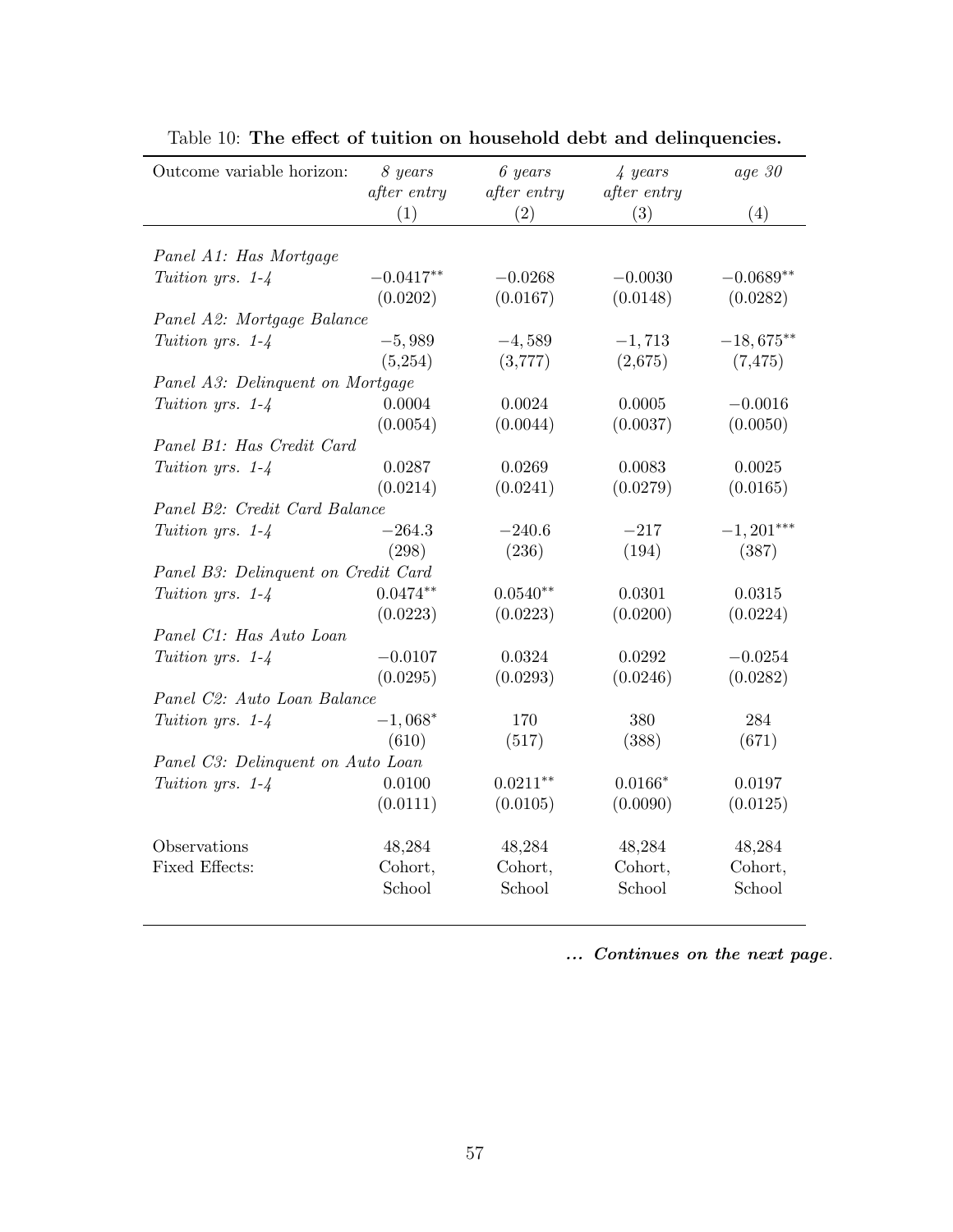#### Table 10, continued..

Source: National Student Clearinghouse, New York Fed Consumer Credit Panel/Equifax and Integrated Postsecondary Education Data System. This table reports estimates of two stage least squares regressions (2SLS) where the second stage corresponds to equation 2 and the first-stage corresponds to equation 3. First stage results are reported in column 1 of Table 3. Each panel reports results for an outcome variable measured across the following horizons: 8 years after entry (column 1), 6 years after entry (column 2), 4 years after entry (column 3), and at age 30 (column 4). The dependent variables in Panel A are Has Mortgage, an indicator that equals one if the student has mortgage, Mortgage Balance, the total mortgage balance, Delinquent on Mortgage, an indicator that equals one if the student is delinquent on mortgage; in Panel B, Has Credit Card, an indicator that equals one if the student has credit card debt, Credit Card Balance, the total credit card balance, Delinquent on Credit Card, an indicator that equals one if the student is delinquent on credit card debt, and in Panel C, Has Auto Loan, an indicator that equals one if the student has auto loan, Auto Loan Balance, the total auto loan balance, and Delinquent on Auto Loan, an indicator that equals one if the student is delinquent on auto loan. All regressions include cohort and school fixed effects, defined by entry year and by entry school respectively. Standard errors (in parentheses) are clustered at the school level. \*\*\*, \*\*, \* correspond to statistical significance at the 1, 5, and 10 percent levels, respectively.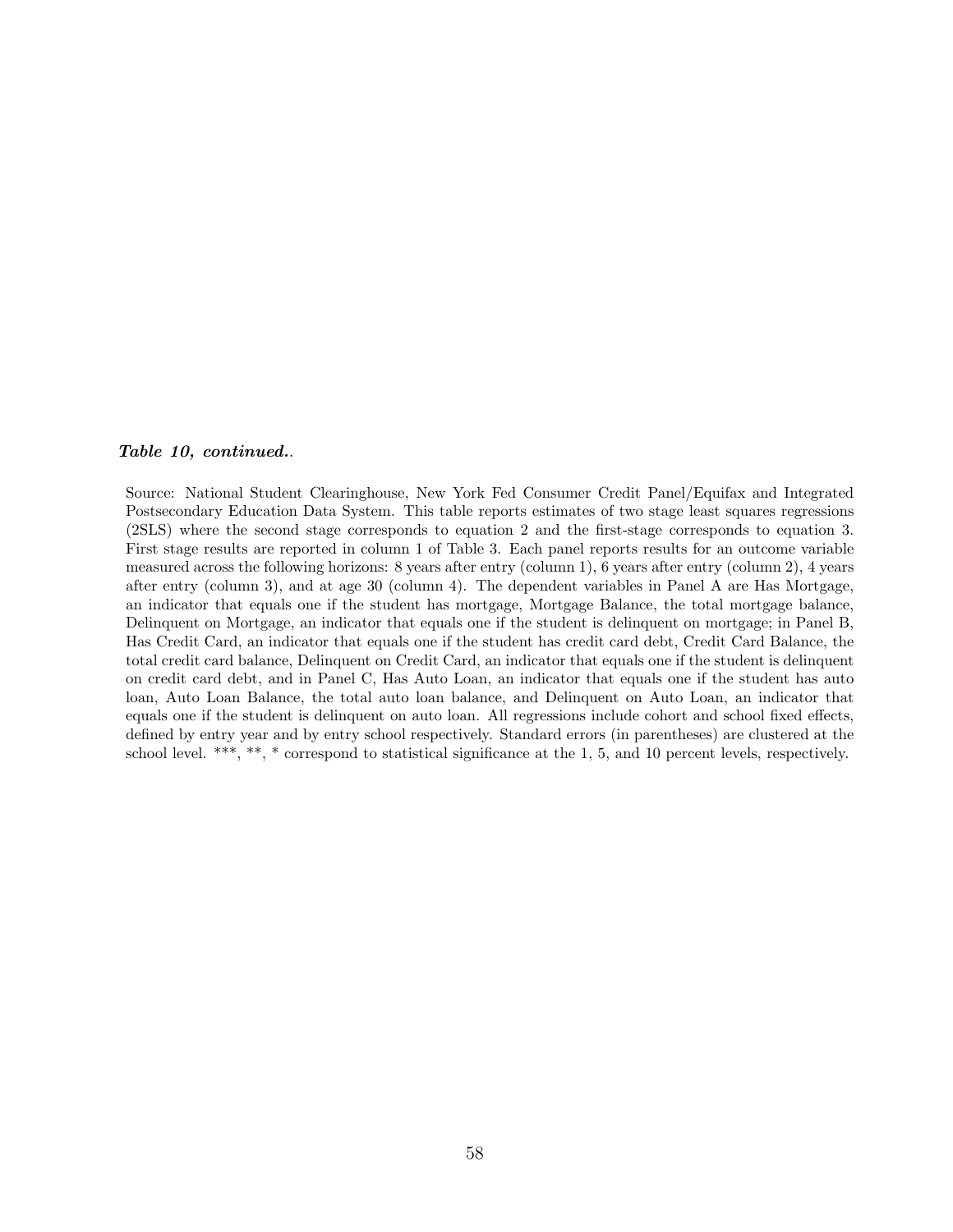# Internet Appendix for the paper "Tuition, Debt, and Human Capital"

Rajashri Chakrabarti, Vyacheslav Fos, Andres Liberman, Constantine Yannelis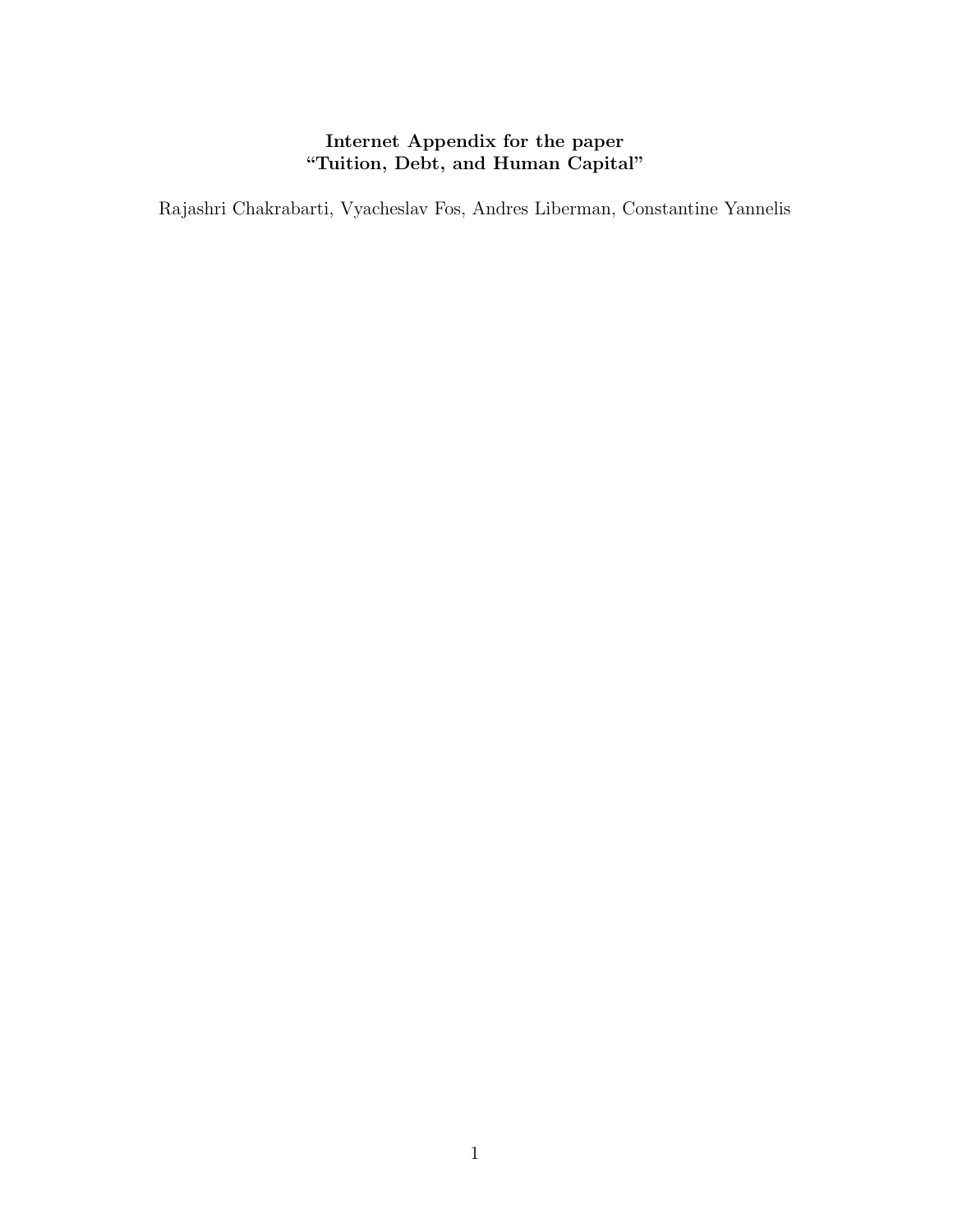



Source: National Student Clearinghouse, New York Fed Consumer Credit Panel/Equifax and Integrated Postsecondary Education Data System. This figure shows the number of students by cohort in the main analysis sample.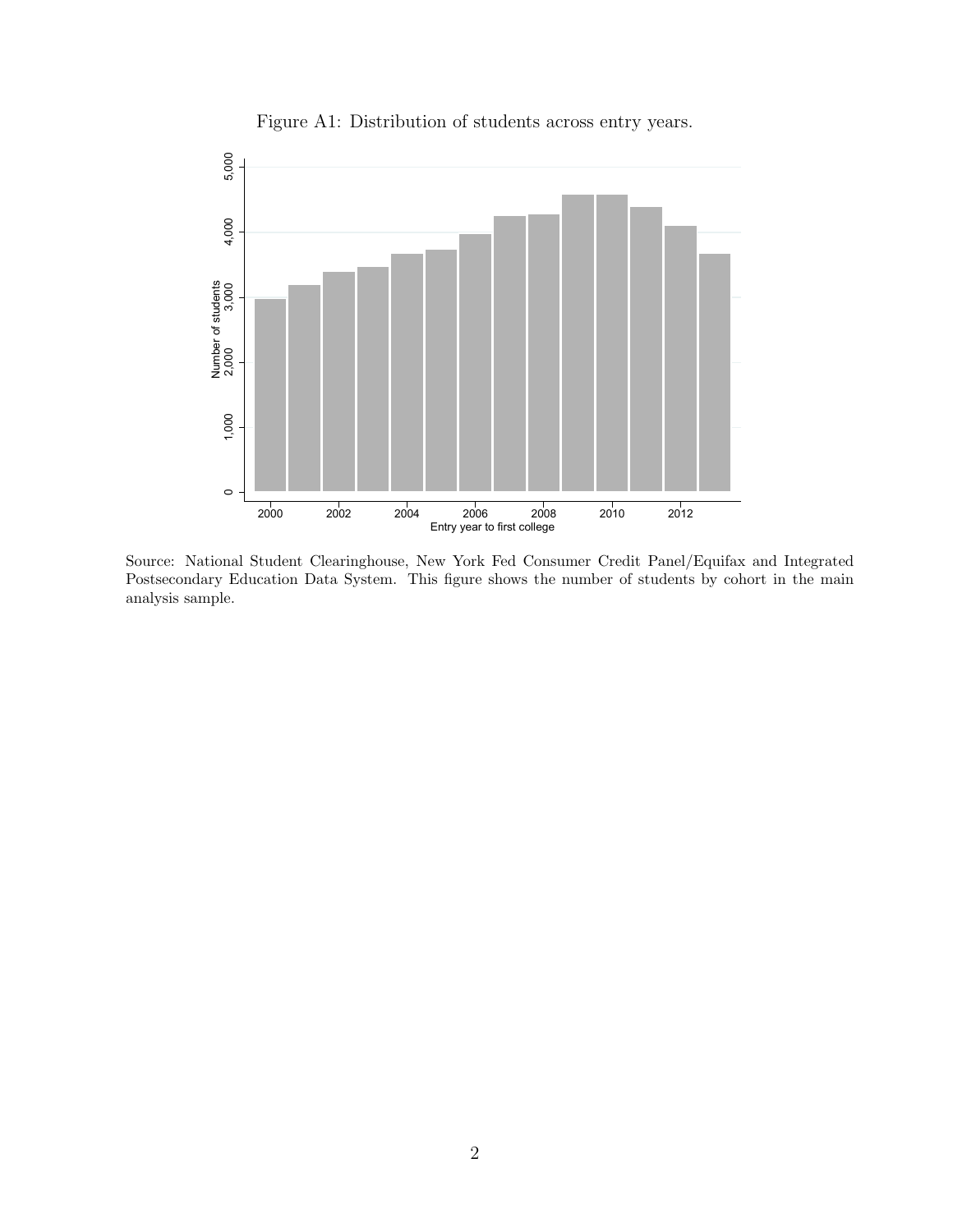

Figure A2: Distribution of students across grades.

Source: National Student Clearinghouse, New York Fed Consumer Credit Panel/Equifax and Integrated Postsecondary Education Data System. This figure shows the number of students in each grade in the main analysis sample.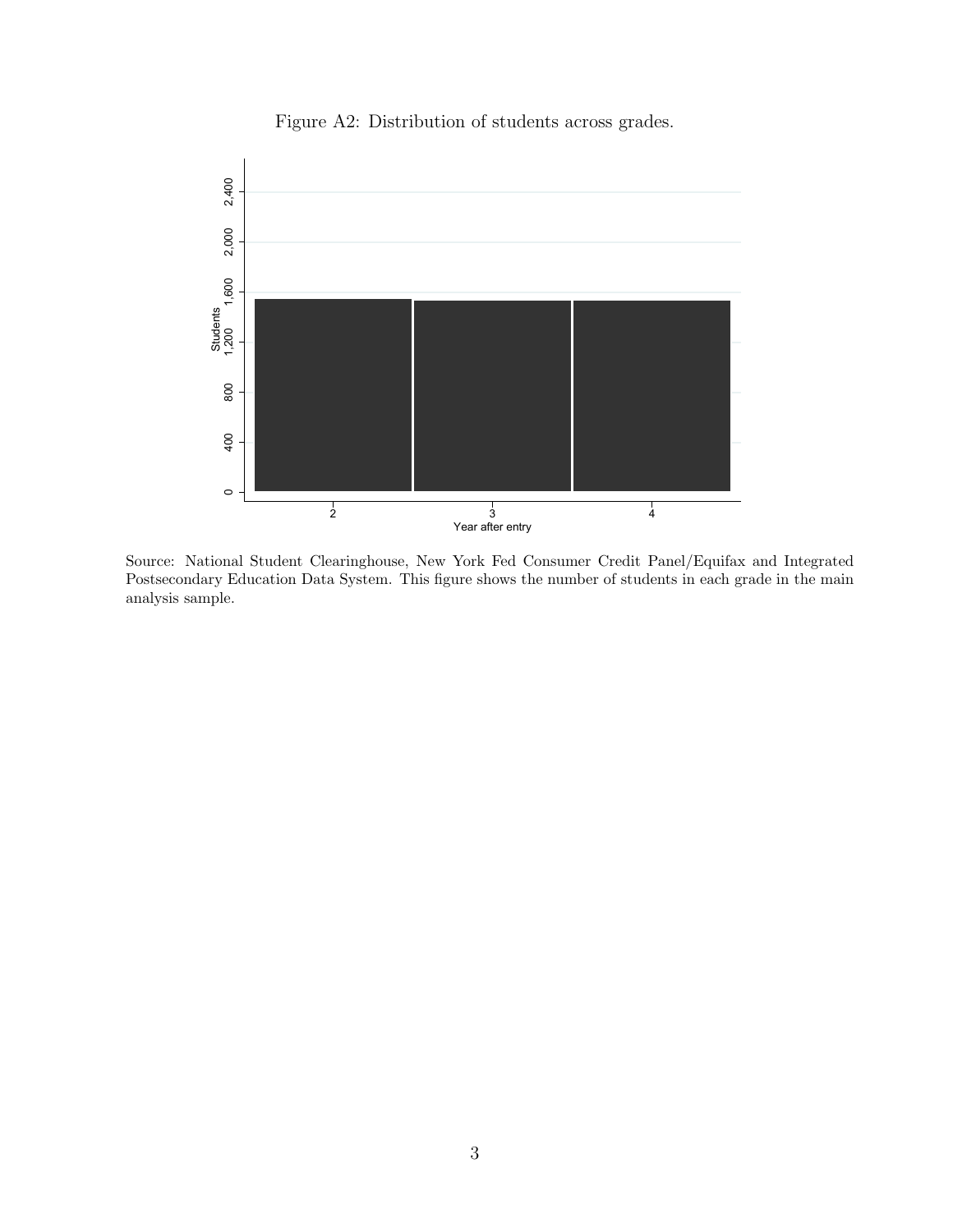

Figure A3: Distribution of median household income across years.

Source: Internal Revenue Service (IRS). This figure shows the average (across all students) of median household income (\$10,000) across sample years.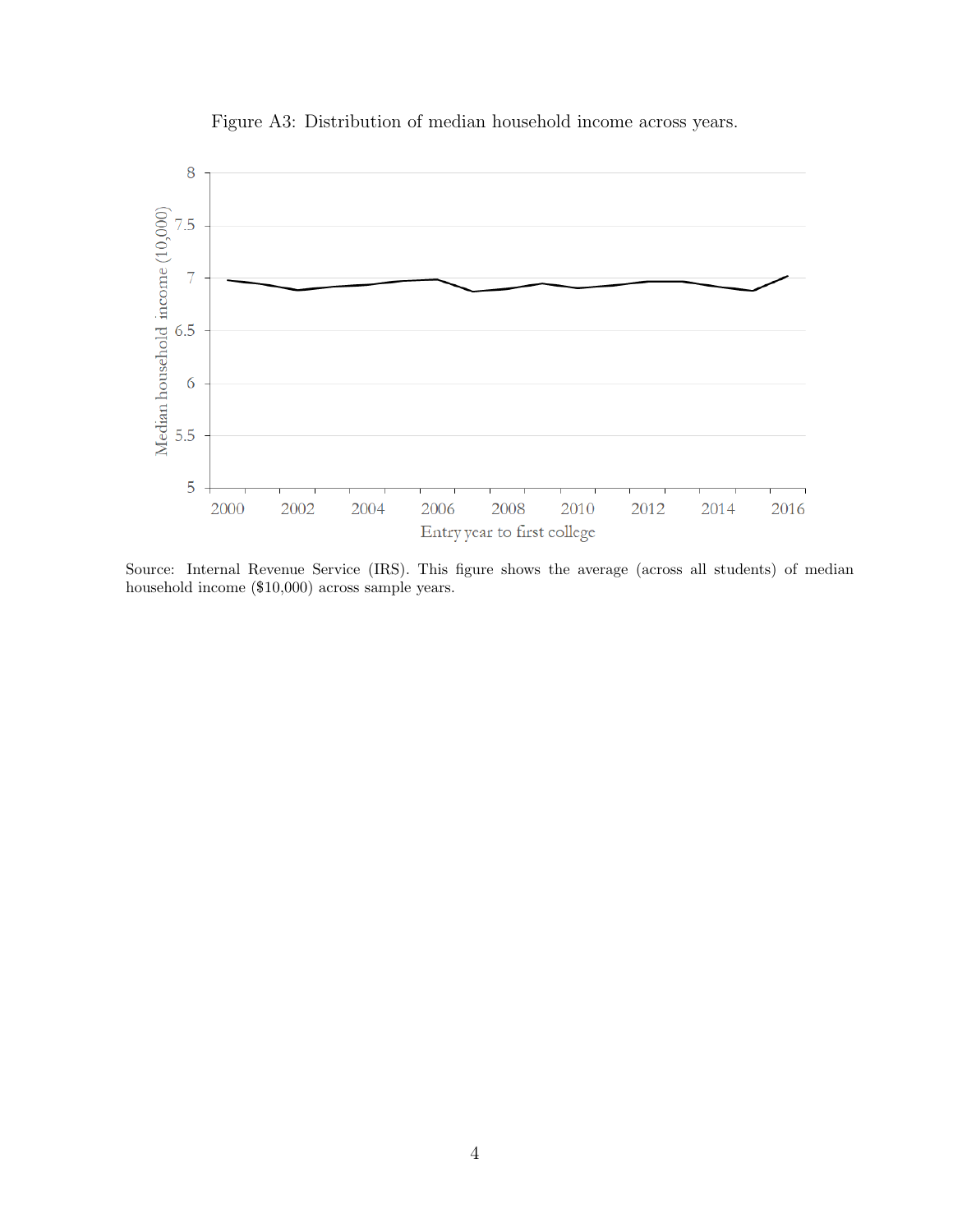

Figure A4: Distribution of U.S. residents and nonresidents in graduate schools across years.

Source: National Center for Education Statistics. This figure shows the number of postbaccalaureate students across sample years. Dark bars indicate U.S. residents and grey bars indicate nonresidents.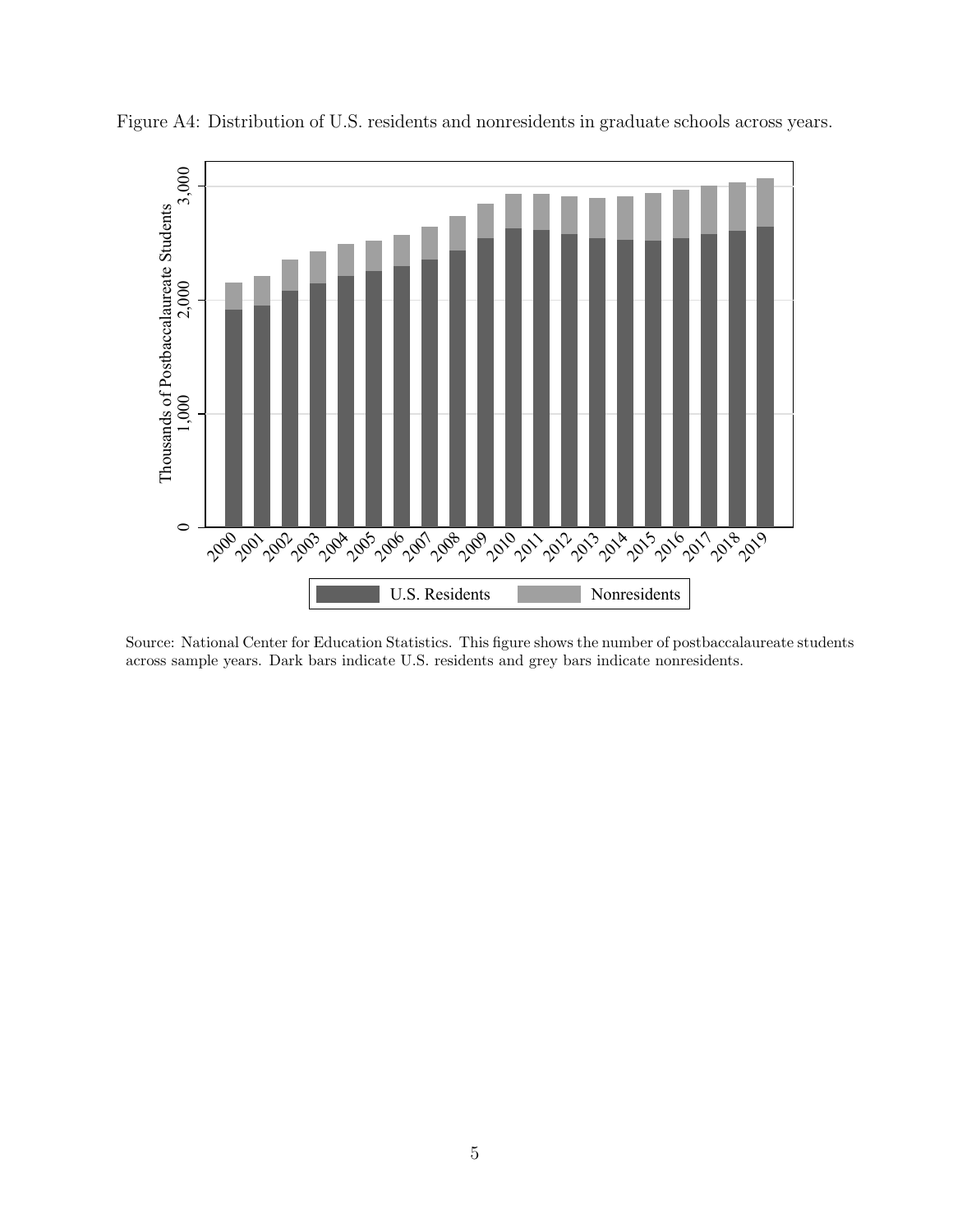| Variable                                         | All     | Exposed to a<br>large tuition increase | Not exposed to a<br>large tuition increase |
|--------------------------------------------------|---------|----------------------------------------|--------------------------------------------|
|                                                  |         |                                        |                                            |
| First school is public                           | 0.6766  | 0.3975                                 | 0.8526                                     |
| First school is private non-profit               | 0.2693  | 0.5648                                 | 0.0830                                     |
| First school is selective                        | 0.6063  | 0.7316                                 | 0.5274                                     |
| Age at entry                                     | 19.5349 | 19.3596                                | 19.6454                                    |
| Median hhld income $(10,000)$                    | 6.9039  | 7.6032                                 | 6.4593                                     |
| <b>Bachelors</b>                                 | 0.4965  | 0.5798                                 | 0.4445                                     |
| Debt $(10,000)$                                  | 1.1989  | 1.4539                                 | 1.0104                                     |
| Graduate school                                  | 0.1155  | 0.1407                                 | 0.0999                                     |
| Total tuition years $1-4$ after entry $(10,000)$ | 5.1601  | 8.4194                                 | 2.7835                                     |
| <b>Observations</b>                              | 58,641  | 22,680                                 | 35,961                                     |

Table A1: Descriptive statistics by exposure to a large tuition increase.

Source: National Student Clearinghouse, New York Fed Consumer Credit Panel/Equifax and Integrated Postsecondary Education Data System. This table reports descriptive statistics, split by whether schools are subject to a large tuition increase.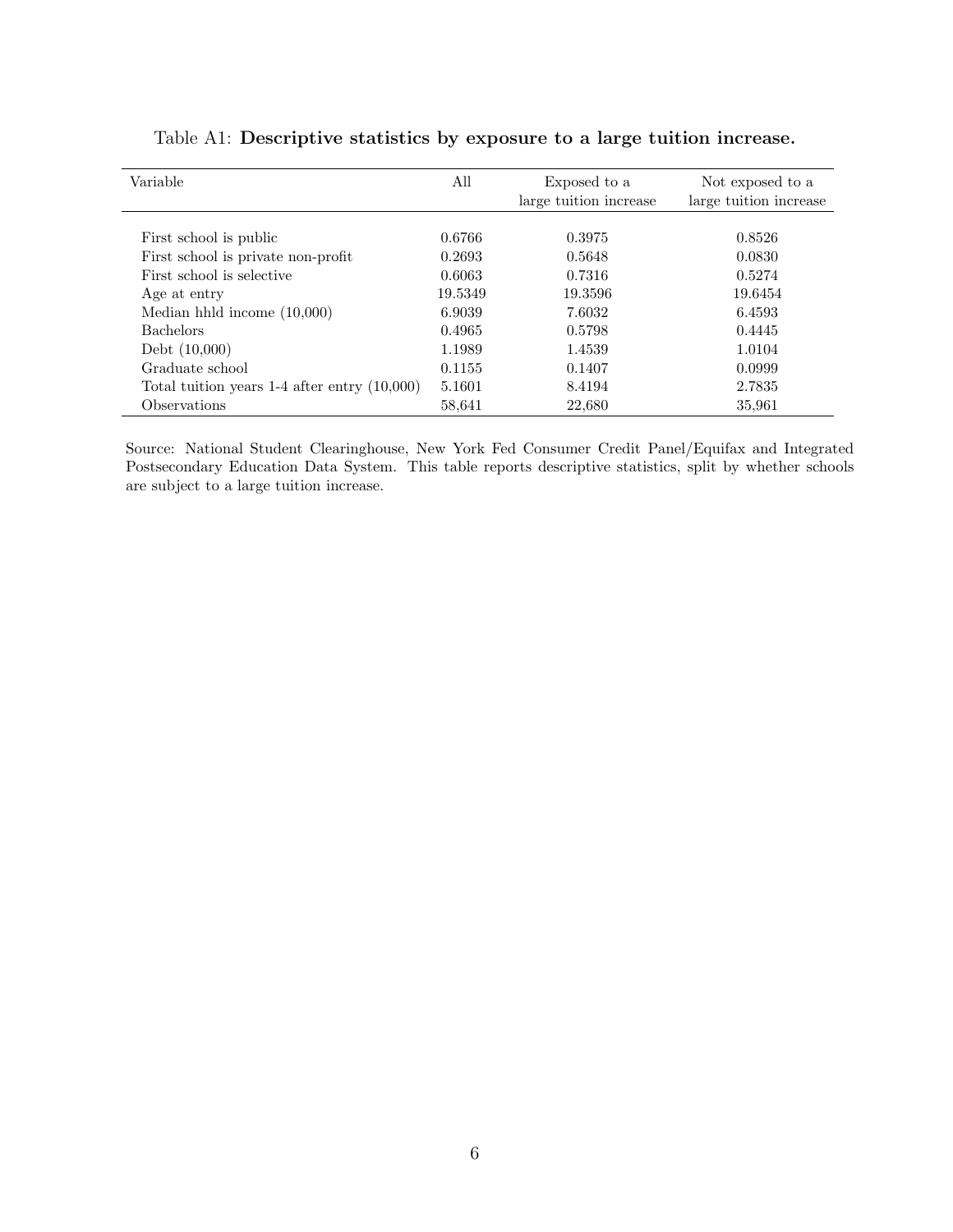| State          | Number of Students | State          | Number of Students |
|----------------|--------------------|----------------|--------------------|
| AK             | 221                | MT             | $252\,$            |
| AL             | 902                | NC             | 1,384              |
| AR             | 531                | N <sub>D</sub> | 249                |
| ΑZ             | 1,989              | NE             | 363                |
| CA             | 3,719              | NH             | 365                |
| CO             | 954                | ${\rm NJ}$     | 797                |
| CT             | 639                | <b>NM</b>      | 371                |
| DC             | 425                | NV             | 577                |
| DE             | 243                | NY             | 4,111              |
| FL             | 5,259              | OH             | 2,746              |
| GA             | 1,998              | OK             | 663                |
| H <sub>I</sub> | 146                | <b>OR</b>      | 472                |
| IA             | 702                | <b>PA</b>      | 3,325              |
| ID             | 422                | <b>PR</b>      | 275                |
| IL             | 1,834              | RI             | 547                |
| $\rm{IN}$      | 1,502              | SC             | 782                |
| KS             | 451                | SD             | 235                |
| KY             | 857                | TN             | 954                |
| LA             | 1,067              | TX             | 2,875              |
| MA             | 1,813              | UT             | 991                |
| MD             | 935                | VA             | 1,363              |
| <b>ME</b>      | 313                | VI             | 11                 |
| МI             | 1,904              | VT             | 202                |
| MN             | 1,095              | WA             | 1,386              |
| MO             | 1,205              | WI             | 1,202              |

Table A2: Source: National Student Clearinghouse, New York Fed Consumer Credit Panel/Equifax. Distribution of students across states of school.

Source: National Student Clearinghouse, New York Fed Consumer Credit Panel/Equifax. This table reports the number of students in each state in the sample.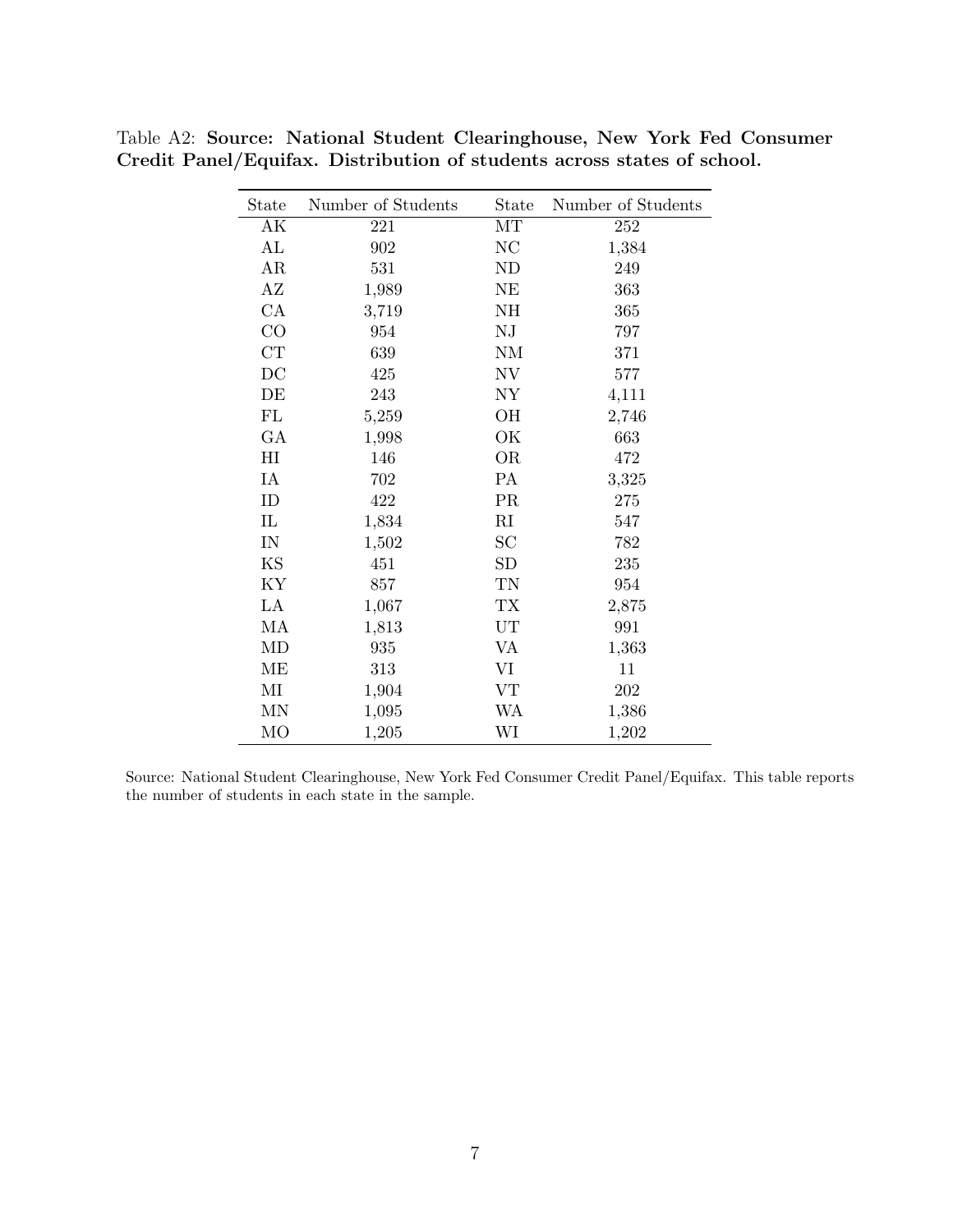| Dependent variable: | Debt              | Graduate school   | <i>Bachelors</i>  | Transfers      |
|---------------------|-------------------|-------------------|-------------------|----------------|
|                     | $\left( 1\right)$ | $\left( 2\right)$ | $\left( 3\right)$ | (4)            |
| Grade 2             | $0.2384***$       | $-0.0418***$      | $-0.0021$         | 0.0268         |
|                     | (0.0885)          | (0.0160)          | (0.0184)          | (0.0188)       |
| Grade 3             | $0.2401***$       | $-0.0234$         | $-0.0066$         | 0.0084         |
|                     | (0.0877)          | (0.0167)          | (0.0169)          | (0.0191)       |
| Grade 4             | $0.2326***$       | $-0.0392**$       | $-0.0235$         | $0.0318*$      |
|                     | (0.0866)          | (0.0172)          | (0.0176)          | (0.0192)       |
| Fixed Effects:      | Cohort, School    | Cohort, School    | Cohort, School    | Cohort, School |
| Observations        | 46,040            | 46,040            | 46,040            | 46,040         |
| $R^2$               | 0.16              | 0.16              | 0.37              | 0.12           |

# Table A3: Reduced-form regressions.

Source: National Student Clearinghouse, New York Fed Consumer Credit Panel/Equifax and Integrated Postsecondary Education Data System. This table reports estimates of reduced-form regression (3). The dependent variables are Debt, which measures the total student debt after the first 4 years of college enrollment, in units of \$10,000, *Graduate school*, an indicator that equals one if the student has completed a graduate degree, Bachelors, an indicator variable that equals one for students who graduate with a Bachelors degree, and Transfers, an indicator variable that equals one for students who transfer to a different undergraduate school. All regressions include cohort and school fixed effects, defined by entry year and by entry school respectively. Standard errors (in parentheses) are clustered at the school level. \*\*\*, \*\*, \* correspond to statistical significance at the 1, 5, and 10 percent levels, respectively.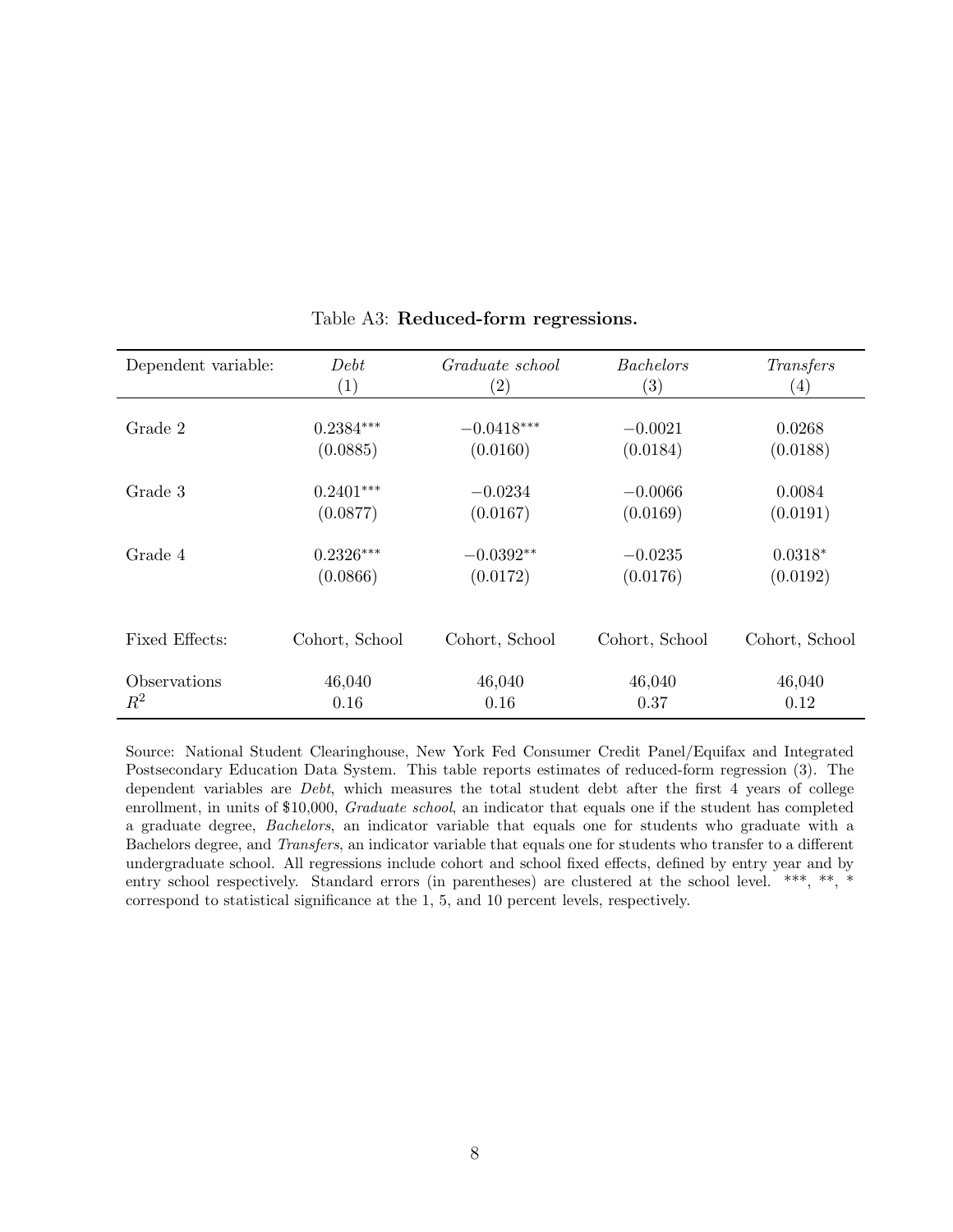| Dependent variable:  | Debt        | Graduate school   | Bachelors   | Transfers  |
|----------------------|-------------|-------------------|-------------|------------|
|                      | (1)         | $\left( 2\right)$ | (3)         | (4)        |
|                      |             |                   |             |            |
| Grade 2              | $0.2334**$  | $-0.0429**$       | 0.0064      | 0.0147     |
|                      | (0.0963)    | (0.0168)          | (0.0190)    | (0.0200)   |
| Grade 3              | $0.2881***$ | $-0.0239$         | $-0.0034$   | $-0.0012$  |
|                      | (0.0988)    | (0.0178)          | (0.0177)    | (0.0202)   |
| Grade 4              | $0.2758***$ | $-0.0347*$        | $-0.0054$   | 0.0309     |
|                      | (0.0925)    | (0.0183)          | (0.0186)    | (0.0201)   |
|                      |             |                   |             |            |
| Grade 2 x Low Income | 0.0227      | 0.0062            | $-0.0351$   | $0.0604**$ |
|                      | (0.1530)    | (0.0246)          | (0.0307)    | (0.0299)   |
| Grade 3 x Low Income | $-0.2304*$  | 0.0028            | $-0.0135$   | 0.0492     |
|                      | (0.1275)    | (0.0240)          | (0.0277)    | (0.0334)   |
|                      |             |                   |             |            |
| Grade 4 x Low Income | $-0.2117$   | $-0.0214$         | $-0.0831**$ | 0.0041     |
|                      | (0.1825)    | (0.0269)          | (0.0358)    | (0.0333)   |
|                      |             |                   |             |            |
| Fixed Effects:       | Cohort,     | Cohort,           | Cohort,     | Cohort,    |
|                      | School      | School            | School      | School     |
| Observations         | 46,040      | 46,040            | 46,040      | 46,040     |
| $\,R^2$              |             |                   |             |            |
|                      | 0.16        | 0.16              | 0.37        | 0.12       |

Table A4: Reduced-form regressions: The role of income.

Source: National Student Clearinghouse, New York Fed Consumer Credit Panel/Equifax and Integrated Postsecondary Education Data System. This table reports estimates of reduced-form regression (5). The dependent variables are *Debt*, which measures the total student debt after the first 4 years of college enrollment, in units of \$10,000, *Graduate school*, an indicator that equals one if the student has completed a graduate degree, Bachelors, an indicator variable that equals one for students who graduate with a Bachelors degree, and Transfers, an indicator variable that equals one for students who transfer to a different undergraduate school. All regressions include cohort and school fixed effects, defined by entry year and by entry school respectively. Standard errors (in parentheses) are clustered at the school level. \*\*\*, \*\*, \* correspond to statistical significance at the 1, 5, and 10 percent levels, respectively.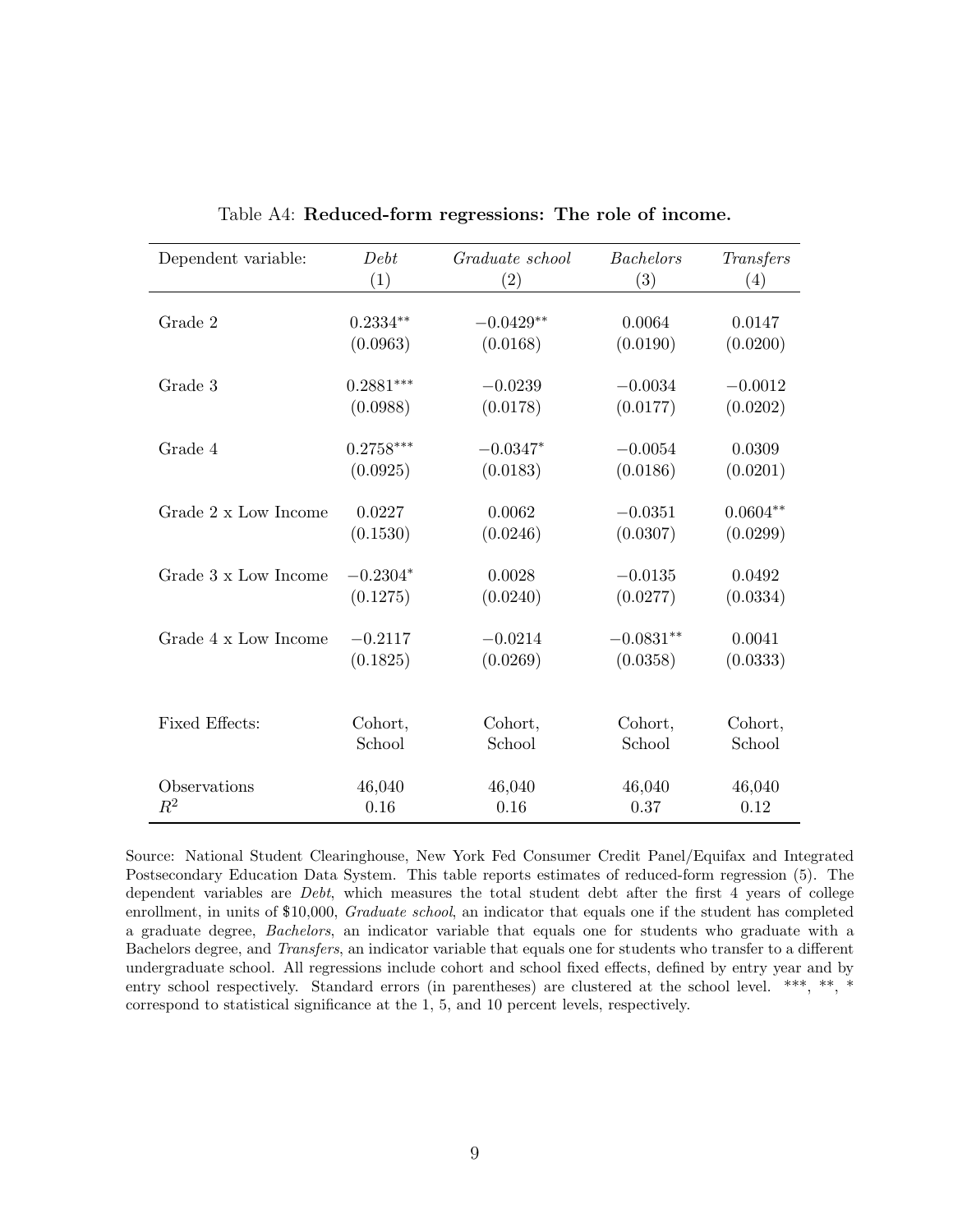| Dependent variable:        | Debt              | Graduate school   | <i>Bachelors</i>  | Transfers         |
|----------------------------|-------------------|-------------------|-------------------|-------------------|
|                            | $\left( 1\right)$ | $\left( 2\right)$ | $\left( 3\right)$ | $\left( 4\right)$ |
| $Grades 2-5$               | $-0.0111$         | $-0.0138$         | 0.0098            | 0.0001            |
|                            | (0.1207)          | (0.0220)          | (0.0241)          | (0.0230)          |
| Fixed Effects:             | Cohort,           | Cohort,           | Cohort,           | Cohort,           |
|                            | School            | School            | School            | School            |
| <i><b>Observations</b></i> | 46,162            | 46,162            | 46,162            | 46,162            |
| $\,R^2$                    | 0.15              | 0.15              | 0.35              | 0.10              |

Table A5: OLS regressions with an indicator for students in grades 2 through 5.

Source: National Student Clearinghouse, New York Fed Consumer Credit Panel/Equifax and Integrated Postsecondary Education Data System. This table reports estimates of equation 1, while replacing Tuition yrs. 1-4 with an indicator for students in grades 2 through 5 at the time of a large tuition increase. The dependent variables are *Debt*, which measures the total student debt after the first 4 years of college enrollment, in units of \$10,000, *Graduate school*, an indicator that equals one if the student has completed a graduate degree, Bachelors, an indicator variable that equals one for students who graduate with a Bachelors degree, and Transfers, an indicator variable that equals one for students who transfer to a different undergraduate school. All regressions include cohort and school fixed effects, defined by entry year and by entry school respectively. Standard errors (in parentheses) are clustered at the school level. \*\*\*, \*\*, \* correspond to statistical significance at the 1, 5, and 10 percent levels, respectively.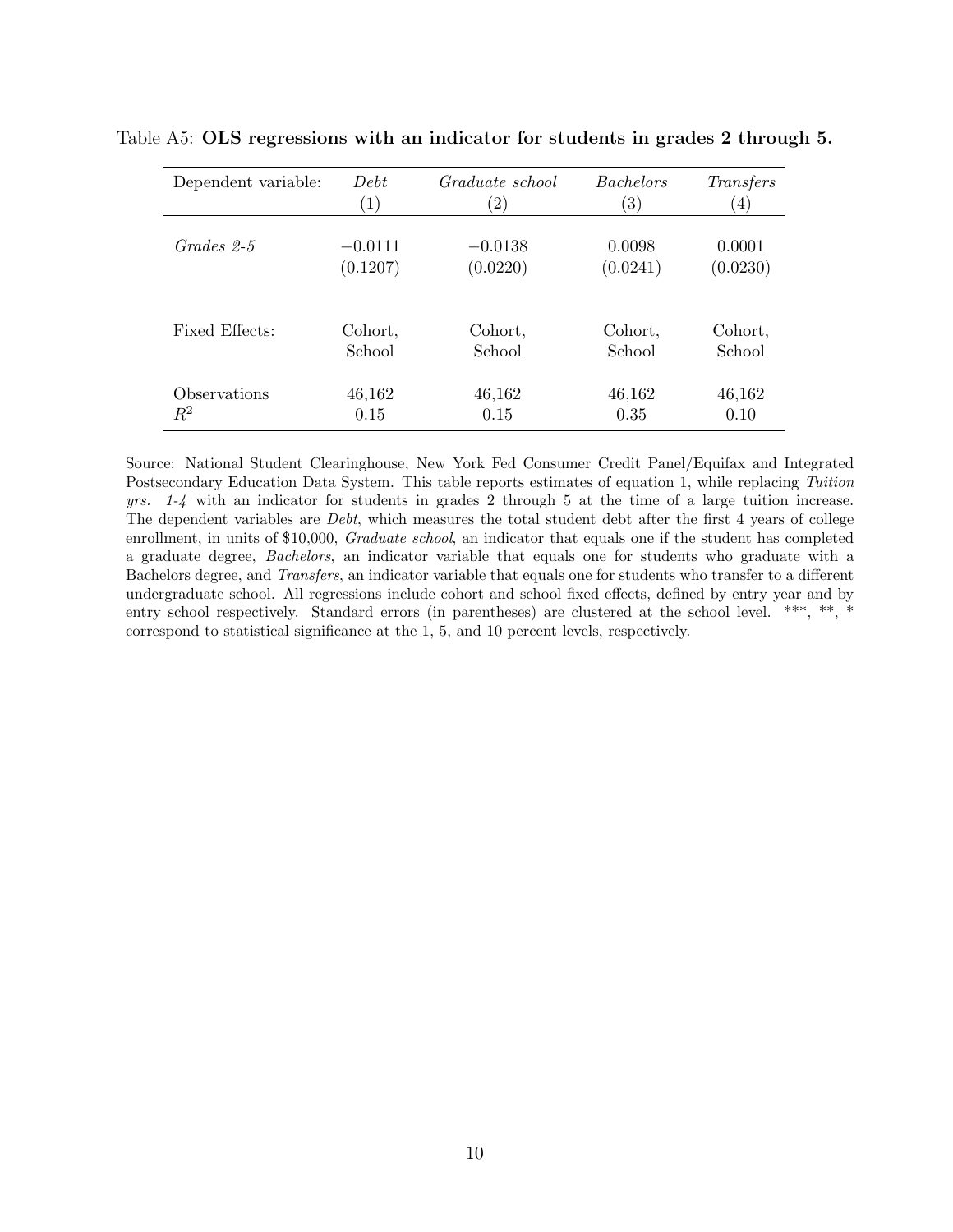| Dependent variable: | Debt              | Graduate school   | <i>Bachelors</i>  | Transfers        |
|---------------------|-------------------|-------------------|-------------------|------------------|
|                     | $\left( 1\right)$ | $\left( 2\right)$ | $\left( 3\right)$ | $\left(4\right)$ |
| Tuition yrs. 1-4    | $0.2452*$         | $-0.0643**$       | 0.0010            | 0.0407           |
|                     | (0.1438)          | (0.0283)          | (0.0275)          | (0.0306)         |
| Fixed Effects:      | Cohort, School    | Cohort, School    | Cohort, School    | Cohort, School   |
| Observations        | 46,053            | 46,053            | 46,053            | 46,053           |

Table A6: The effect of tuition on human capital and debt accumulation: 2000- 2010 period.

Source: National Student Clearinghouse, New York Fed Consumer Credit Panel/Equifax and Integrated Postsecondary Education Data System. This table reports estimates of two stage least squares regressions (2SLS) where the second stage corresponds to equation 2 and the first-stage corresponds to equation 3. In this table, we use large tuition increase events during 2000-2010 and disregard large tuition increases during later period. The dependent variables are Debt, which measures the total student debt after the first 4 years of college enrollment, in units of \$10,000, Graduate school, an indicator that equals one if the student has completed a graduate degree, Bachelors, an indicator variable that equals one for students who graduate with a Bachelors degree, and *Transfers*, an indicator variable that equals one for students who transfer to a different undergraduate school. All regressions include cohort and school fixed effects, defined by entry year and by entry school respectively. Standard errors (in parentheses) are clustered at the school level. \*\*\*, \*\*, \* correspond to statistical significance at the 1, 5, and 10 percent levels, respectively.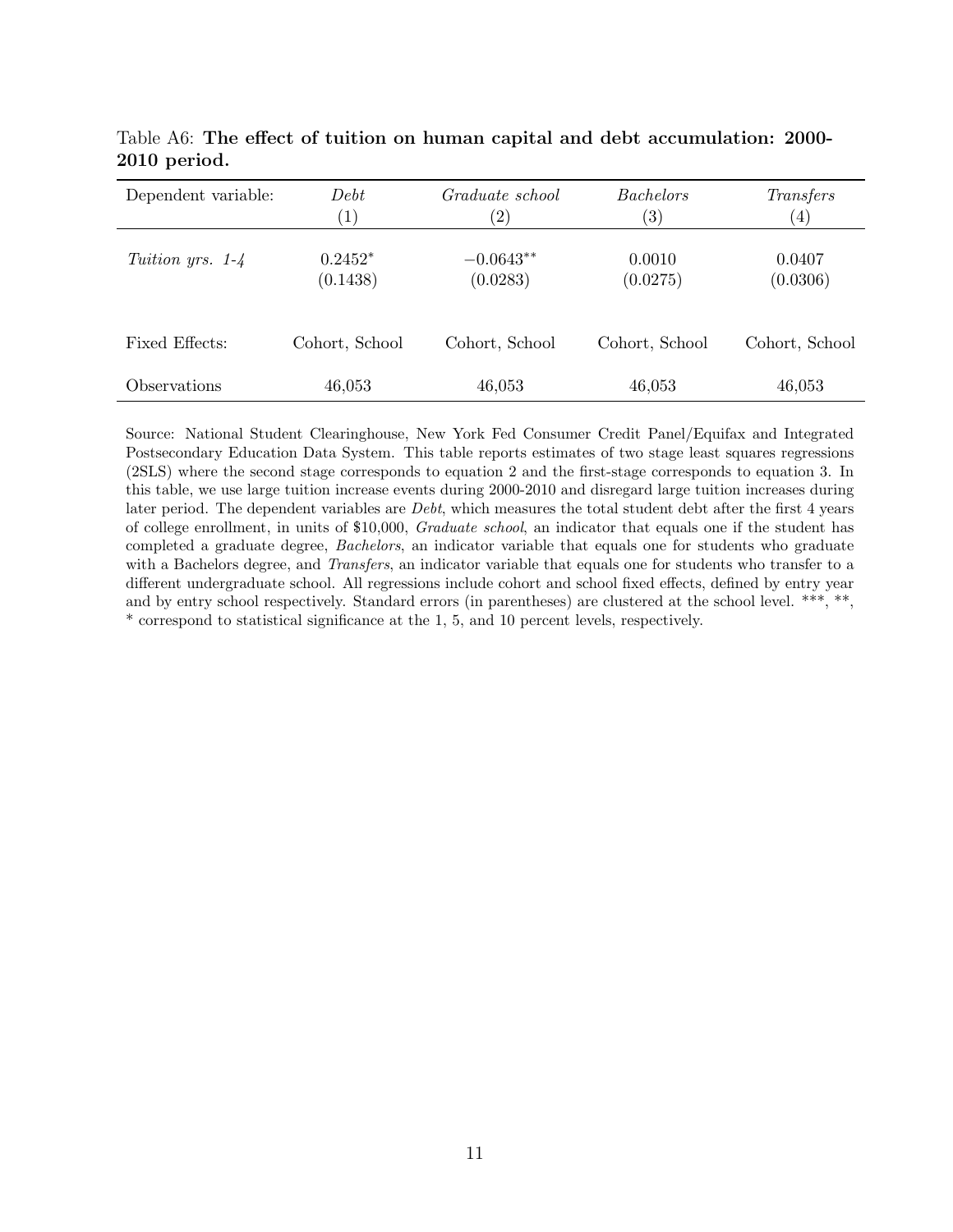| Dependent variable:     | Tuition yrs 1-4         | Debt                   | Graduate school        | <i>Bachelors</i>   | Transfers          |
|-------------------------|-------------------------|------------------------|------------------------|--------------------|--------------------|
|                         | $\left( 1\right)$       | $\left( 2\right)$      | $\left( 3\right)$      | $\left( 4\right)$  | (5)                |
| Tuition yrs. 1-4        |                         | $0.8833**$<br>(0.4095) | $-0.1457*$<br>(0.0750) | 0.0619<br>(0.0936) | 0.1121<br>(0.0988) |
| Grade 2 (placebo)       | $0.1304***$<br>(0.0327) |                        |                        |                    |                    |
| Grade 3 (placebo)       | $0.0946***$<br>(0.0230) |                        |                        |                    |                    |
| Grade 4 (placebo)       | $0.0602***$<br>(0.0134) |                        |                        |                    |                    |
| Fixed effects:          | Cohort,<br>School       | Cohort,<br>School      | Cohort,<br>School      | Cohort,<br>School  | Cohort,<br>School  |
| Observations            | 45,966                  | 45,966                 | 45,966                 | 45,966             | 45,966             |
| $F$ -test<br>$p$ -value | 4.267<br>0.01           |                        |                        |                    |                    |

Table A7: The effect of tuition on human capital and debt accumulation: \$100 threshold.

Source: National Student Clearinghouse, New York Fed Consumer Credit Panel/Equifax and Integrated Postsecondary Education Data System. This table reports estimates of two stage least squares regressions (2SLS) where the second stage corresponds to equation 2 and the first-stage corresponds to equation 3. The threshold for a large tuition increase is \$100 (instead of \$1,000 in the main specification). First stage results are reported in column 1, where the dependent variable is Tuition yrs  $1-4$ , which measures total in-district tuition and fees as per the IPEDS dataset for each student, from entry-year until year 4 (in units of \$10,000). The dependent variables are *Debt*, which measures the total student debt after the first 4 years of college enrollment, in units of \$10,000, Graduate school, an indicator that equals one if the student has completed a graduate degree, Bachelors, an indicator variable that equals one for students who graduate with a Bachelors degree, and *Transfers*, an indicator variable that equals one for students who transfer to a different undergraduate school. All regressions include cohort and school fixed effects, defined by entry year and by entry school respectively. Standard errors (in parentheses) are clustered at the school level. \*\*\*, \*\*, \* correspond to statistical significance at the 1, 5, and 10 percent levels, respectively.